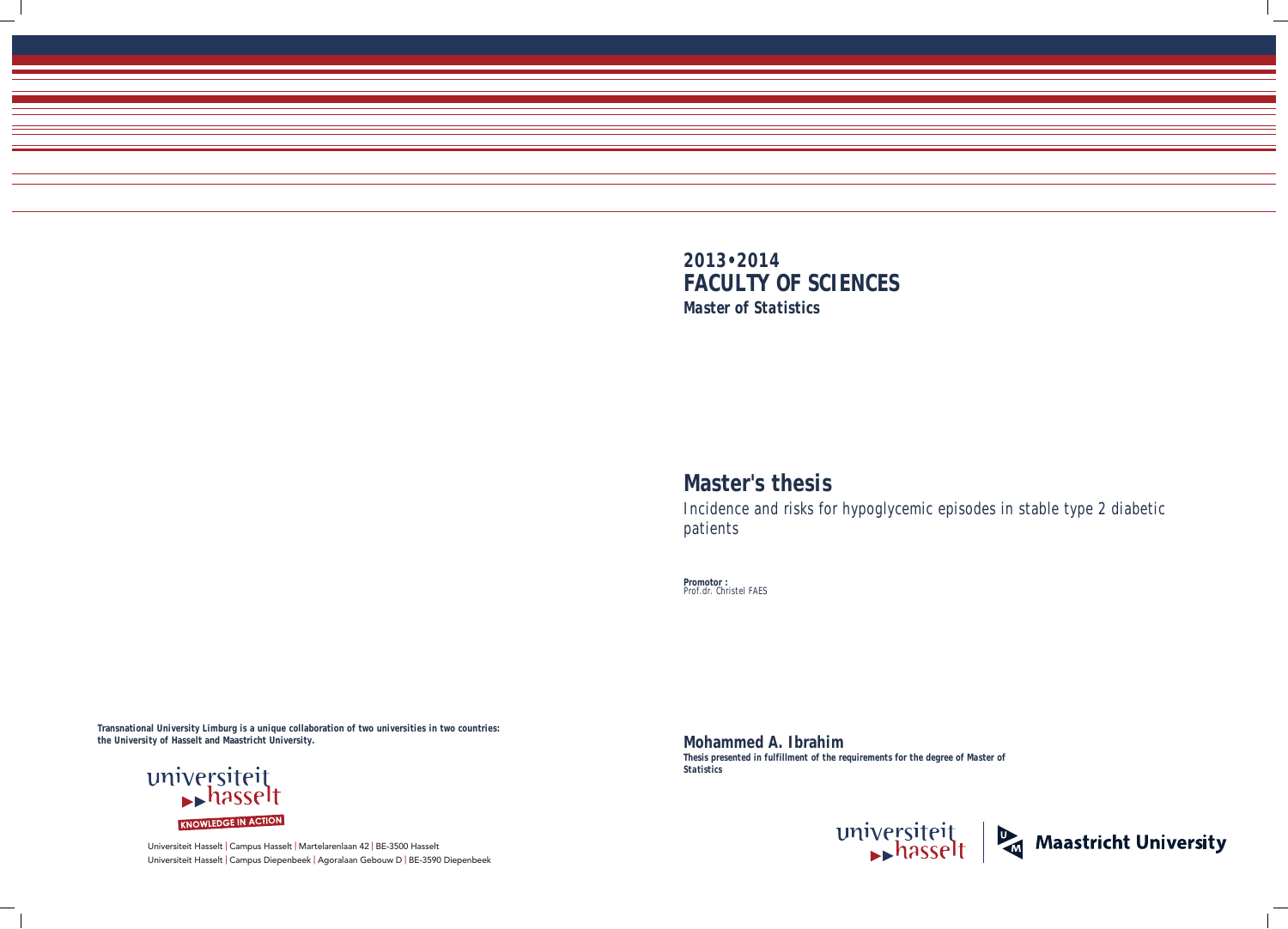# **2013•2014 FACULTY OF SCIENCES** *Master of Statistics*

# **Master's thesis**

Incidence and risks for hypoglycemic episodes in stable type 2 diabetic patients<u></u>

**Promotor :** Prof.dr. Christel FAES

**Mohammed A. Ibrahim** 

*Thesis presented in fulfillment of the requirements for the degree of Master of Statistics*

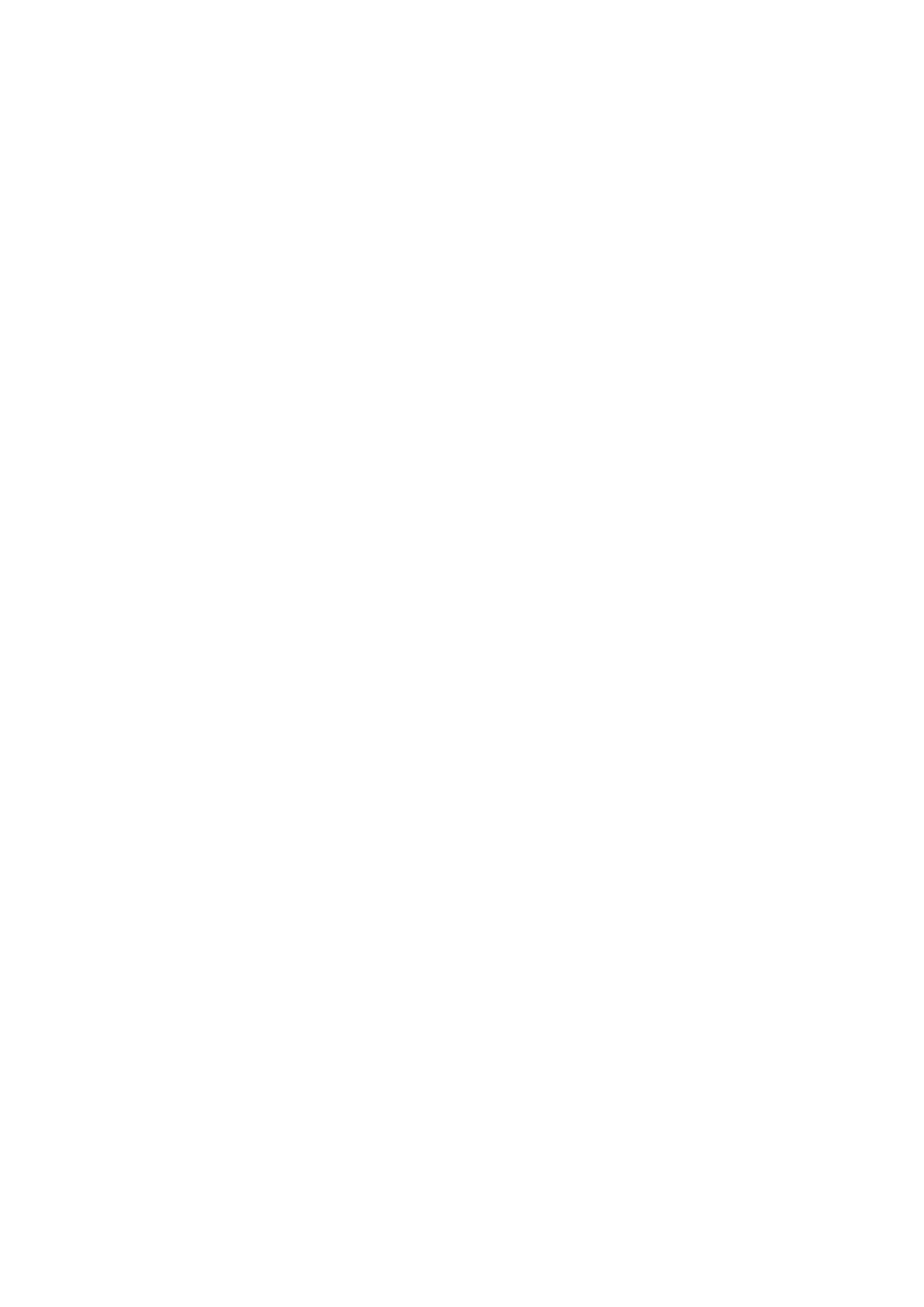# **Certification**

This is to certify that this report was written by Mohammed A. Ibrahim under my supervision.

Mohammed A. Ibrahim

# Prof. Dr. Christel FAES

*Student*

..................................

Signature

..................................

Signature

*Supervisor*

..................................

..................................

Date

Date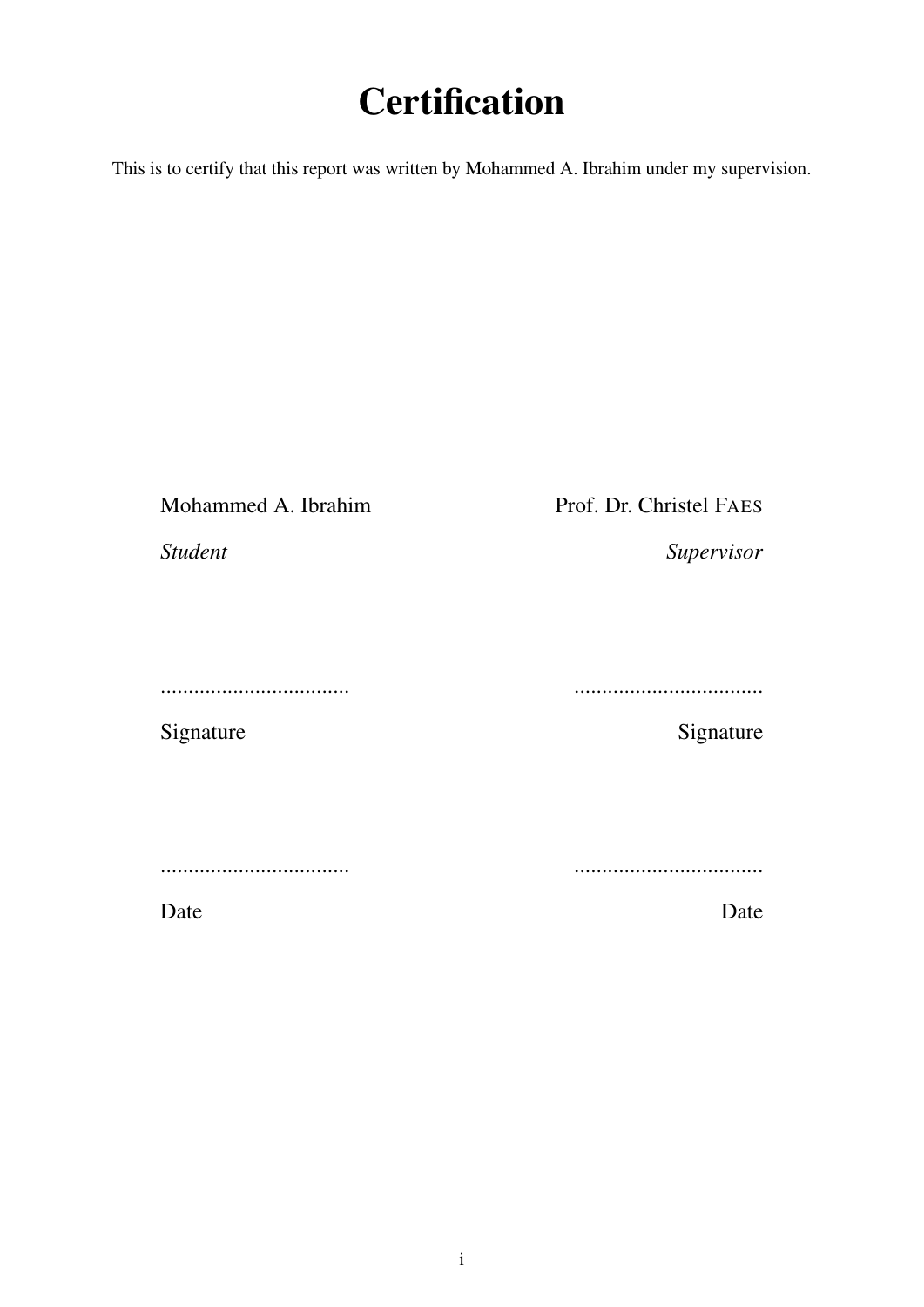# Acknowledgment

Next to almighty God for his unlimited blessing in my entire career, my special thanks goes to my supervisor Prof. Dr. Christel FAES for her constructive comments and remarks, valuable guidance and directives, and enlightening discussions. The completion of this thesis could not have been possible to be appearing in its current form without support of several people and organizations. Firstly, my sincere gratitude goes to the Belgian Government through its Vlaamse InterUniversitaire Raad (VLIR) scholarship program, for supporting me finantially and giving me an opprtunity to study my MSc in Biostatistics from talented and well experiencd professors at University of Hasselt. I would like to thank all my professors for passing on their knowledge. Their names deserve to be highly recognized in this humble acknowledgment.

Secondly, my gratitude extends to my friends and classmates for sharing ideas, who in one way or another extended their help with open arms. Special thanks to all my friends who wish my success, especially Abduljewad Wele, Yimer Wasihun, and Belay Belete for their invaluable comments and sharing their life experience. Thanks to my group-mates in my second year master program, Lazaro Mwandigha, Jedelyn Cabrieto, and Kevin Watjou. Thanks to peaceful Belgian people who make me live with them my whole two years like in my own country, starting from Mr. Luc Van Herck.

Finally, I would like to express my deepest gratitude to my parents for their unconditional love, pray and unending support. Thanks to my lovely brothers, sisters, and all my relatives.

> Mohammed September 2014 Genk, Belgium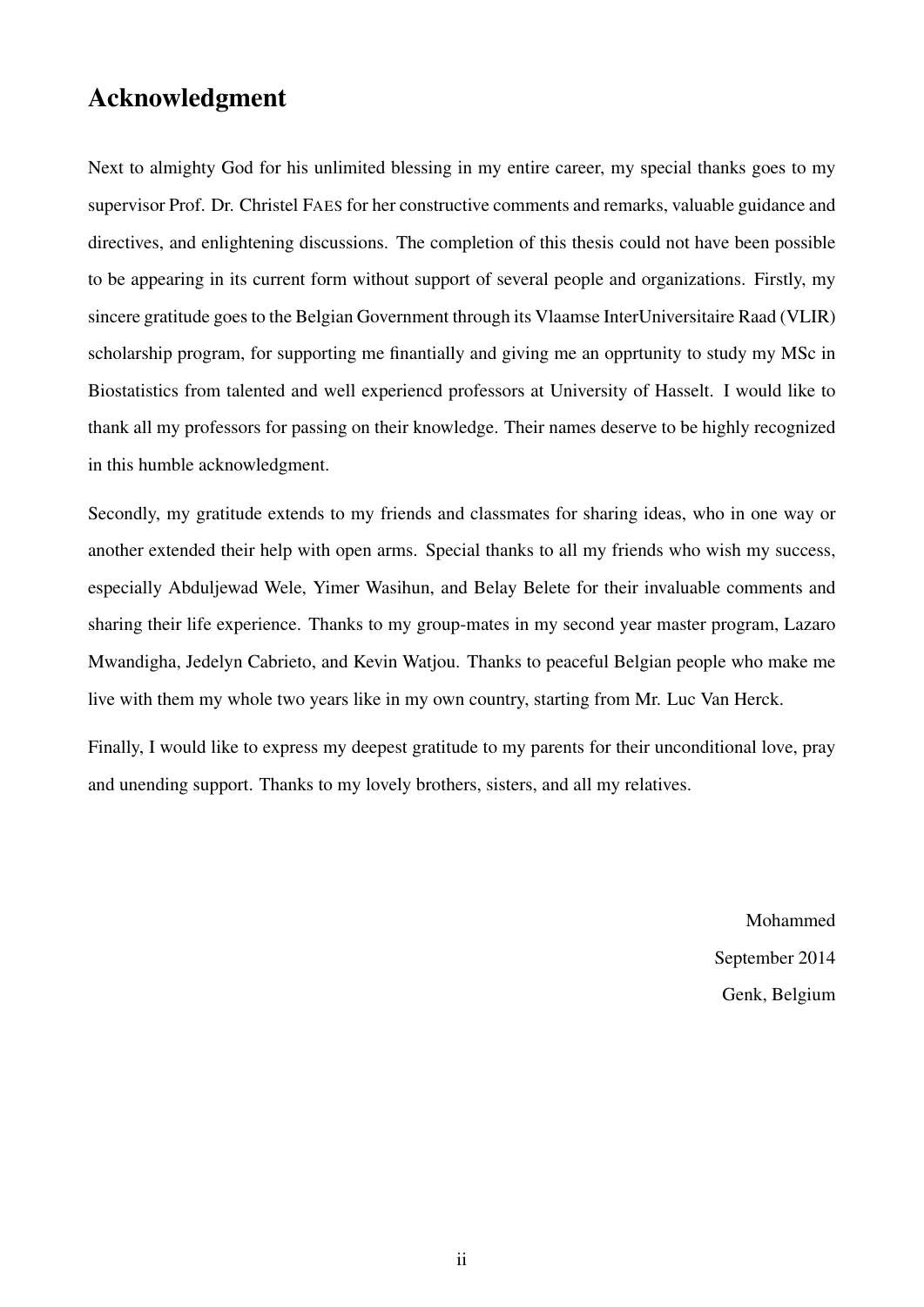|                         | <b>Certification</b> |                                            | i              |
|-------------------------|----------------------|--------------------------------------------|----------------|
|                         |                      | Acknowledgement                            | <i>ii</i>      |
|                         | <b>Abstract</b>      |                                            | ix             |
| 1                       |                      | <b>Introduction</b>                        | $\mathbf{1}$   |
| $\overline{2}$          |                      | <b>Case Study</b>                          | 3              |
|                         | 2.1                  |                                            | 3              |
|                         | 2.2                  |                                            | $\overline{4}$ |
| $\mathbf{3}$            |                      | Methodology                                | 9              |
|                         | 3.1                  |                                            | 10             |
|                         | 3.2                  |                                            | 11             |
|                         | 3.3                  |                                            | 13             |
|                         | 3.4                  |                                            | 14             |
| $\overline{\mathbf{4}}$ | <b>Results</b>       |                                            | 17             |
|                         | 4.1                  |                                            | 17             |
|                         | 4.2                  |                                            | 20             |
| 5                       |                      | Discussion, Conclusion, and Recommendation | 24             |
|                         | <b>References</b>    |                                            | 27             |
|                         | <b>Appendices</b>    |                                            | 29             |
|                         | A Figures            |                                            | 29             |
| B                       | <b>Tables</b>        |                                            | 34             |
|                         |                      | <b>C</b> Generalized Linear Models         | 35             |
|                         |                      | D SAS Code                                 | 38             |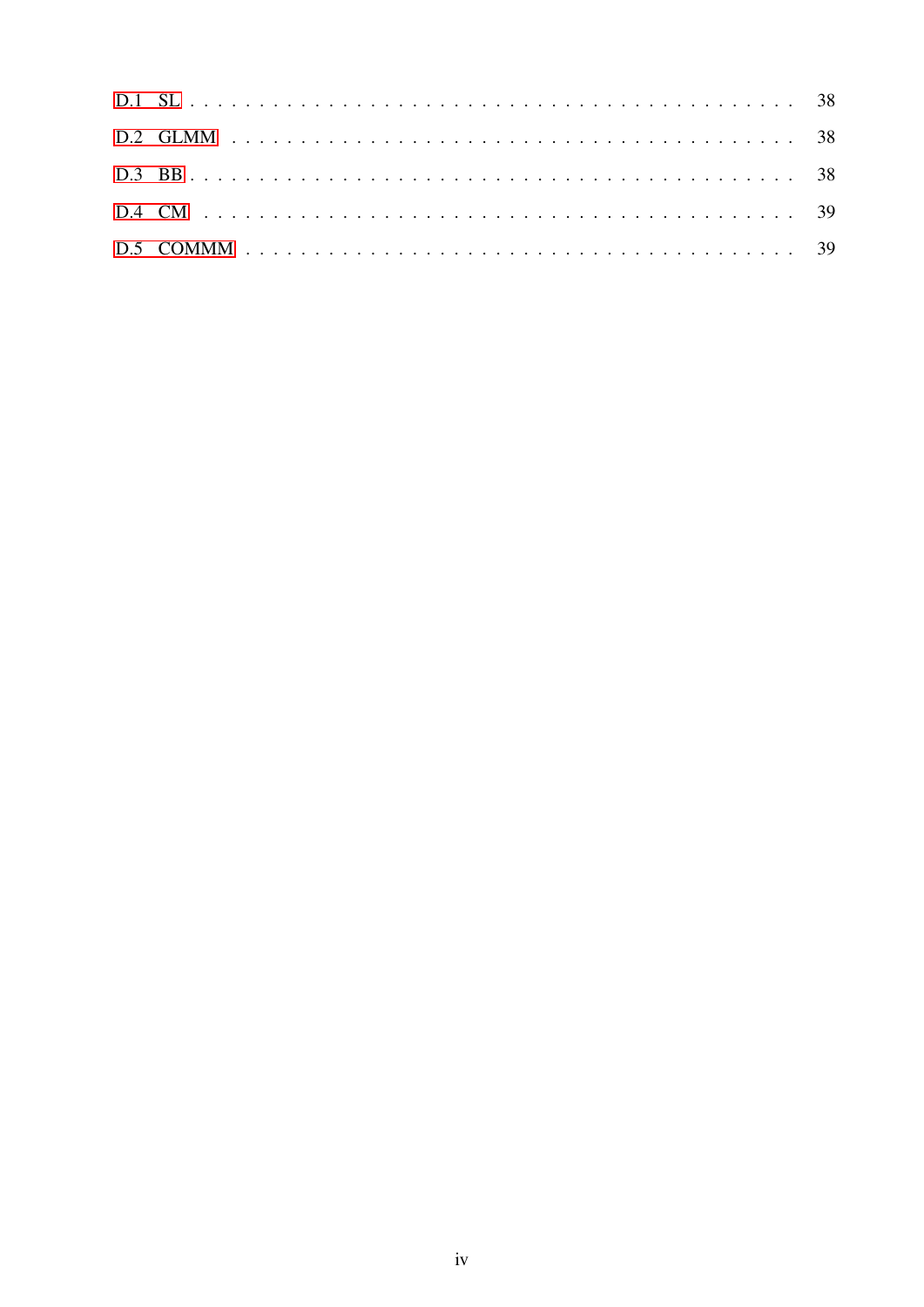# List of Tables

| $\mathbf{1}$    |                                                                                                  |  |
|-----------------|--------------------------------------------------------------------------------------------------|--|
| 2               | Distribution of patients over insulin and OAD by sex $\ldots \ldots \ldots \ldots \ldots \ldots$ |  |
| 3               |                                                                                                  |  |
| $\overline{4}$  | Parameter estimates and standard errors of the initial models for Hypoglycemia 18                |  |
| 5               | Parameter estimates and standard errors of the final models for Hypoglycemia. 19                 |  |
| 6               | Parameter estimates and standard errors of the initial models for Hyperglycemia. 21              |  |
| $7\phantom{.0}$ | Parameter estimates and standard errors of the final models for Hyperglycemia. 22                |  |
| A1              |                                                                                                  |  |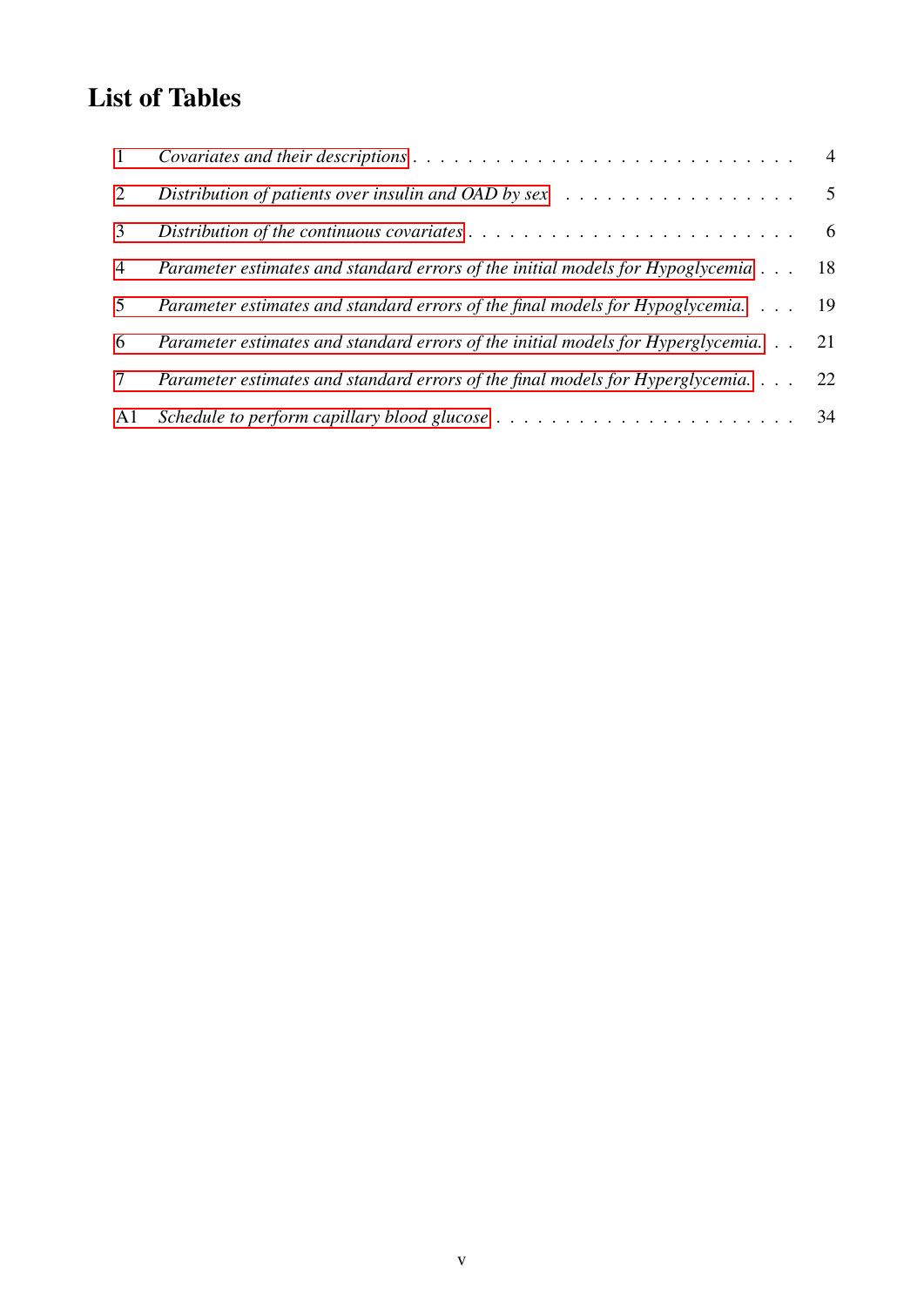# List of Figures

| 1              | Proportion of Hypoglycemia by Patient $\ldots \ldots \ldots \ldots \ldots \ldots \ldots \ldots$                | 6  |
|----------------|----------------------------------------------------------------------------------------------------------------|----|
| $\overline{2}$ |                                                                                                                | 6  |
| 3              | Proportion of Hypoglycemia by Moment $\ldots \ldots \ldots \ldots \ldots \ldots \ldots \ldots \ldots$          | 6  |
| 4              |                                                                                                                | 6  |
| 5              |                                                                                                                | 7  |
| 6              |                                                                                                                | 8  |
| 7              |                                                                                                                | 8  |
| 8              | Predicted probability of Hypoglycemia by Moment for patients with average BMI                                  | 20 |
| 9              | Predicted probability of Hypoglycemia by Moment and Body mass index<br>$\mathbf{r}$                            | 20 |
| 10             | Predicted probability of Hyperglycemia by Moment for patients with average HbA1c                               |    |
|                |                                                                                                                | 23 |
| 11             | Predicted probability of Hyperglycemia by Moment and HbA1c level                                               | 23 |
| 12             | Predicted probability of Hyperglycemia by Moment and $HbA1c_{inc} \dots \dots \dots$                           | 23 |
| A <sub>1</sub> | The distribution for the number of measurements taken per patient $\dots \dots \dots$                          | 29 |
| A <sub>2</sub> |                                                                                                                | 29 |
| A <sub>3</sub> | Distribution of Body mass index $\ldots \ldots \ldots \ldots \ldots \ldots \ldots \ldots \ldots \ldots$        | 29 |
| A <sub>4</sub> | Distribution of Age $\ldots \ldots \ldots \ldots \ldots \ldots \ldots \ldots \ldots \ldots \ldots \ldots$      | 29 |
| A <sub>5</sub> |                                                                                                                | 30 |
| A <sub>6</sub> |                                                                                                                | 30 |
| A7             |                                                                                                                | 30 |
| A8             | Proportion of Hypoglycemia by Oral antidiabetic drugs                                                          | 31 |
| A <sub>9</sub> |                                                                                                                | 31 |
|                | A10 <i>Proportion of Hypoglycemia by Age</i> $\ldots \ldots \ldots \ldots \ldots \ldots \ldots \ldots \ldots$  | 31 |
|                |                                                                                                                | 31 |
|                |                                                                                                                | 32 |
|                |                                                                                                                | 32 |
|                | A14 Proportion of Hyperglycemia by Age $\ldots \ldots \ldots \ldots \ldots \ldots \ldots \ldots \ldots \ldots$ | 32 |
|                |                                                                                                                | 32 |
|                |                                                                                                                | 33 |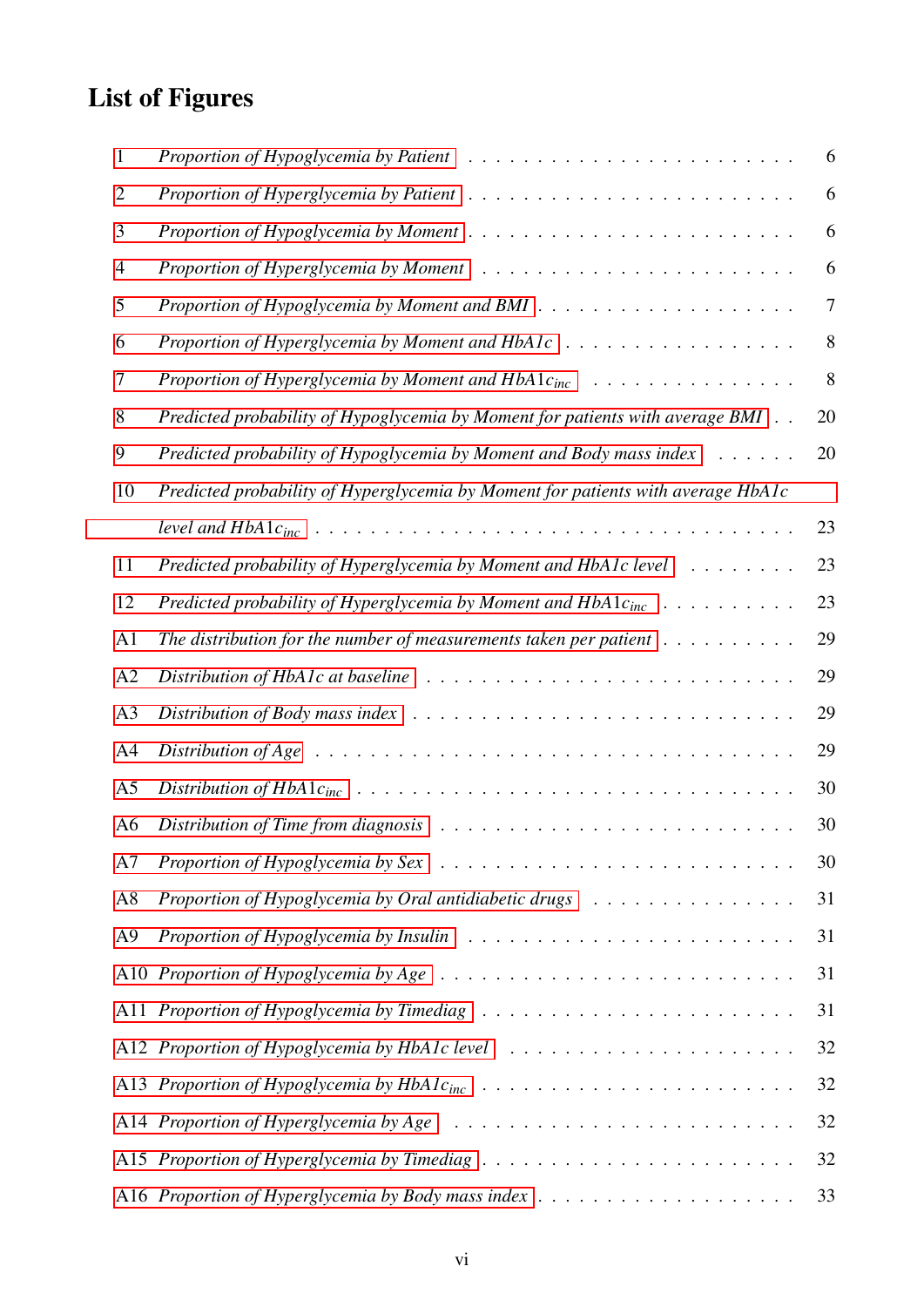| A18 Proportion of Hyperglycemia by Insulin $\ldots \ldots \ldots \ldots \ldots \ldots \ldots \ldots \ldots$ 33 |  |  |  |  |  |  |  |
|----------------------------------------------------------------------------------------------------------------|--|--|--|--|--|--|--|
| A19 Proportion of Hyperglycemia by Oral antidiabetic drugs $\ldots \ldots \ldots \ldots \ldots$ 33             |  |  |  |  |  |  |  |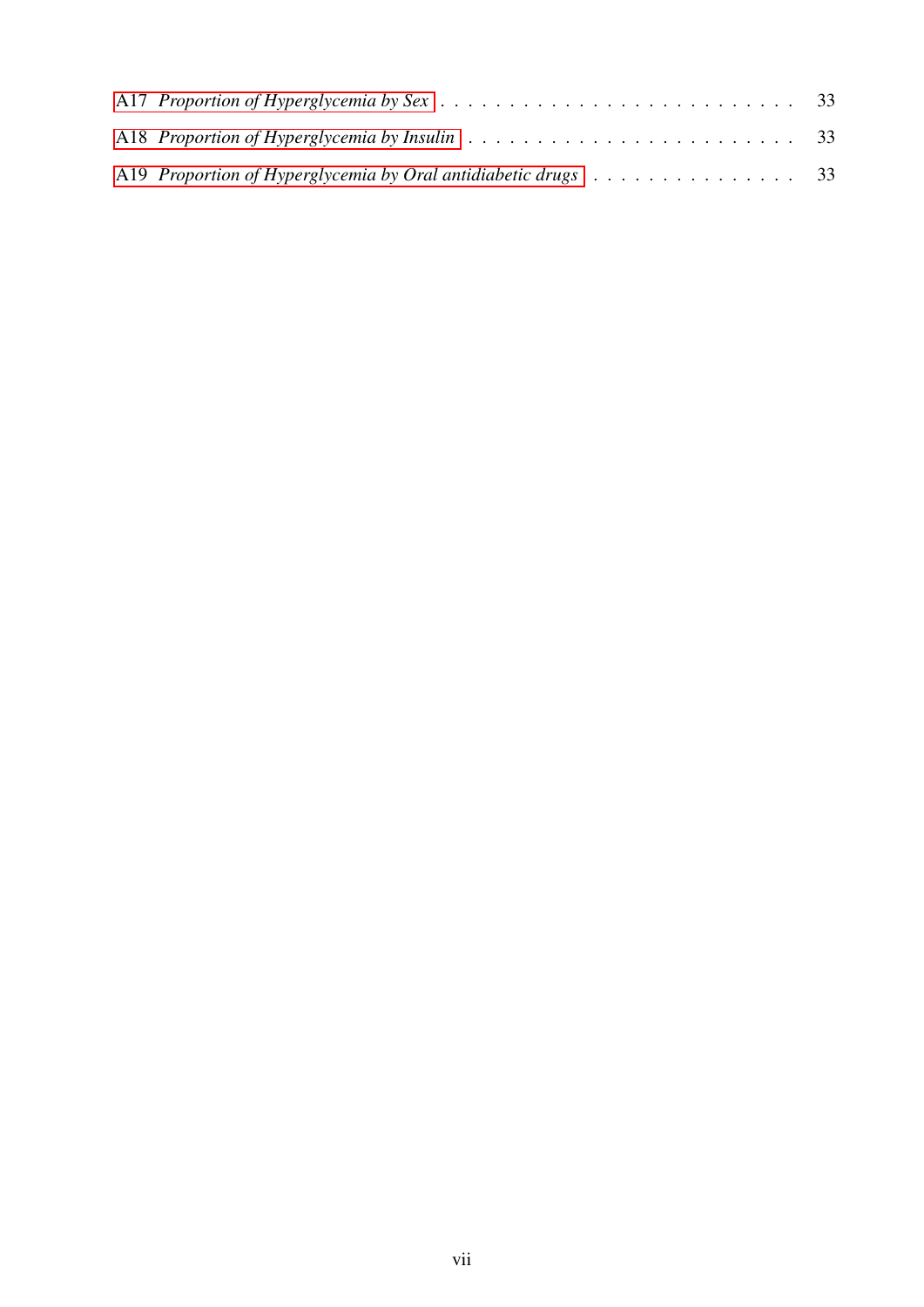# List of Abbreviations

| BB           | Beta-Binomial model                                      |
|--------------|----------------------------------------------------------|
| BMI          | Body Mass Index                                          |
| <b>CI</b>    | Confidence Intervals                                     |
| CM           | Combined overdispersed and normal random effects Model   |
| <b>COMMM</b> | Combined Overdispersed and Marginalized Multilevel Model |
| <b>CPG</b>   | Capillary Blood Glucose                                  |
| <b>GLMM</b>  | <b>Generalized Linear Mixed Model</b>                    |
| <b>LRT</b>   | <b>Likelihood Ratio Test</b>                             |
| <b>MAR</b>   | Missing At Random                                        |
| <b>MMM</b>   | Marginalized Multilevel Model                            |
| <b>OAD</b>   | Oral Antidiabetic Drugs/agents                           |
| <b>OR</b>    | <b>Odds Ratios</b>                                       |
| SL           | Simple Logistic model                                    |
| <b>SMBG</b>  | Self Monitoring of Blood Glucose                         |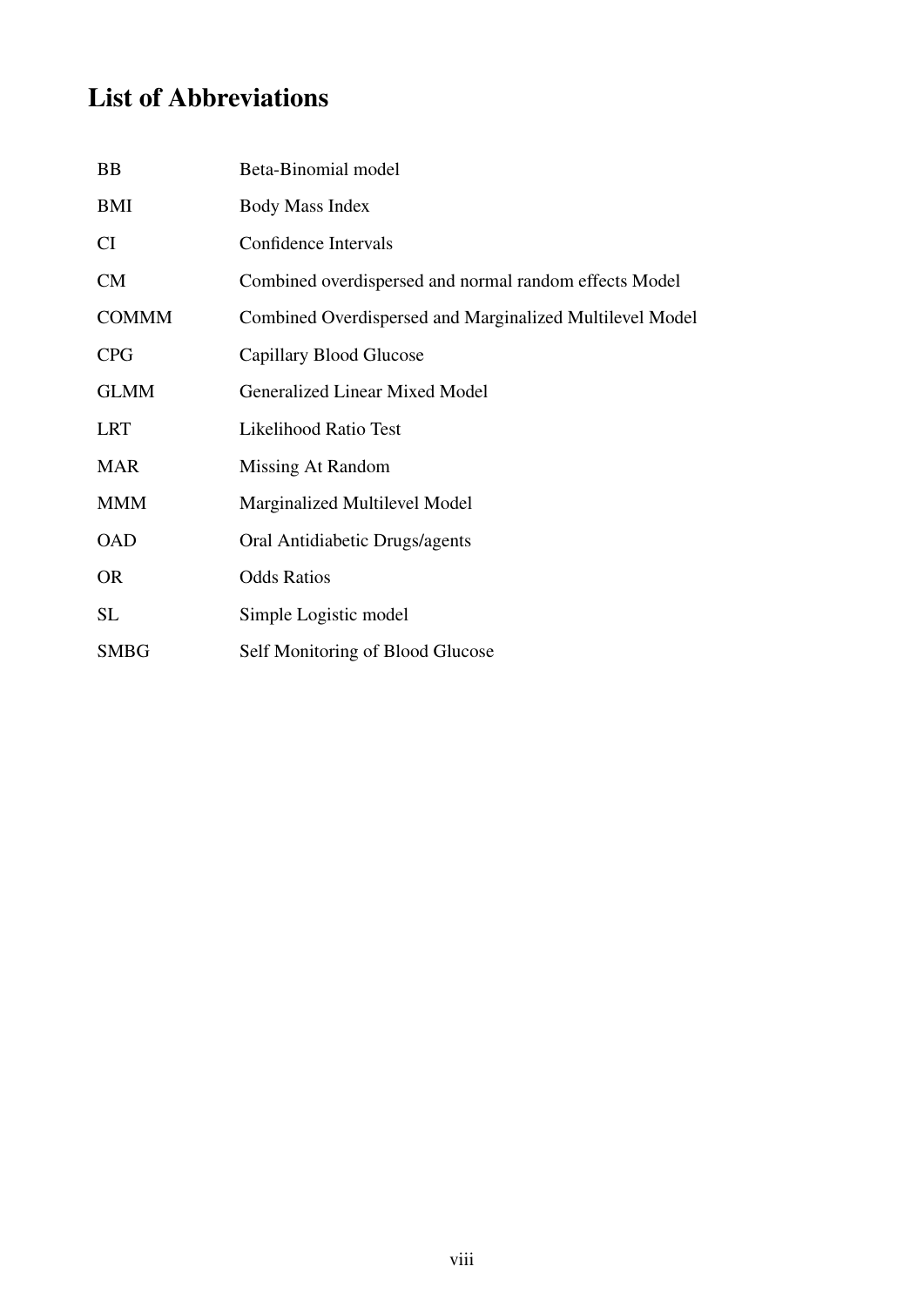### Abstract

Hypoglycemia and hyperglycemia are serious health problems for those with diabetes. Hypoglycemia appears when blood glucose level is below normal, whereas hyperglycemia occurs for blood glucose level above normal. A prospective observational study was conducted of 52 patients with type 2 diabetes mellitus who were on insulin and metabolically stable. They were followed for 12 weeks, performing two daily capillary blood glucose measurements before and 2 hours after breakfast, lunch, and dinner in turn. A profile for 6 capillary blood glucose measurements performed before and after meals was also prepared every four days. The aim of this study was to investigate the optimal frequency and timing of self monitoring of blood glucose to detect hypoglycemia and hyperglycemia. In addition, it was of interest to investigate the clinical characteristics associated with episodes of hypoglycemia or hyperglycemia.

The simple logistic model, beta-binomial model, logistic-normal model, and combined model were fitted to the data and compared. Several covariates were included in the model: moment, age, insulin, oral antidiabetic agents, body mass index (BMI), HbA1c level, increment in HbA1c level from start to end of study (HbA1c*inc*), time from diagnosis, and gender. The combined model did a better job, taking into account both overdispersion and correlation of observations within a patient. Moment and BMI with their interaction were found significantly associated with the risk of hypoglycemia. For hyperglycemia, the moment, HbA1c, HbA1c*inc*, and interaction of moment with both HbA1c and HbA1c*inc* were found significant.

In general, the highest risk of hypoglycemia was found before breakfast and before lunch, with a decreasing risk over BMI. On the other hand, measurements at pre-dinner had the highest risk of hyperglycemia, with an increasing risk over HbA1c or HbA1c*inc*.

Keywords: Self monitoring of blood glucose; Type 2 diabetes mellitus; Hypoglycemia; Hyperglycemia; Bernoulli model; Beta-binomial model; Logistic-normal model.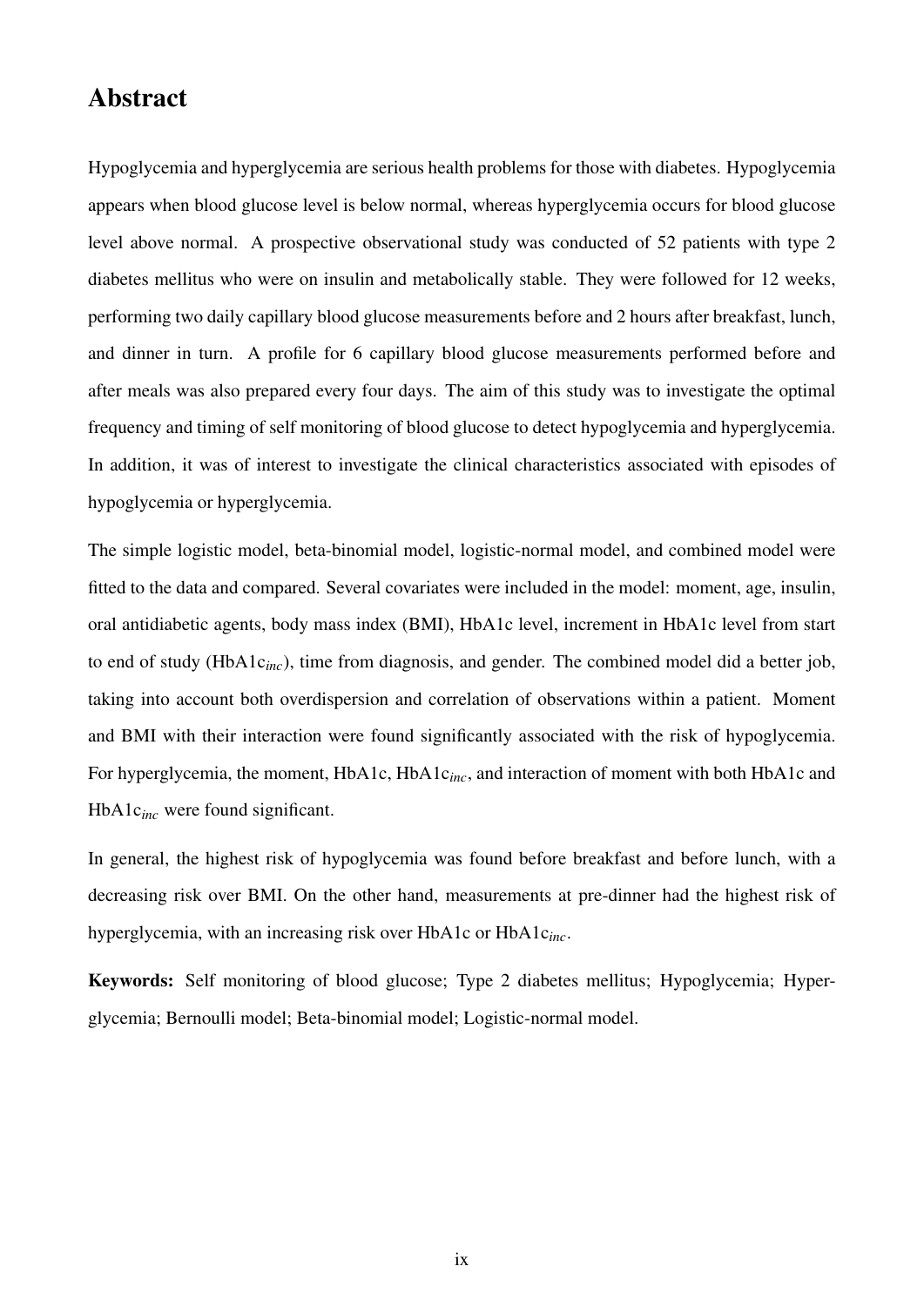# 1 Introduction

Diabetes mellitus is a chronic illness that requires continuing medical care and ongoing patient selfmanagement education and support to prevent acute complications and to reduce the risk of long-term complications. The prevalence of diabetes for all age-groups worldwide was estimated to be 2.8% in 2000 and 4.4% in 2030  $^{[13]}$ . The most important demographic change to diabetes prevalence across the world appears to be the increase in the proportion of people  $> 65$  years of age. The overall prevalence of diabetes mellitus in Spain is about 13.8%  $[14]$ , where the prevalence of diabetes and impaired glucose regulation increased significantly with age, and was higher in men than in women. Diabetes care is complex and requires multifactorial risk reduction strategies beyond glycemic control. A large body of evidence exists that supports a range of interventions to improve diabetes outcomes.

Hypoglycemia and hyperglycemia are serious health problems for those with diabetes. Hypoglycemia appears when blood glucose level is below normal and the body tries to compensate (by increasing blood glucose level via increasing the glucagon hormone and gluconeogenesis, forming glucose), but somehow that mechanism is failed to increase the blood glucose level to normal again. Ross *et al.* <sup>[11]</sup> reported a reduced risk of hypoglycemia for patients with age  $> 65$  years or with a body mass index (BMI)  $> 25$  kg/m<sup>2</sup> and an increased risk with previous history of microvascular disease, hypoglycemia, increased number of oral hypoglycemic agents (OHAs), OHA intensification, or use of glinides. Further, Seufert *et al.* [12] investigated hypoglycemic episodes in patients with poorly controlled type-2 diabetes treated with a single daily bolus of insulin on top of insulin glargine and oral antidiabetic drugs (Basal-plus regimen). They found an increased risk of hypoglycemia for patients with HbA1c  $\langle 7.0\%$ , females, or patients with diabetes duration  $> 10$  years, and a reduced risk for patients with higher BMI, or treated with basal bolus.

Hyperglycemia develops when there is too much sugar or glucose in the blood. When a person with diabetes has hyperglycemia frequently or for long periods of time, damage to nerves, blood vessels, and other body organs can occur. Hyperglycemia can also lead to more serious conditions, including ketoacidosis – mostly in people with type 1 diabetes – and hyperglycemic hyperosmolar nonketotic syndrome (HHNS) in people with type 2 diabetes or in people at risk for type 2 diabetes  $^{[16]}$ . The most common precipitating factor in the development of hyperosmolar hyperglycemia is infection. Other precipitating factors include cerebrovascular accident, alcohol abuse, pancreatitis, myocardial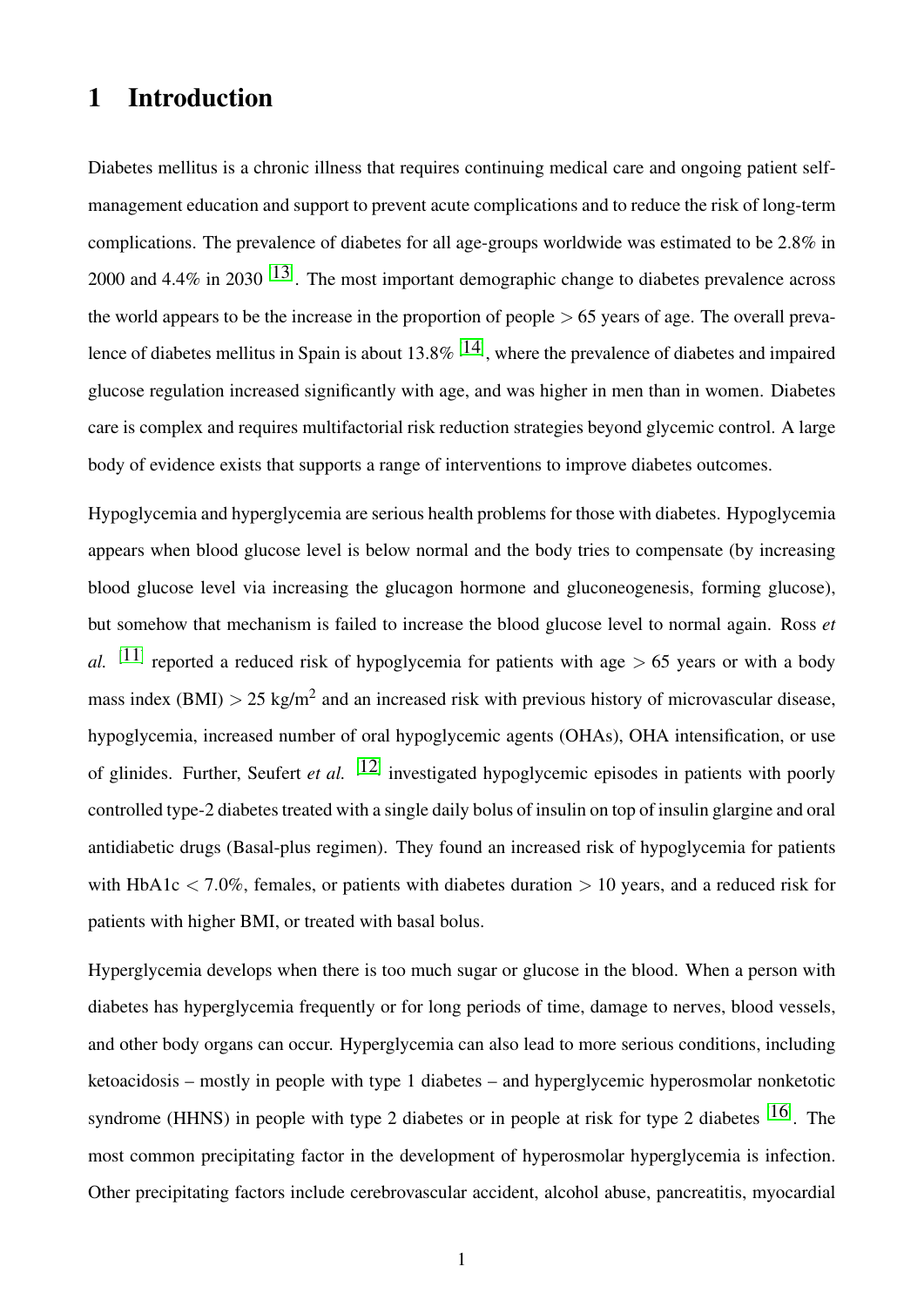infarction, trauma, and drugs. Elderly individuals with new-onset diabetes (particularly residents of chronic care facilities) or individuals with known diabetes who become hyperglycemic and are unaware of it or are unable to take fluids when necessary are at risk for hyperosmolar hyperglycemic state (HHS)  $[15]$ . Diabetic patients with very high blood concentrations of glucose have from 2 to 3 times more HbA1c than normal individuals  $[17]$ .

An expert panel of diabetes specialists that met in Tampa, FL, March  $28 - 29$ ,  $2012$  [3], selected 70 – 180 mg/dL as the default target range of capillary plasma glucose (CPG). They selected < 70 mg/dL as the criterion for "reportable hypoglycemia", and  $> 180$  mg/dL as a criterion for hyperglycemia. This was consistent with the 2013 American Diabetes Association (ADA) standards of medical care  $[14]$ , which state in the summary of glycemic recommendations that the preprandial capillary plasma glucose and peak postprandial capillary plasma glucose goals are  $70 - 130$  mg/dL and  $70 - 180$ mg/dL, with room for individualization, respectively.

Self monitoring of blood glucose (SMBG) provides real time information that helps patients to manage their diabete. The purpose of SMBG is to facilitate appropriate clinical interventions to achieve and maintain blood glucose within an acceptable range by detecting hypoglycemia and hyperglycemia, thus improving metabolic control and patient satisfaction [7]. International guidelines recommend the frequency and timing to be determined by the needs and goals of each patient. Hence, it is not uniform, and more frequent monitoring may be required for poorly controlled patients than those with stable blood glucose level. In this report, the risk of hypoglycemia and hyperglycemia in well-controlled diabetes will be investigated, and differences interms of timing during the day will be looked at. In addition, the clinical characteristics which are associated with episodes of hypoglycemia or hyperglycemia will be examined.

This paper is organized as follows. In Section 2, the dataset is described and explored. Statistical methodologies used in this study is the topic of Section 3. Results are discussed in Section 4. Finally, Section 5 presents the discussion of the findings, conclusions, and recommendations.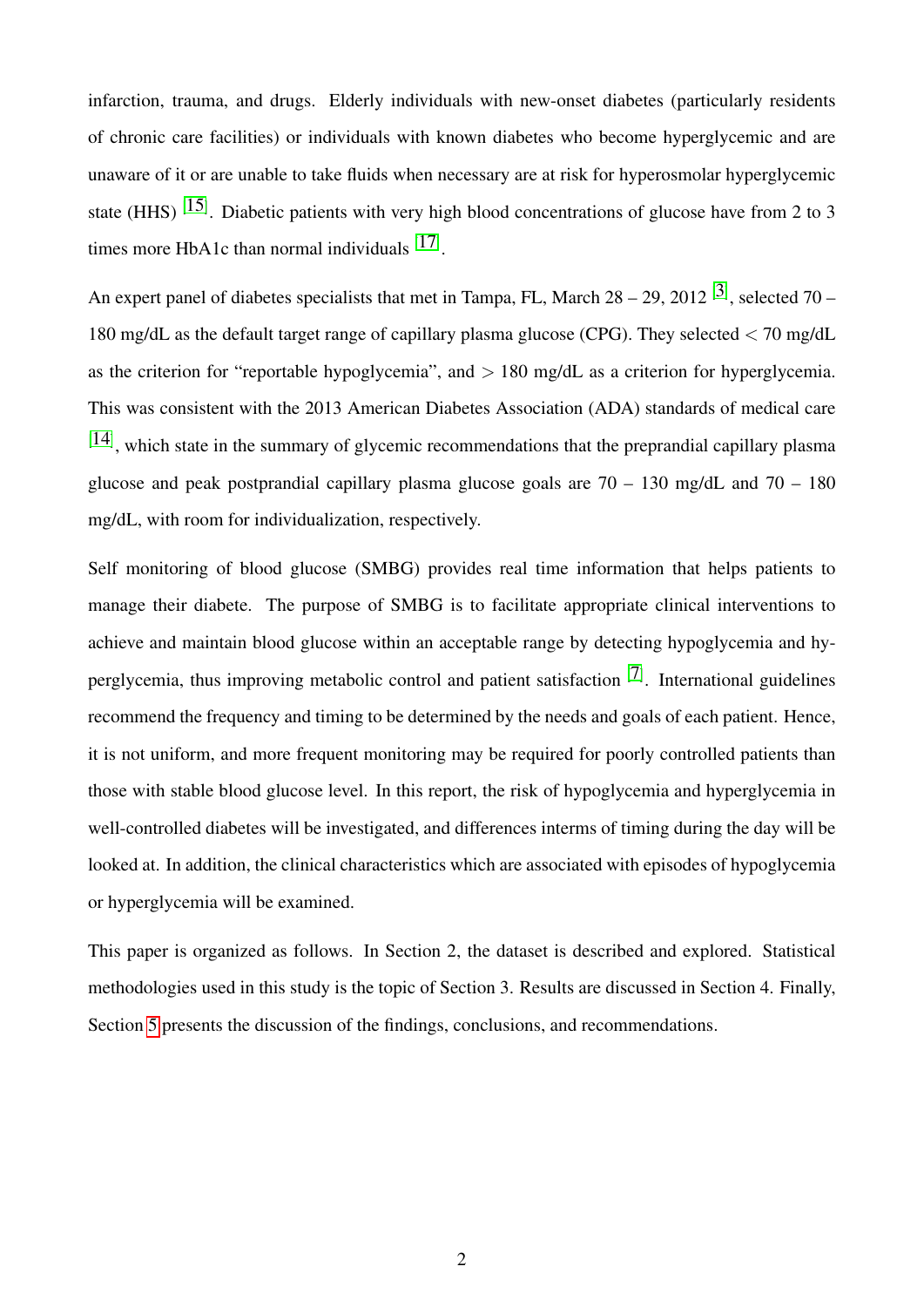# 2 Case Study

#### 2.1 Data Description

A prospective observational study of risk factor control, in stable-insulin-treated patients with type 2 diabetes, was conducted. Patients were eligible for this study if they met the following criteria: a) older than 40 years, b) body mass index (BMI)  $<$  40 kg/m<sup>2</sup>, c) type 2 diabetes mellitus of at least 1 year duration, d) on insulin therapy for at least 3 months before recruitment, e) ability to perform self-monitoring, and f) stable metabolic situation, defined as having no need to add new treatments or make changes in insulin dose  $> 10\%$ . The patients were recruited when they came to their routine check at the University Hospital of Santiago de Compostela, Spain.

Subjects were instructed to measure their blood sugars before and after breakfast, lunch, and dinner, for a period of 12 weeks, alternating throughout the week following the scheme as presented in Table A1 (Day 1: pre-breakfast and 2 hours post-breakfast, Day 2: pre-lunch and 2 hours post-lunch, Day 3: pre-dinner and 2 hours post-dinner, and Day 4: pre- and post-prandial 6-point profile). Blood glucose levels were recorded using a blood glucose meter (Accu-Check Complete, Roche Diagnostics, Montclair, NJ) with the capacity for storing 1,000 readings with the dates and times of testing. Plasma HbA1c was determined at the start of the study and end of week 12.

According to previously introduced reasoning in Section 1, a binary variable for hypoglycemia and hyperglycemia were created. This was done to simplify the information in the blood glucose levels, and further inhance a simple interpretation for hypoglycemia as well as hyperglycemia. It was defined as follows:

*Hypoglycemia<sub>ij</sub>* = 
$$
\begin{cases} 1 & \text{if CBGij < 70 mg/dL} \\ 0 & \text{otherwise} \end{cases}
$$
  
\n*Hyperglycemia<sub>ij</sub>* = 
$$
\begin{cases} 1 & \text{if Momentij = Pre-prandial and CBGij > 130 mg/dL} \\ 1 & \text{if Momentij = Post-prandial and CBGij > 180 mg/dL} \\ 0 & \text{otherwise} \end{cases}
$$

where CBG*i j* is Capillary Blood Glucose of patient *i* at measurement *j*.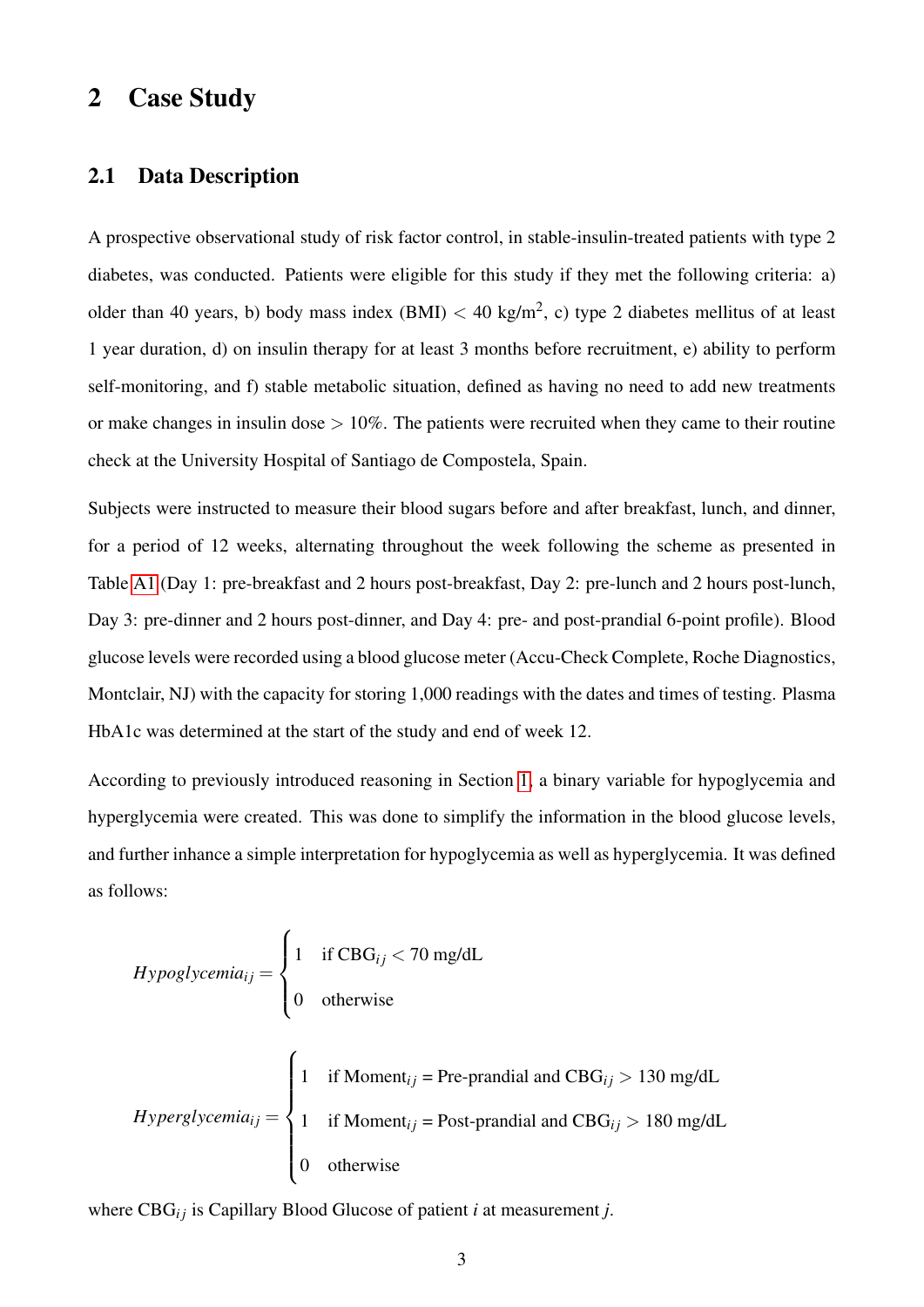| Variable           | Label.               | Name                             | Description                                       |
|--------------------|----------------------|----------------------------------|---------------------------------------------------|
| ID                 |                      |                                  | Patient identification number                     |
| Moment             | Mom1.                | Pre-breakfast                    | Timing in a day when blood                        |
|                    | Mom2.                | Post-breakfast                   | sugar measured                                    |
|                    | Mom <sub>3</sub> .   | Pre-lunch                        |                                                   |
|                    | Mom4.                | Post-lunch                       |                                                   |
|                    | Mom <sub>5</sub> .   | Pre-dinner                       |                                                   |
|                    | Mom <sub>6</sub> .   | Post-dinner                      |                                                   |
| <b>Sex</b>         |                      | Men                              | Gender of the patient                             |
|                    |                      | Women                            |                                                   |
| Insulin            | Treat1.              | <b>Basal</b> insulin             | Insulin treatment                                 |
|                    | Treat <sub>2</sub> . | Mixtures of standard insulins    |                                                   |
|                    |                      | $(Basal + Quick)$ (30/70, 50/50) |                                                   |
|                    | Treat3.              | Basal insulin $+3$ rapid insulin |                                                   |
| <b>OAD</b>         | OAD1.                | Insulin alone                    | Oral Antidiabetic Drugs                           |
|                    | OAD2.                | $Insulin + oral monotherapy$     |                                                   |
|                    | OAD3.                | Insulin + OAD combination        |                                                   |
| HbA1c              |                      |                                  | Glycated haemoglobin level at baseline            |
| HbA1c <sub>2</sub> |                      |                                  | Glycated haemoglobin level at end-of-study        |
| $HbA1c_{inc}$      |                      |                                  | The increment in HbA1c from start to              |
|                    |                      |                                  | end of study ( $HbA1c_2-HbA1c$ )                  |
| <b>BMI</b>         |                      |                                  | Body mass index of the patient in $\text{kg/m}^2$ |
| Age                |                      |                                  | Age of the patient in years                       |
| Timediag           |                      |                                  | Duration of diabetes in years                     |

Table 1: *Covariates and their descriptions*

*Glycated haemoglobin level -(percentage of haemoglobin which has been glycated)*

Several baseline variables, as well as the moment at which CBG measurements taken, were considered as potential covariates in this study. Table 1 gives a decription of the covariates in the dataset.

### 2.2 Exploratory Data Analysis (EDA)

The dataset contained measurements for 52 patients. Table 2 shows the distribution of the patients over insulin and oral antidiabetic drugs (OAD) by sex. There were 21 men and 31 women in the study. In general, the majority of patients or 20 (38.5%) have taken an insulin "basal insulin + 3 rapid insulin". Among those, 11 were women. Considering OAD, 21 (40.4%) of patients have taken "Insulin + oral monotherapy".

As observed in Figure A1, of the 144 capillary blood glucose measurements scheduled for each patient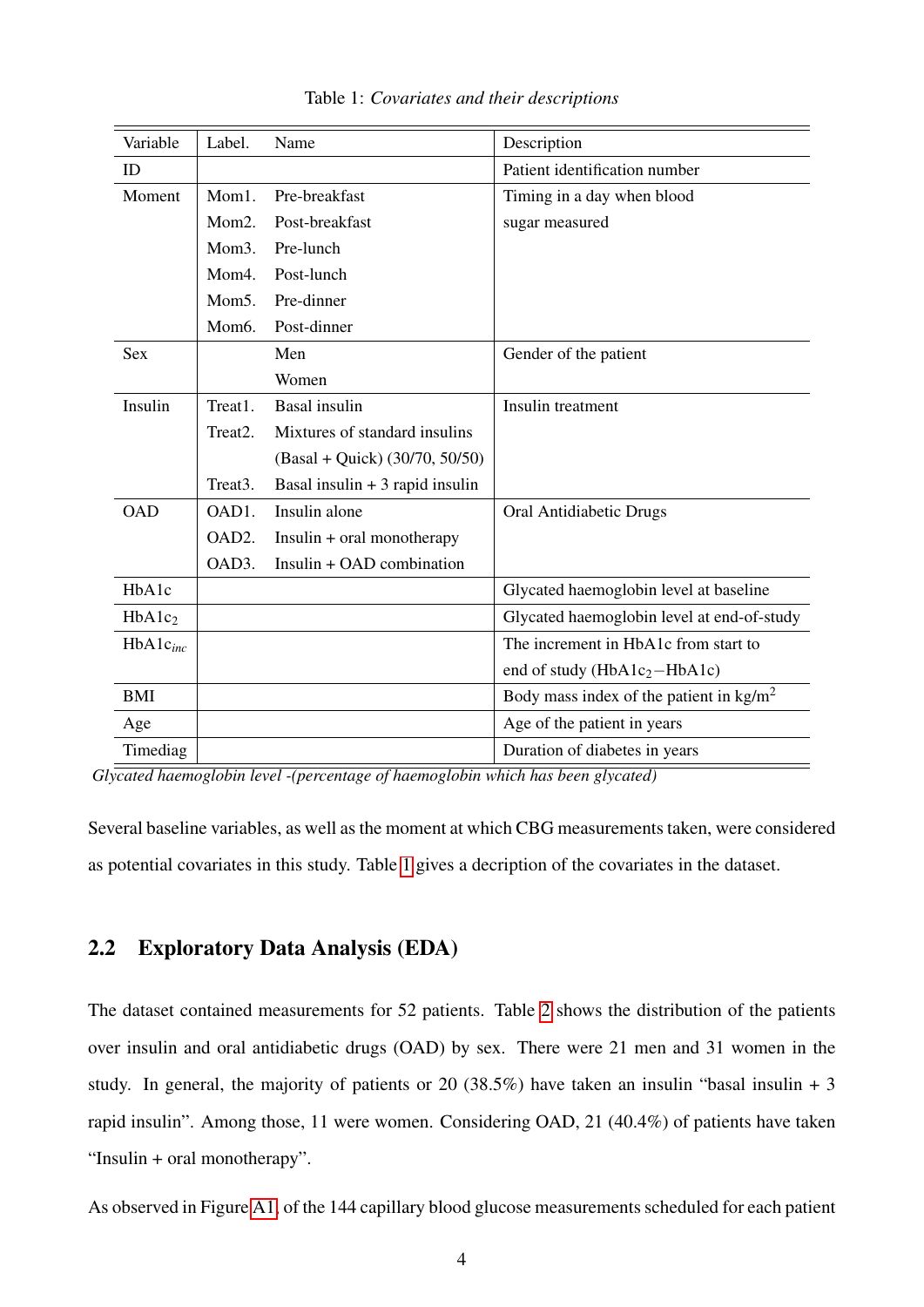within the 12 weeks, not all patients have performed all the measurements. The median number of measurements taken was 141 with a range of  $70 - 144$ . Only 15(28.8%) of the patients had a complete profile.

Figure A2 shows the distribution of HbA1c at baseline. The median HbA1c level was 7.5 with a range of 5.6 – 11.3. Further, the distribution of BMI is presented in Figure A3. The median BMI was 31.25 kg/m<sup>2</sup> with a range of  $23.0 - 39.1$  kg/m<sup>2</sup>. Furthermore, the distribution for Age, HbA1 $c_{inc}$ , and Timediag can also be consulted in Figures A4 to A6. The median age for the patients was 61 years with a range of 49 – 77 years. The median HbA1c*inc* was -0.09 with a range of -1.6 – 0.7. Finally, the median time from diagnosis was 11 years with a range  $1 - 28$  years (see also Table 3).

Figure 1 and 2 show the proportion of hypoglycemia and hyperglycemia by patient, respectively. For hypoglycemia, many patients have proportion of zero. For hyperglycemia, a larger variation of the observed proportions between patients was observed. The distribution for proportion of hypoglycemia and hyperglycemia per each patient by moment are shown in Figure 3 and 4, respectively. On both hypoglycemia and hyperglycemia, there are fluctuations in the proportions over the moments. For hypoglycemia, the higher proportions are observed before lunch (moment 3), whereas for hyperglycemia, the proportions were higher for all pre-prandial measurements (moment 1, 3 and 5).

|                |                         |                      | <b>Sex</b>             |               |  |  |  |  |  |
|----------------|-------------------------|----------------------|------------------------|---------------|--|--|--|--|--|
| Treatment type | <b>Treatment levels</b> | 21 $(40.4\%)$<br>Men | 31 $(59.6\%)$<br>Women | Total         |  |  |  |  |  |
| Insulin        | Basal                   | $7(13.5\%)$          | $10(19.2\%)$           | 17(32.7%)     |  |  |  |  |  |
|                | Basal+Quick             | $5(9.6\%)$           | $10(19.2\%)$           | $15(28.8\%)$  |  |  |  |  |  |
|                | Basal+3rapid            | $9(17.3\%)$          | $11(21.2\%)$           | $20(38.5\%)$  |  |  |  |  |  |
|                | Insulin alone           | $6(11.5\%)$          | $12(23.1\%)$           | 18 (34.6%)    |  |  |  |  |  |
| <b>OAD</b>     | Insulin+oral            | $10(19.2\%)$         | 11 $(21.2\%)$          | 21 $(40.4\%)$ |  |  |  |  |  |
|                | Insulin+OAD comb        | $5(9.6\%)$           | $8(15.4\%)$            | 13 (25.0%)    |  |  |  |  |  |

Table 2: *Distribution of patients over insulin and OAD by sex*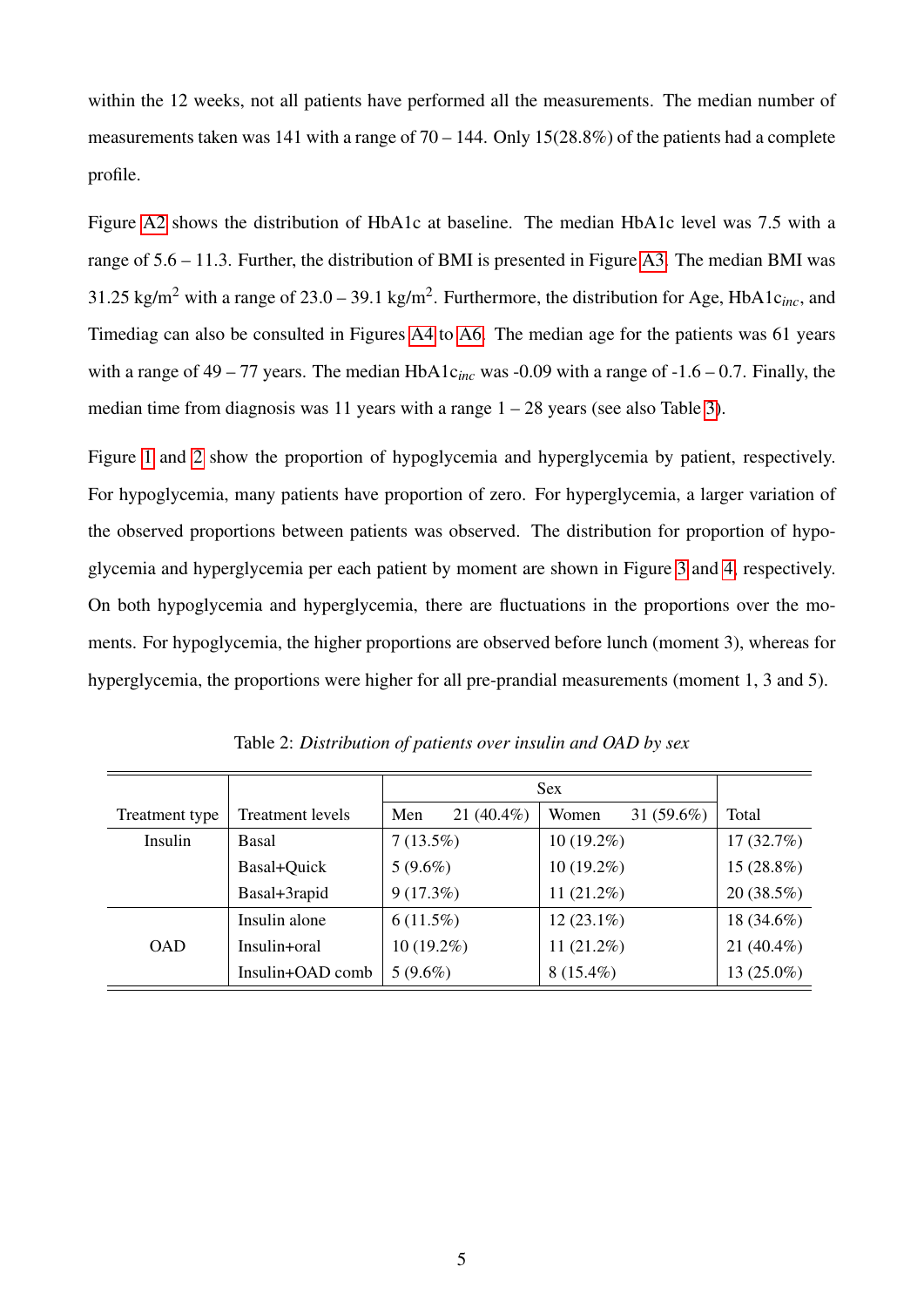| Covariate     |         |       | Mean Median Standard deviation | Range         |
|---------------|---------|-------|--------------------------------|---------------|
| Timediag      | 11.48   | 11.00 | 7.33                           | $1.0 - 28.0$  |
| Age           | 61.60   | 61.00 | 7.52                           | $49.0 - 77.0$ |
| <b>BMI</b>    | 31.70   | 31.25 | 3.99                           | $23.0 - 39.1$ |
| HbA1c         | 7.66    | 7.50  | 1.39                           | $5.6 - 11.3$  |
| $HbA1c_{inc}$ | $-0.09$ | 0.00  | 0.46                           | $-1.6 - 0.7$  |



Figure 1: *Proportion of Hypoglycemia by Patient* Figure 2: *Proportion of Hyperglycemia by Patient*



Figure 3: *Proportion of Hypoglycemia by Moment* Figure 4: *Proportion of Hyperglycemia by Moment*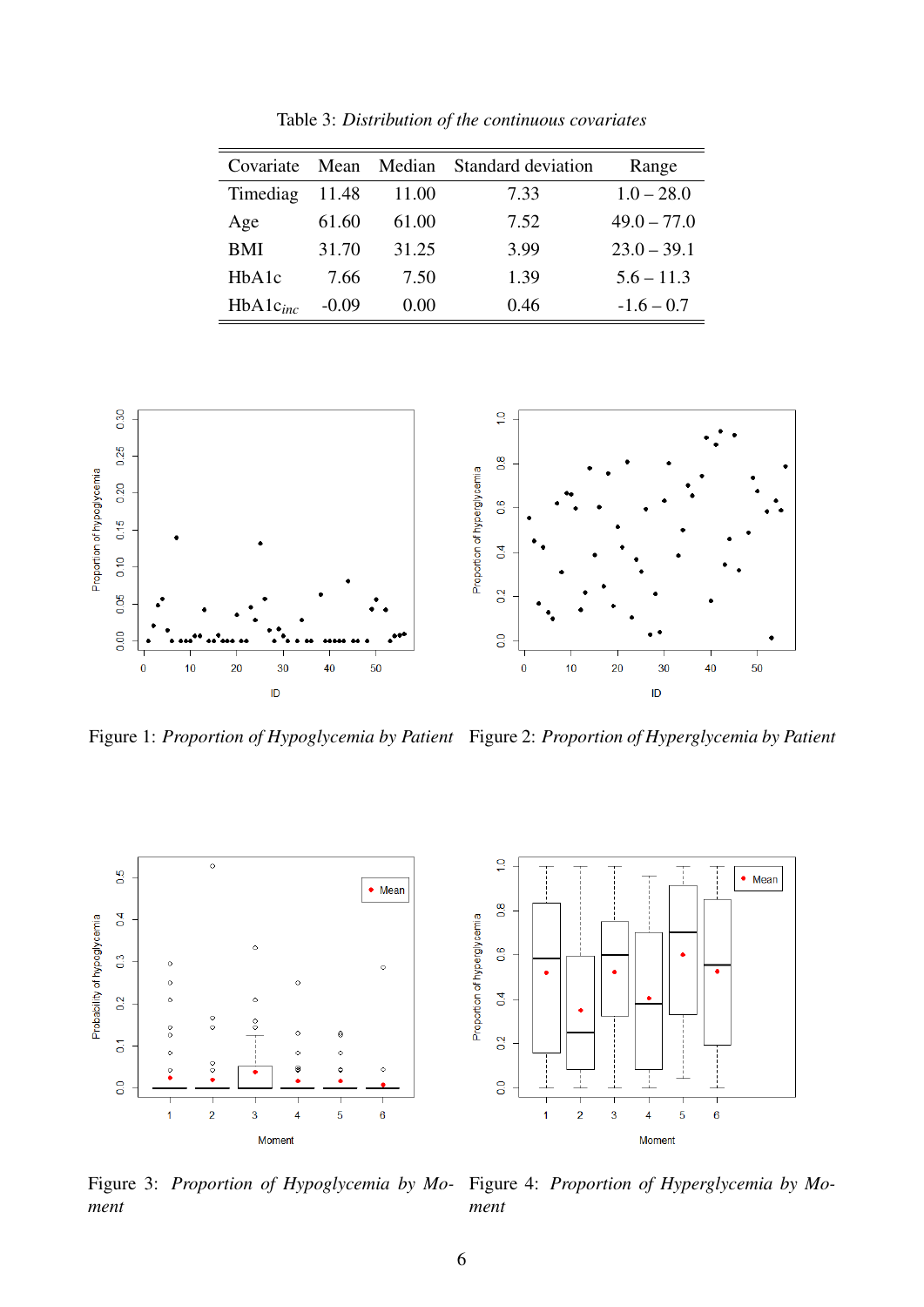

Figure 5: *Proportion of Hypoglycemia by Moment and BMI*

Further, it was of interest to investigate the relationship between the proportions of hypoglycemia and different covariates. In order to visualize the relationship of the continuous covariates with hypoglycemia or hyperglycemia, smoothed proportions were used. As observed in Figure 5, there is a decreasing risk with increasing BMI. Figure A7 shows that there is no clear difference on the risk of hypoglycemia for males versus females. Further exploration shows that, no clear difference was observed in the risk of hypoglycemia between the levels of Oral antidiabetic drugs (Figure A8). Furthermore, there is no much deviation between the treatment levels (Figure A9). The comparison of proportions by other covariates (Age, Timediag, HbA1c, and *HbA*1*cinc*) were also performed and presented in Figures A10 to A13. No visible trend for the aformensioned covariates were observed.

Similar exploration was conducted for the outcome hyperglycemia. As can be observed from Figure 6 and 7, there is an increasing trend over the HbA1c levels and HbA1c*inc*. For age, and time from diagnosis, there is a slight increasing trend (Figure A14 and A15, respectively). Further, no clear trend for the risk of hyperglycemia for covariate BMI was observed (Figure A16). It seems male patients has higher risk of hyperglycemia compared to their female counterparts (Figure A17). Further exploration shows that, patients treated with the mixture of standard insulins (Ins2) tend to have higher risk of hyperglycemia (Figure A18). Furthermore, patients treated with combination of insulin and oral monotherapy (OAD2) has lower risk (Figure A19).

The above discussed views are just graphical observations. A formal assessement will be discussed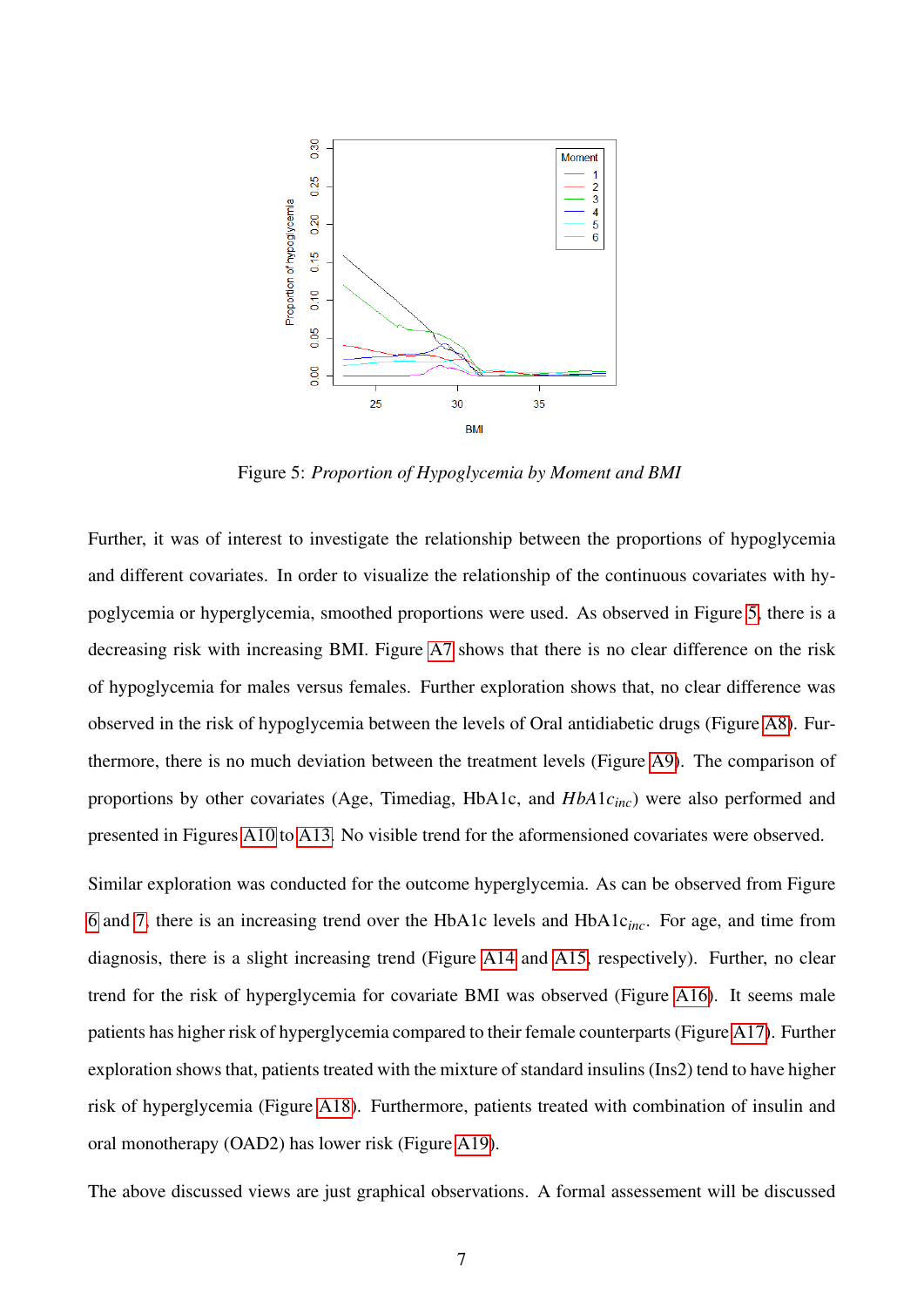

Figure 6: Proportion of Hyperglycemia by Mo- Figure 7: Proportion of Hyperglycemia by Mo*ment and HbA1c*

*ment and HbA*1*cinc*

in the following sections.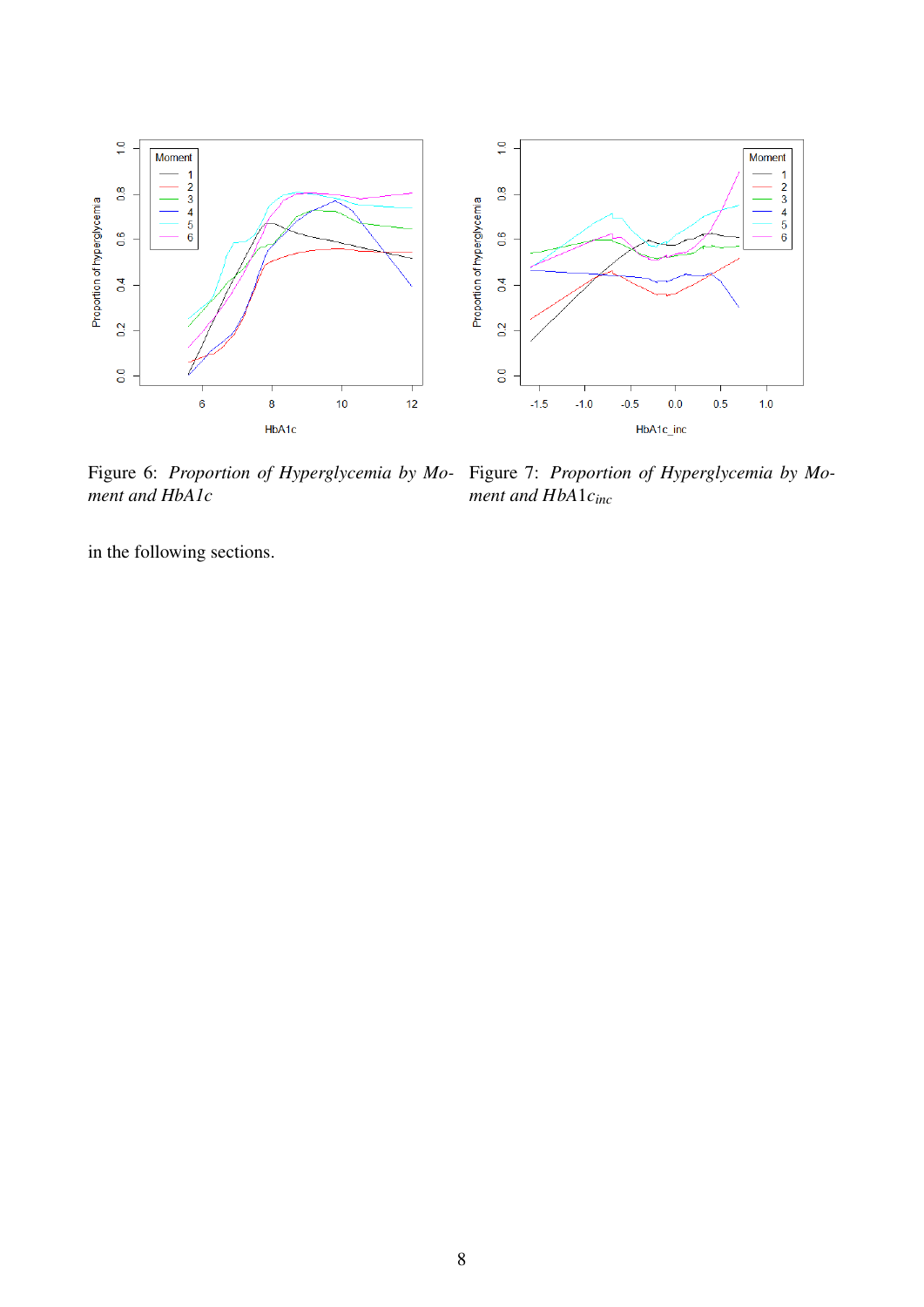# 3 Methodology

This study deals with binary correlated data, where repeated measurements collected for a patient over the six moments for 12 weeks. From the previous section, it was indicated that there is a variation of the observed proportions between patients (Figure 1 and 2). Four different types of models will be considered to analyze this data: (1) The obvious choice for fitting binary data, ignoring both overdisperssion and correlation, is Simple Logistic model (SL); (2) Generalized Linear Mixed Model (**GLMM**) are commoly used models to take the variation into account  $[8]$ ; (3) The other thing one should consider is overdispersion, which may occur due to various reasons, like omission of important covariates, subject heterogeneity, misspecification of link function, and other data complexities not well understood  $[2]$ . Overdispersion happens when count observations exhibit variability exceeding that of predicted by the binomial model. This can be taken into account by a Beta-Binomial model (BB); (4) Furthermore, one might be interested in modeling both overdispersion and correlation at the same time, combining beta and normal random effects. This can be undertaken by the model so-called Combined Model (CM). Hence, in this paper the aforementioned models were considered for the purpose of comparing and selecting a better model.

The comparison of the four models, as well as finally variable selection based on the better model were carried out using Akaike's information criterion (AIC) and Likelihood Ratio Test (LRT). In selecting a model, one can not find the "correct" model. Any model is a simplification of reality. Hence, a simple model that fits adequately has the advantage of model parsimony. The well known AIC judges a model how close its fitted value tend to be to the true expected values  $[1]$ . This is the model that minimizes:

 $AIC = -2(loglikelihood) + 2(number of parameters in the model)$ 

The test statistic for LRT is given by:

$$
G2 = -2log\Lambda = -2log(l0/l1) = -2(L0 - L1),
$$
\n(3.1)

where  $L_0$  and  $L_1$  denote the maximized log-likelihood function under reduced and full model, respectively.  $G^2$  has a limiting null chi-squared distribution, as  $n \to \infty$ . The degree of freedom is given by the difference of the parameters under full and reduced model  $[1]$ .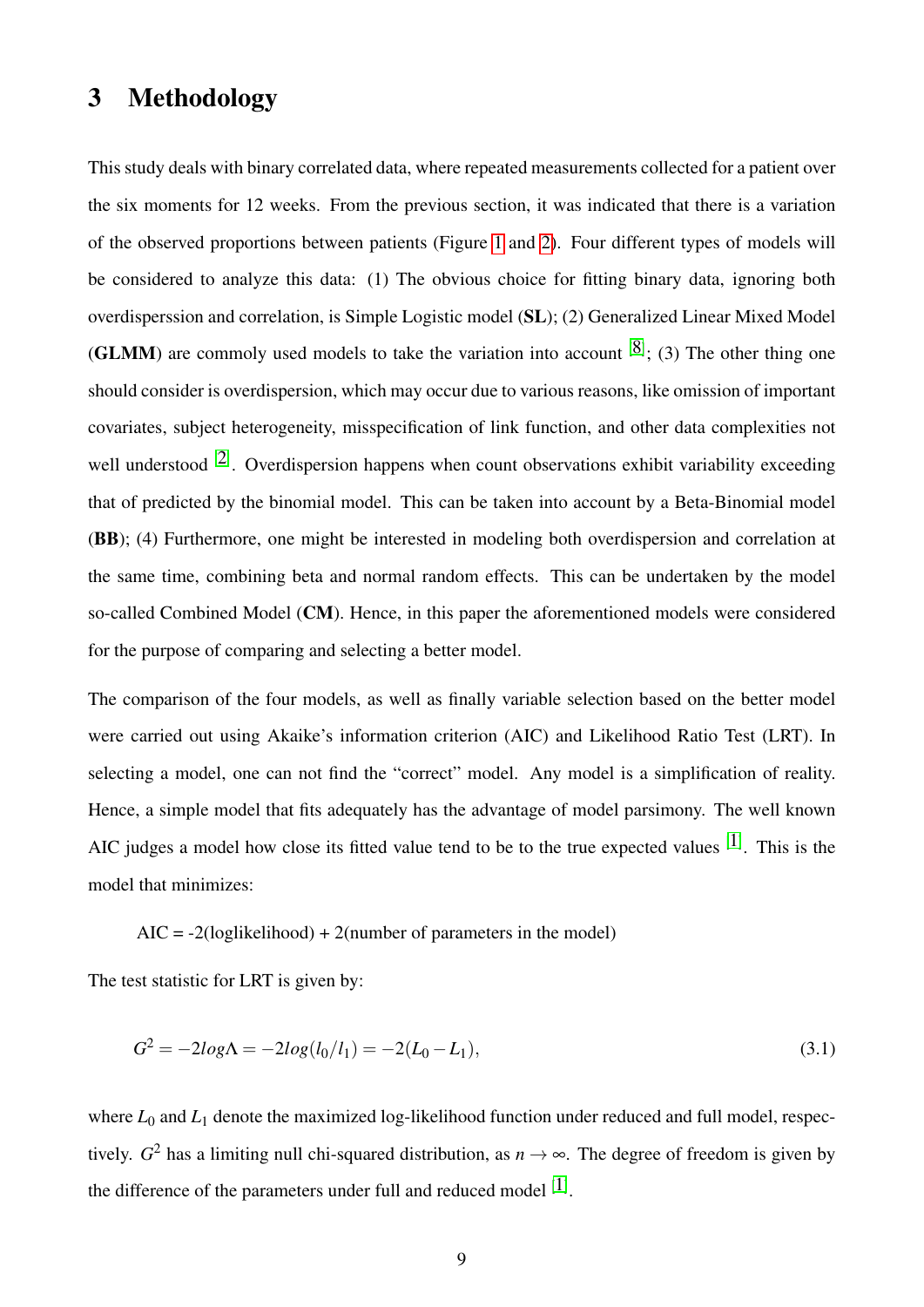In both modeling for hypoglycemia and hyperglycemia, several continuous covariates (BMI, age, HbA1c level, increment in HbA1c level from start to end of study, and time from diagnosis) and categorical covariates (moment, insulin, oral antidiabetic drugs, and gender) were considered. The continuous covariates (X) were standardized in order to obtain unitless parameter estimates, permit comparisons of the estimated regression coefficients in common units, and to control roundoff errors in normal equation calculations,

$$
x_i^s = \frac{x_i - \bar{x}}{s_x},
$$

where  $x_i^s$  and  $x_i$  are the standardized and original X-values for patient *i*, respectively,  $\bar{x}$  and  $s_x$  are the mean and standard deviation of X values (given in Table 3).

#### 3.1 Simple Logistic Model

Logistic regression is widely used in medical studies to investigate the relationship between a binary response variable Y and a set of potential predictors X. This model takes into account neither overdispersion nor correlation of observations in the data. It is the simplest model that one may consider for binary data, which is defined as:

$$
Y_{ij}|\pi_{ij} \sim \text{Bernoulli}(\pi_{ij})
$$
  

$$
logit(\pi_{ij}) = log\left(\frac{\pi_{ij}}{1 - \pi_{ij}}\right) = \mathbf{x}'_{ij}\beta
$$
 (3.2)

where  $Y_{ij}$  is the measurement for hypoglycemia or hyperglycemia for patient *i* at measurement *j*,  $\mathbf{x}_{ij}$ and  $\beta$  are p-dimensional vectors of known covariate values and unknown fixed regression coefficients, respectively. The logit function, which is a natural link, was used to link the random part  $(Y_{ij})$  of  $0/1$ values to the systematic part  $(x_{ii}\beta)$  which spans from  $-\infty$  to  $\infty$ . This link will help also to have an odds ratio interpretation for the fixed effects  $(\beta)$ .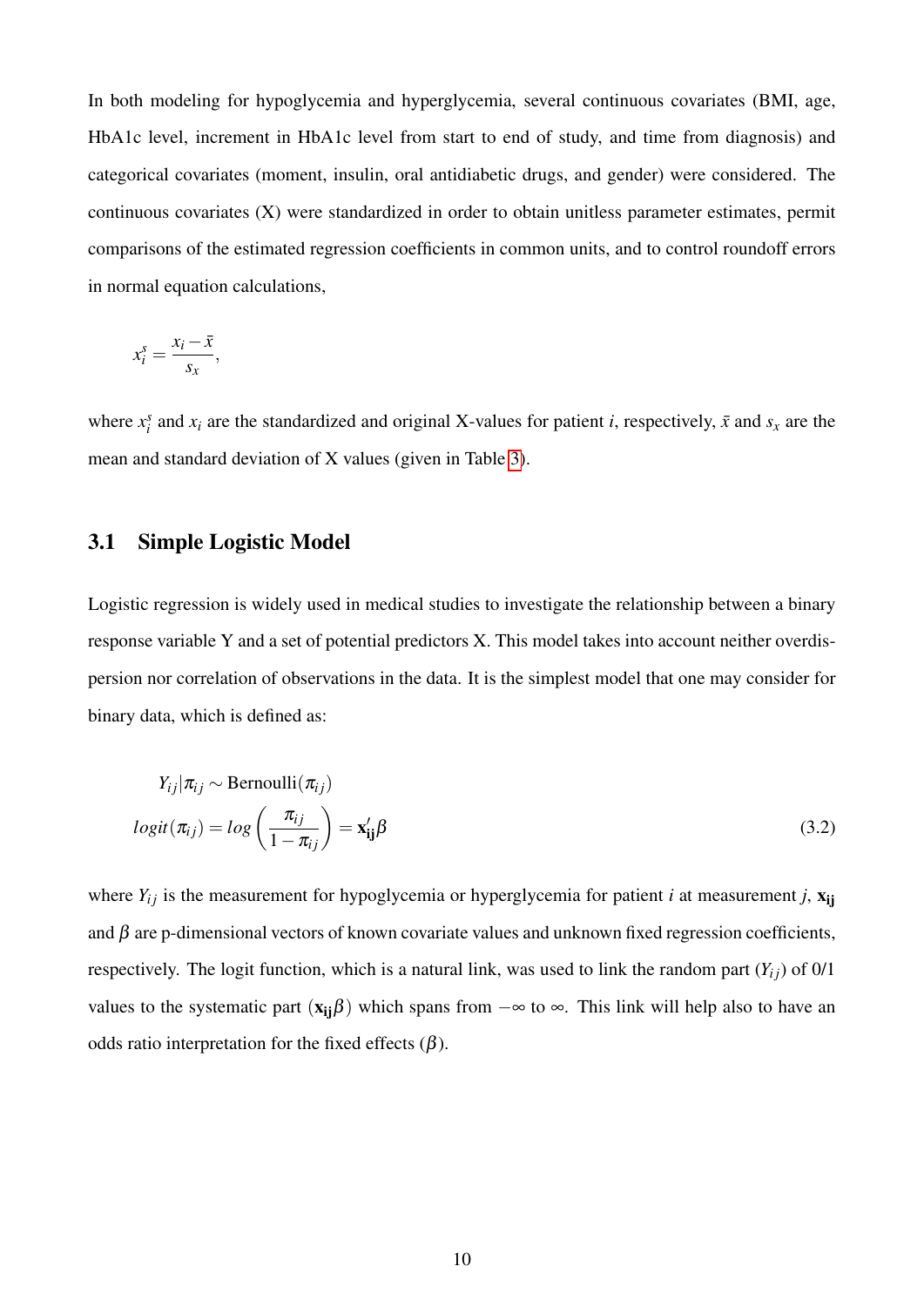#### 3.2 Generalized Linear Mixed Model

This model is an extension of Generalized Linear Models (GLM) (Appendix C), incorporating patientspecific effects in the model. A random-effects model is used to describe the risk of hypoglycemia and hyperglycemia for each patient, by the inclusion of random (patient-specific) effects. This model was found important to take into account the variation of the observed proportions between patients (Figure 1 and 2) and to take into account the possible association of measurements taken on same patient. The model further enjoys the advantages of utilizing likelihood-based estimation, expressing the full probability distribution of the response. Hence, producing valid inference under the assumption of Missing At Random (MAR). MAR refers where there is missing on the response and this missingness does not depend on the unobserved response, but may depend on the observed ones. Working with this assumption was important in this study, since the dataset exhibits missingness, as observed in Figure A1. The model is given as:

$$
y_{ij}|\mathbf{b_i} \sim \text{Bernoulli}(\pi_{ij})
$$
  

$$
\mathbf{b_i} \sim N(\mathbf{0}, D)
$$
  

$$
logit(\pi_{ij}) = log\left(\frac{\pi_{ij}}{1 - \pi_{ij}}\right) = \mathbf{x'_{ij}}\beta + \mathbf{z'_{ij}}\mathbf{b_i}
$$
 (3.3)

where  $y_{ij}$  is the measurement for hypoglycemia or hyperglycemia for patient *i* at measurement *j*,  $x_{ij}$ and  $z_{ii}$  are the p-dimensional and q-dimensional design matrices for fixed and random effects, and  $\beta$ and  $b_i$  are p-dimensional unknown fixed effects and q-dimensional unknown patient-specific effects, respectively. The random effects (b<sub>i</sub>) account for the varying between patient variation and possible correlation of measurements within a patient. They are drawn from a normal distribution with mean vector 0 and variance-covariance matrix D.

This model describes the likelihood of the data conditioned on the fixed  $(\beta)$  and random effects  $\mathbf{b_i}$ ,

$$
f_i(\mathbf{y_i}|\mathbf{b_i}, \boldsymbol{\beta}, \boldsymbol{\phi}) = \prod_{j=1}^{n_i} f_{ij}(y_{ij}|\mathbf{b_i}, \boldsymbol{\beta}, \boldsymbol{\phi})
$$
\n(3.4)

where  $\phi$  is the overdispersion parameter.

The marginal distribution can also be obtained when using this procedure, namely by integrating over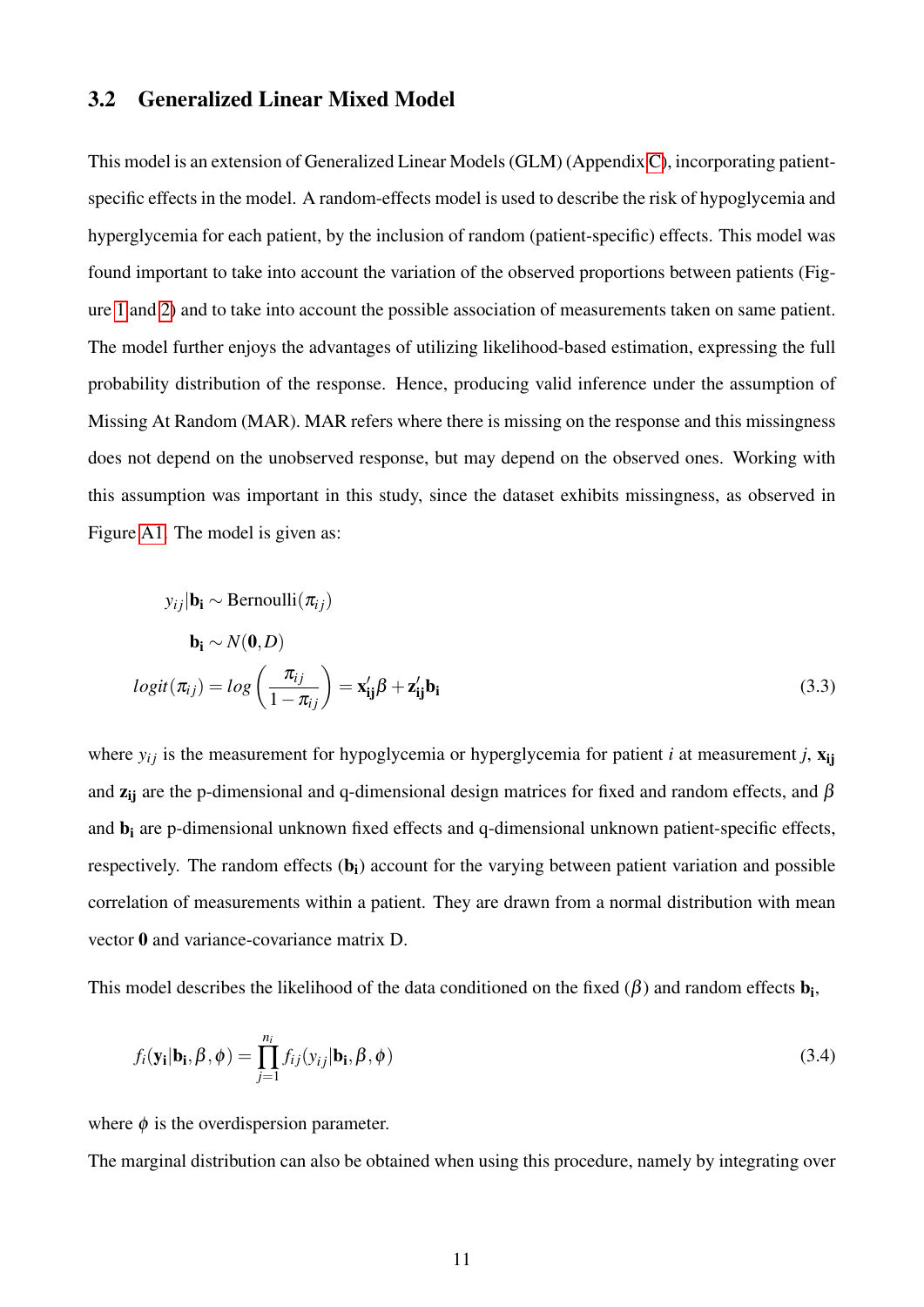the random effects  $[8]$ . The likelihood contribution for patient *i* could be presented as:

$$
f_i(\mathbf{y_i}|\boldsymbol{\beta}, D, \boldsymbol{\phi}) = \int f_i(\mathbf{y_i}|\mathbf{b_i}, \boldsymbol{\beta}, \boldsymbol{\phi}) f(\mathbf{b_i}|\boldsymbol{D}) d\mathbf{b_i}
$$
\n(3.5)

When one wants to determine the likelihood for the entire dataset, the following integral has to be solved for  $\beta$ , *D* and  $\phi$ :

$$
L(\beta, D, \phi) = \prod_{i=1}^{N} \int f_i(\mathbf{y_i}|\mathbf{b_i}, \beta, \phi) f(\mathbf{b_i}|D) d\mathbf{b_i}
$$
 (3.6)

However, only for special cases does there exist a closed form for this expression, because of the presence of N integrals over the random effects *b<sup>i</sup>* . For binary response with logit link this closed form expression does not exist, and the likelihood can be maximized by applying numerical tools such as approximating either integrand, data, or integral. The integral method was used in this paper, since it is the most reliable for binary response. The likelihood contribution of each individual could be represented by the following sum:

$$
\int f(z)\phi(z)dz \approx \sum_{q=1}^{Q} w_q f(z_q),\tag{3.7}
$$

where  $Q$  is the order of the approximation. The higher  $Q$ , the more accurate the approximation will be. Further,  $w_q$  are the weights and the nodes  $z_q$  are the solutions to the  $Q^{th}$  order Hermite polynomial. When using *Gaussian Quadrature*, the nodes are chosen based on  $\phi(z)$  (the density of the multivariate standard normal distribution), independent of  $f(z)$  in the integrand. With *Adaptive Gaussian Quadrature*, the nodes and weights depend on the unknown parameters β,*D* and φ, which are updated at each iteration step. This implies that  $z_q$  and  $w_q$  need to be updated as well. In this paper, *Adaptive Gaussian Quadrature* was used, since it needs only few quadratue points to have closure approximation (convergence). To assure the convergence of the estimates obtained, models with various quadrature points were fitted, until similar results upto the fourth decimal places obtained.

The parameter estimates in this model has a patient-specific interpretation. To obtain the population averaged (marginal) parameter estimates a Marginalized Multilevel Model (**MMM**)  $^{[4]}$  was used. This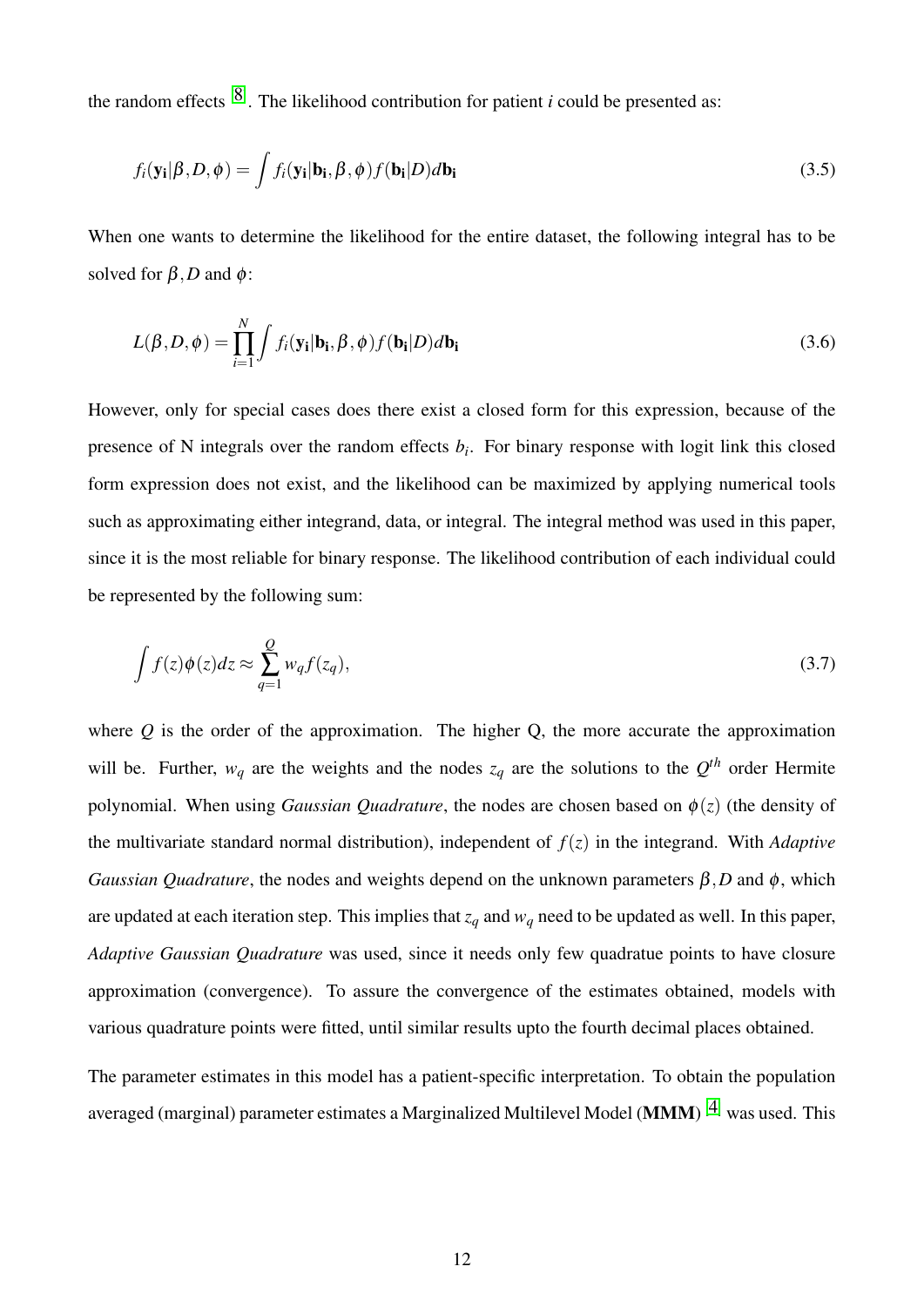can be expressed as:

$$
g(\pi_{ij}^{m}) = \mathbf{x}_{ij}^{\prime} \zeta^{m},
$$
  
\n
$$
h(\pi_{ij}^{c}) = \Delta_{ij} + \mathbf{z}_{ij}^{\prime} \mathbf{b}_{i},
$$
  
\n
$$
\mathbf{b}_{i} \sim N(\mathbf{0}, D),
$$
  
\n
$$
Y_{ij} | \mathbf{b}_{i} \sim Bernoulli(\pi_{ij}^{c})
$$
\n(3.8)

where  $\pi_{ij}^m$  and  $\pi_{ij}^c$  are marginal and conditional probabilities, respectively,  $x_{ij}$  and  $z_{ij}$  are p-dimensional and q-dimensional vectors of known covariates,  $g(.)$  and  $h(.)$  are the link functions,  $\zeta^m$  and  $b_i$  are the p-dimensional vector of fixed effects and q-dimensional vector of random effects, respectively.

Now, the marginal mean  $\pi_{ij}^m = E(Y_{ij})$  only depends on the linear predictor  $\mathbf{x}_{ij}$  through a link function g(.), obtaining parameters estimates  $\zeta^m$  which have marginal (population averaged) interpretation. The logit link was used for g(.) in order to obtain an odds ratio interpretations for the parameter estimates. The conditional mean  $(\pi_{ij}^c)$  was used to take into account the patient-specific random effects  $\mathbf{b}_i$  through the link function  $h(.)$ . For the purpose of computational simplicity, probit link  $(\phi^{-1})$  was used, hence logistic-probit-normal model formulated.  $\Delta_{ij}$  links the marginal mean  $\pi_{ij}^m$  and conditional mean  $\pi_{ij}^c$ . It is obtained from the solution to the integral equation:

$$
\mu_{ij}^{m} = expit(\mathbf{x}_{ij}^{\prime} \zeta^{m}) = \int_{b} \phi(\Delta_{ij} + z_{ij}^{\prime} \mathbf{b}_{i}) \phi(\mathbf{b}_{i} | \mathbf{0}, \mathbf{D}) db_{i}
$$
(3.9)

and its solution is given by

$$
\Delta_{ij} = \left(\sqrt{1 + z'_{ij}Dz_{ij}}\right)\phi^{-1}\left\{expit(\mathbf{x'_{ij}}\zeta^{\mathbf{m}})\right\}.
$$
\n(3.10)

#### 3.3 Beta-binomial Model

When overdispersion is present in the data, the variability in the data may not be adequately described by the models which often exhibit a prescribed mean-variance link. Hence, it was of interest to take this into account in the model. This was done by combining Bernoulli distribution to that of its conjugate Beta distribution as a random effect, giving the so-called beta-binomial model. Conjugacy refers when hierarchical  $(Y_{ij})$  and random-effects  $(\theta_{ij})$  densities have similar algebraic forms <sup>[9]</sup> (see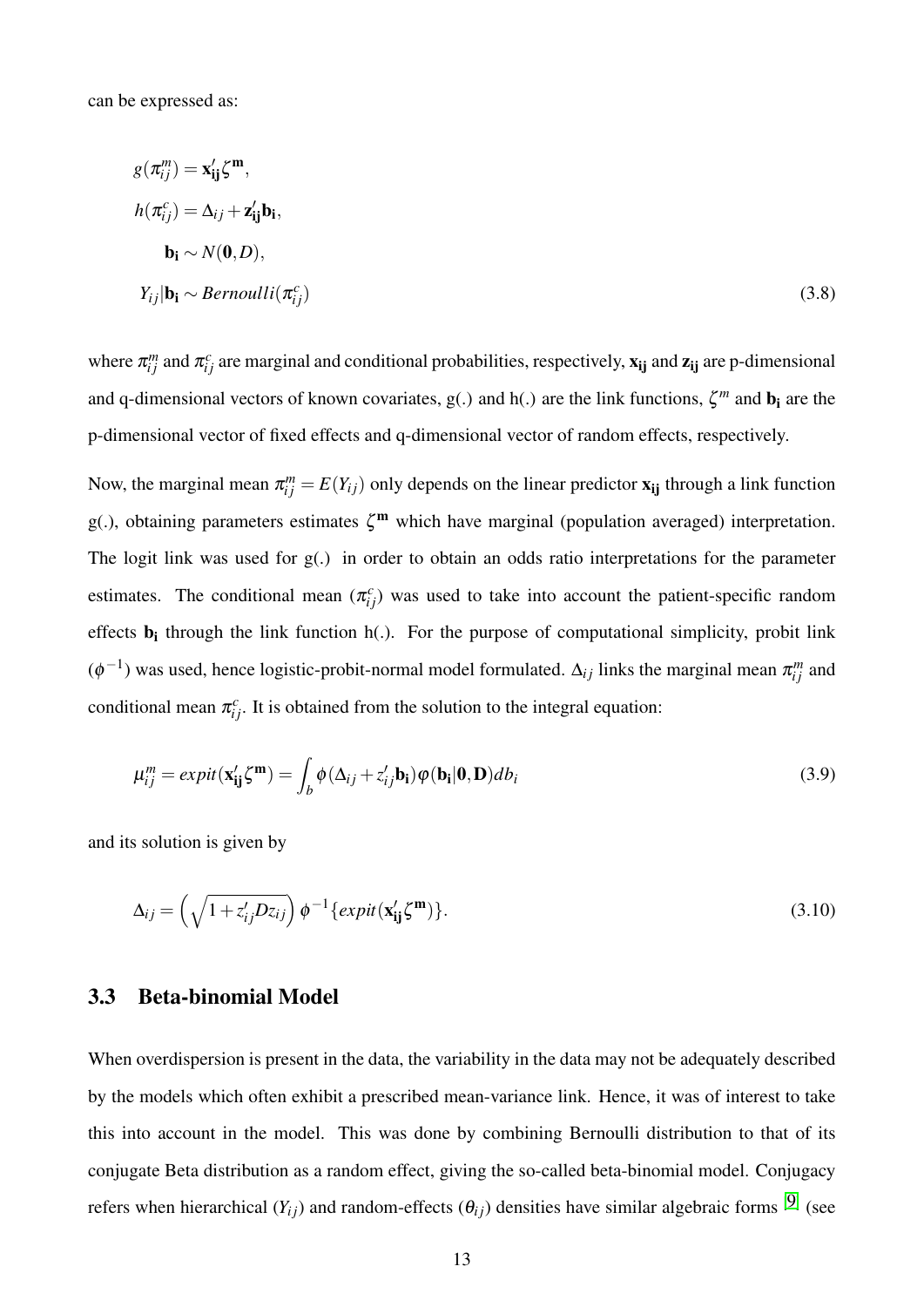Appendix C). This is important to get a general and closed form solution for the marginal model. The model is defined as follows,

$$
Y_{ij}|\theta_{ij} \sim \text{Bernoulli}(\theta_{ij})
$$
  
\n
$$
\theta_{ij} \sim Beta(\alpha, \beta), \quad (\alpha, \beta) \ge 0
$$
  
\n
$$
logit(\theta_{ij}) = log\left(\frac{\theta_{ij}}{1 - \theta_{ij}}\right) = \mathbf{x}'_{ij}\beta
$$
 (3.11)

where  $Y_{ij}$  is the measurement for hypoglycemia or hyperglycemia for patient *i* at measurement *j*,  $x_{ii}$  and  $\beta$  are the p-dimensional design vector and p-dimensional vector of unknown fixed effects, respectively. It is possible to allow α and β vary with *i* and/or *j*. However, they are taken constant in this paper to avoid overspecifying the model. These parameters are not always jointly identified and hence it is important to impose a constraint such that only one parameter is assigned. In this paper, the contraint  $c = \frac{\beta}{\alpha}$  was used. This model may fail short to appropriately estimate the parameters in the model, as explained in Appendix C, for binary data hierarchies need to be present. Hence, a model combining GLMM and BB, which was proposed by Molenberghs *et al.* [9], will be discussed next.

#### 3.4 Combined Model

It is a model which combines the conjugate (Beta) random effects and Normal random effects, taking into account the occurence of overdispersion as well as hierarchical structure in the data. The normal random effects, at the individual level, accomodates the hierarchical structure and captures some overdispersion, whereas the Beta random effects, at the observation level, handles overdispersion not accounted for by the normal random effects  $[2]$ . It is defined as:

$$
Y_{ij}|\pi_{ij} \sim \text{Bernoulli}(\pi_{ij} = \theta_{ij}\kappa_{ij})
$$
  
\n
$$
\theta_{ij} \sim Beta(\alpha, \beta), \quad (\alpha, \beta) \ge 0
$$
  
\n
$$
logit(\kappa_{ij}) = log\left(\frac{\kappa_{ij}}{1 - \kappa_{ij}}\right) = \mathbf{x}'_{ij}\beta + \mathbf{z}'_{ij}\mathbf{b}_{i}
$$
  
\n
$$
\mathbf{b}_{i} \sim N(0, D)
$$
 (3.12)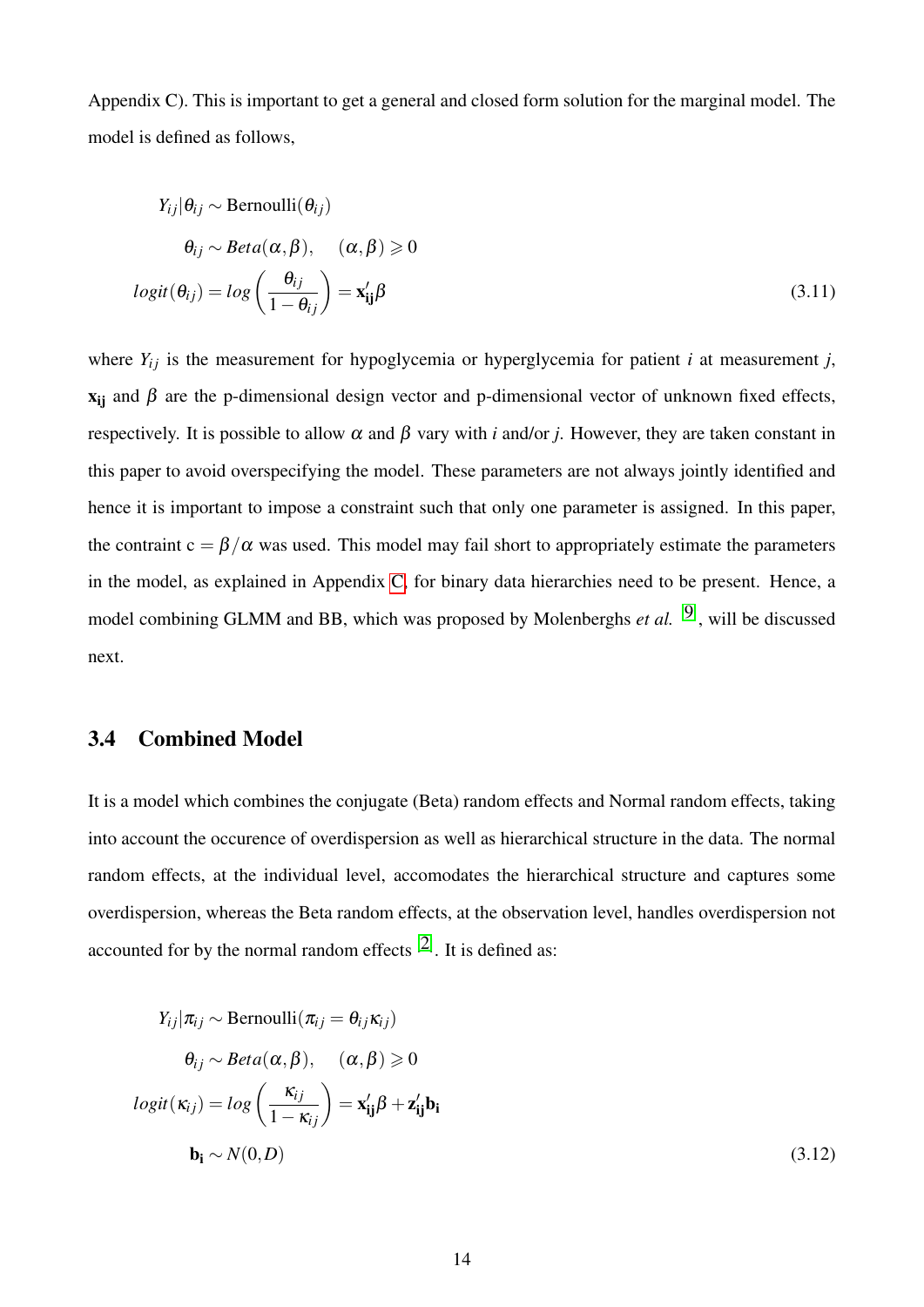where  $Y_{ij}$  is the measurement for hypoglycemia or hyperglycemia for patient *i* at measurement *j*,  $x_{ij}$  and  $z_{ij}$  are the design matrices for fixed effects and random effects, and  $\beta$  and  $b_i$  are vectors of fixed and random effects, respectively. The partially marginalized density over the random effects  $\theta_{ij}$ , derived analytically by Molenberghs *et al.* [9] , takes the form:

$$
f(y_{ij}|b_i) = \frac{1}{\alpha + \beta} (\kappa_{ij}\alpha)^{y_{ij}} [(1 - \kappa_{ij})\alpha + \beta]^{1 - y_{ij}},
$$
\n(3.13)

Using the constraint  $c = \frac{\beta}{\alpha}$  for the overdispersed parameters, the log-likelihood is given as:

$$
ll = -log(1+c) + y_{ij}log(\eta_{ij}) - y_{ij}log(1+\eta_{ij}) + (1-y_{ij})log[(1-\kappa_{ij})+c]
$$
\n(3.14)

where  $\eta_{ij} = exp(\mathbf{x}'_{ij} \zeta + \mathbf{z}'_{ij} \mathbf{b}_i)$ .

When logit link and normal random effects used, there is no closed form solutions for neither the mean nor the variance, because the beta distribution does not allow for the multiplicative invariance or no strong conjugacy. However, approximations of the means, and variance-covariance elements were derived by Molenberghs *et al.* [9] . Strong conjugacy refers when hierarchical *Yi j*|*b<sup>i</sup>* and random effects  $\theta_{ij}$  have similar algebraic forms (see Appendix C). It is needed for an easy integration over the normal random effects.

As that of GLMM, CM has an appealing feature of being able to provide patient-specific predictions when they are needed by making use of Emperical Bayes estimates. However, in this study the interest was to obtain marginal population average predictions. Hence, a flexible framework that combines the MMM, discussed in Section 3.2, and CM were used to form the combined overdispersed and marginalized multilevel model (**COMMM**)  $^{[6]}$ . This can be expressed as:

$$
g(\pi_{ij}^{m}) = \mathbf{x}_{ij}^{\prime} \zeta^{m}
$$
  
\n
$$
h(\kappa_{ij}) = \Delta_{ij} + \mathbf{z}_{ij}^{\prime} \mathbf{b}_{i}
$$
  
\n
$$
\pi_{ij}^{c} = \theta_{ij} \kappa_{ij}
$$
  
\n
$$
\theta_{ij} \sim Beta(\alpha, \beta), \quad (\alpha, \beta) \ge 0
$$
  
\n
$$
\mathbf{b}_{i} \sim N(0, D)
$$
  
\n
$$
Y_{ij} | \mathbf{b}_{i} \sim Bernoulli(\pi_{ij}^{c})
$$
\n(3.15)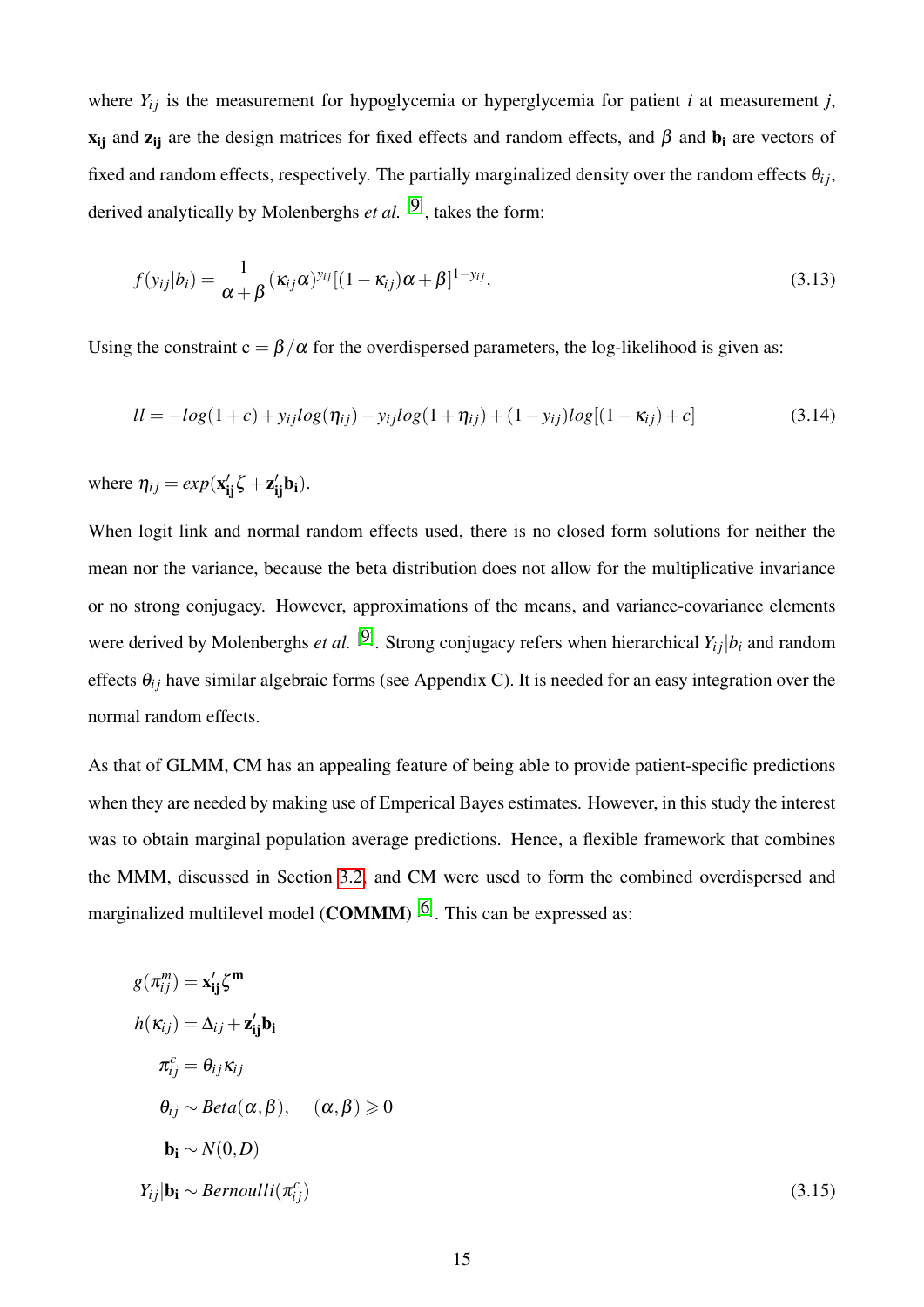In a similar fashion as that of GLMM, a logit link was used for the function  $g(.)$  to have an odds ratio interpretation, and a probit link for h(.) used for computational simplicity, generating logistic-probitbeta-normal model.  $\Delta_{ij}$  is an expression that links the marginal mean  $\pi_{ij}^m$  and conditional mean  $\pi_{ij}^c$ . In contrast to MMM case, here  $\Delta_{ij}$  involves two integrations, for  $\theta_{ij}$  and  $\mathbf{b}_i$ . It is given as:

$$
\pi_{ij}^{m} = expit(\mathbf{x}_{ij}'\zeta^{m}) = \int_{b} \int_{\theta} \pi_{ij}^{c} d\Theta_{\theta} dN_{b}
$$
  
= 
$$
\int_{b} \int_{\theta} \theta_{ij} \phi(\Delta_{ij} + \mathbf{z}_{ij}' \mathbf{b}_{i}) d\Theta_{\theta} dN_{b}
$$
  
= 
$$
\int_{b} E(\theta_{ij}) \phi(\Delta_{ij} + \mathbf{z}_{ij}' \mathbf{b}_{i}) dN_{b}
$$

such that

$$
\Delta_{ij} = \left(\sqrt{1 + \mathbf{z_{ij}}\mathbf{D}\mathbf{z_{ij}}}\right).\phi^{-1}\{(1 + c).expit(\mathbf{x'_{ij}}\zeta^m)\},\tag{3.16}
$$

with  $c = \frac{\beta}{\alpha}$  is the constraint used in this paper to avoid overparametrizing the model.

SAS (version 9.3) procedures Genmod, GLIMMIX, and NLMIXED were used in this study. For hypothesis testing a significance level of 5% was employed. Further, odds ratios (OR) and their 95% confidence intervals (CI) were calculated for the fixed effects. An effect is statistically significant if the CI does not contain 1.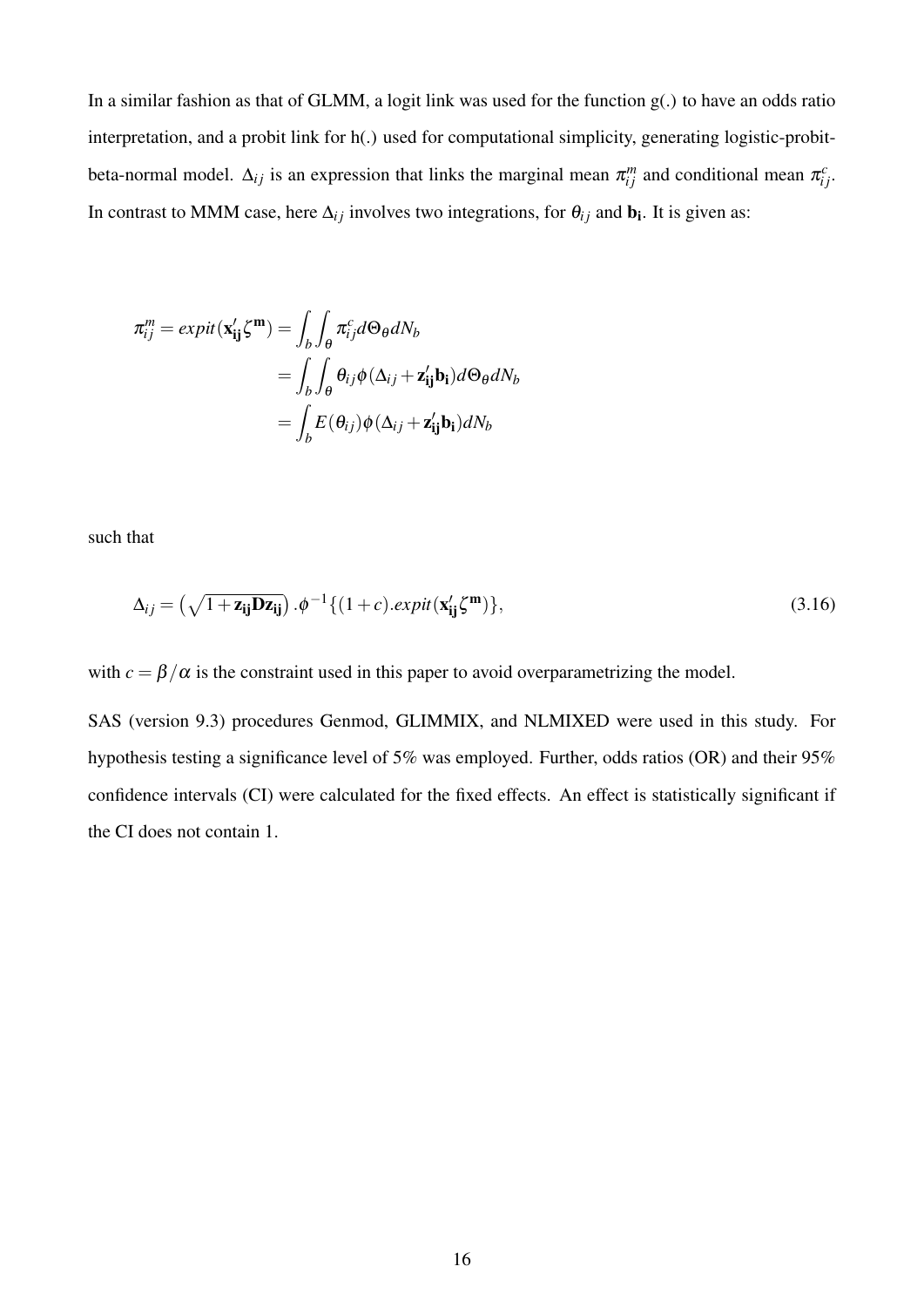### 4 Results

The process of buiding a model for each response (hypoglycemia or hyperglycemia) was as follows. First, the four models (SL, BB, GLMM, and CM) were fitted with all main effects included in the model. After comparing the four models, the best model was selected for further analysis. Then, using the best model, step-up procedure were employed for variable selection. Finally, if the best model is either GLMM or CM, marginalization was applied using MMM or COMMM, respectively.

#### 4.1 Modeling Hypoglycemia

The initial models for SL, BB, GLMM, and CM, representing parameter estimates with and without beta-binomial component on one hand, and with and without normal random effects on the other hand are presented in Table 4. Comparison of the parameter estimates in the four models simultaneously is not possible, since they have different interpretation. Simple Logistic and Beta-binomial models have marginal interpretation, whereas GLMM and CM have patient-specific interpretation. Comparing SL and BB, the standard errors of the parameter estimates are higher for BB, indicating that their was overdispersion that was taken into account in the BB model. It was also observed that GLMM generated higher standard errors than SL. Further, it was observed that the standard errors of the parameter estimates in CM were higher comparing to the rest three models, indicating that this model took into account both overdispersion and correlation of measurements within a patient.

Furthermore, looking at the AICs of the four models, AIC of BB was similar to that of SL. Comparing GLMM and SL, GLMM had a way lower AIC. However, further decrease in AIC was observed under CM as compared to GLMM. As was anticipated from AIC, the overdispersion parameter in BB was not significant, but it became significant under CM. This was expected, as was explained in section 3.3, that for binary data, BB is hard to fit when normal random effects are not present in the model. In contrast to the overdispersion parameter, the correlation parameter was significant on both GLMM and CM. Hence, it was concluded that, even though the normal random effects (Logisticnormal or GLMM) improved significantly over SL, there was further improvement upon adding the overdispersion parameter (CM). This implies that, the data exhibit at the same time overdispersion and correlation. Hence, it was found important to consider the combined model for further analysis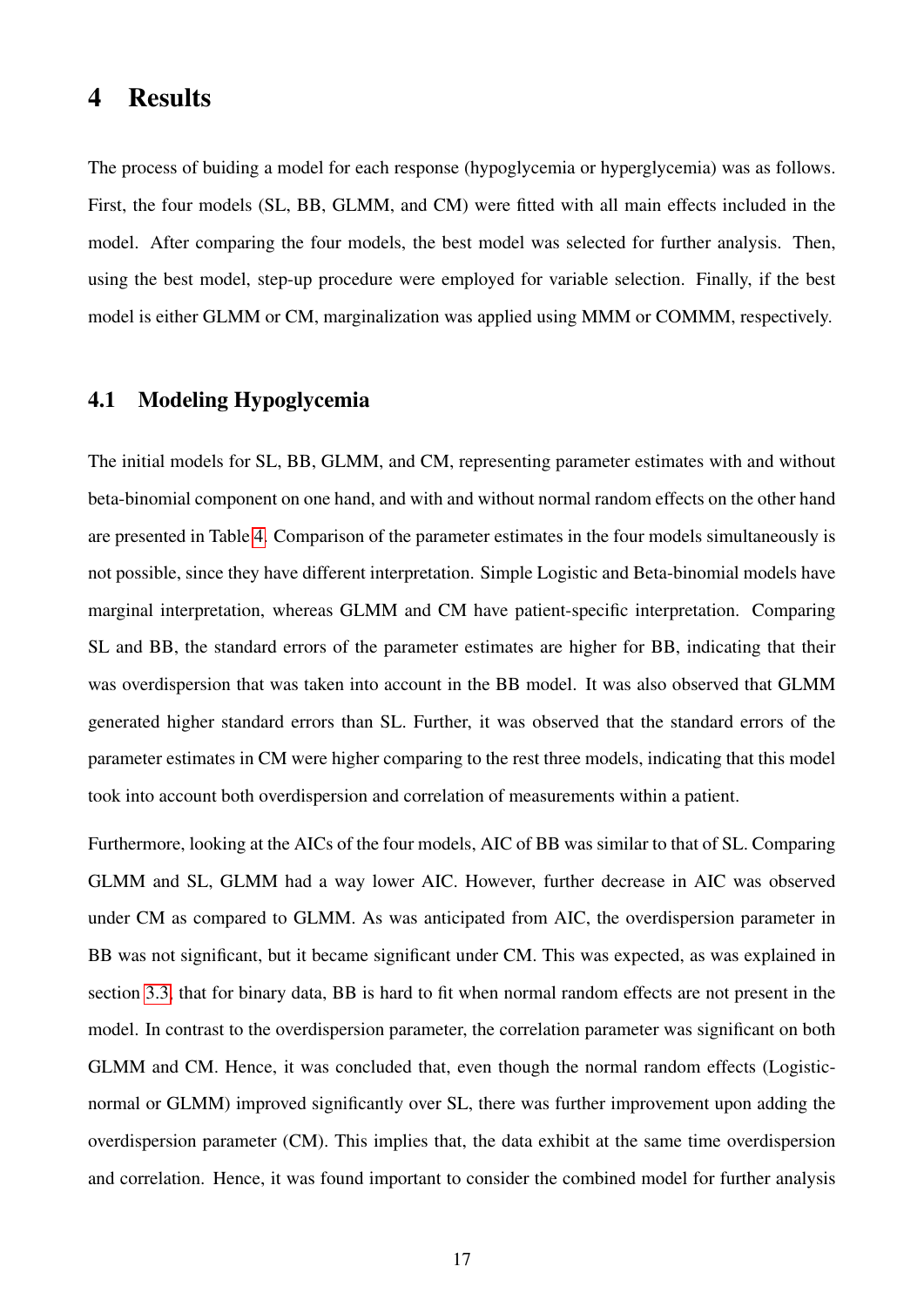|                       |                | <b>SL</b>          | <b>BB</b>           | <b>GLMM</b>        | CM                 |
|-----------------------|----------------|--------------------|---------------------|--------------------|--------------------|
| Effect                | Par.           | Estimate(s.e.)     | Estimate(s.e.)      | Estimate(s.e.)     | Estimate(s.e.)     |
| Intercept             | $\beta_0$      | $-4.3326(0.4934)*$ | $-2.2746(0.8063)*$  | $-4.7877(0.9688)*$ | $-2.8468(1.8379)$  |
| Mom2                  | $\beta_2$      | $-0.3462(0.2969)$  | $-0.2117(0.5063)$   | $-0.3355(0.3017)$  | $-1.7586(0.7709)*$ |
| Mom <sub>3</sub>      | $\beta_3$      | 0.4099(0.2488)     | 0.8699(0.6021)      | 0.4343(0.2545)     | 0.7238(0.6793)     |
| Mom4                  | $\beta_4$      | $-0.4541(0.3062)$  | $-0.3623(0.4910)$   | $-0.459(0.3109)$   | $-0.8091(0.752)$   |
| Mom <sub>5</sub>      | $\beta_5$      | $-0.5323(0.3113)$  | $-0.3384(0.5953)$   | $-0.548(0.3158)$   | $-0.3127(0.7752)$  |
| Mom <sub>6</sub>      | $\beta_6$      | $-1.3954(0.4255)*$ | $-1.6007(0.5533)*$  | $-1.4075(0.4290)*$ | $-4.4741(1.3310)*$ |
| Age <sup>s</sup>      | $\beta_7$      | $-0.3709(0.1100)*$ | $-0.4923(0.2117)$ * | $-0.2791(0.2669)$  | $-0.6550(0.5352)$  |
| Treat2                | $\beta_8$      | 0.6338(0.3702)     | 0.9785(0.5912)      | 0.6530(0.8494)     | 1.6066(1.6549)     |
| Treat3                | $\beta_9$      | 0.5639(0.3671)     | 0.7673(0.5094)      | 0.1921(0.8444)     | 1.1476(1.6657)     |
| BMI <sup>s</sup>      | $\beta_{10}$   | $-0.8741(0.1076)*$ | $-1.3065(0.5237)*$  | $-1.1794(0.2758)*$ | $-2.0524(0.6007)*$ |
| HbA1c <sup>s</sup>    | $\beta_{11}$   | $-0.0348(0.1209)$  | $-0.1403(0.2279)$   | $-0.1997(0.3060)$  | $-0.5839(0.6186)$  |
| $HbA1c_{inc}^s$       | $\beta_{12}$   | $-0.0659(0.1120)$  | $-0.0899(0.1562)$   | $-0.0652(0.2879)$  | $-0.0815(0.5754)$  |
| Timediag <sup>s</sup> | $\beta_{13}$   | 0.0899(0.1043)     | 0.0844(0.1603)      | 0.1246(0.2634)     | 0.1583(0.5304)     |
| Women                 | $\beta_{14}$   | $-0.3769(0.2237)*$ | $-0.6404(0.4873)$   | $-0.5492(0.5444)$  | $-1.3086(1.0971)$  |
| OAD <sub>2</sub>      | $\beta_{15}$   | $-0.0436(0.2460)$  | $-0.1631(0.3664)$   | $-0.3937(0.5965)$  | $-0.6845(1.1727)$  |
| OAD3                  | $\beta_{16}$   | $-0.0005(0.4840)$  | 0.3758(0.7909)      | 0.2844(1.0090)     | 0.9051(1.9174)     |
| $\mathbf{C}$          | $\beta/\alpha$ |                    | 7.8517(6.2859)      |                    | 8.5054(1.5181)*    |
| Std. dev. of RE       | $\sqrt{d}$     |                    |                     | 1.2192(0.2443)*    | $2.6144(0.5745)*$  |
| <b>AIC</b>            |                | 1200.3             | 1200.9              | 1131.5             | 1128.9             |

Table 4: *Parameter estimates and standard errors of the initial models for Hypoglycemia*

*\* -significantly different from 0*, *Par. -Parameter*, *s.e. -standard error*, *s -standardardized variable*

to have valid inference.

The fixed effects were assessed using LRT and AIC. Only moment and BMI were identified as significant covariates with minimum AIC, whereas the others had *G* <sup>2</sup> of 6.9 with p-value 0.6475. Further, the interaction of moment and BMI was found significant, generating *G* <sup>2</sup> of 15.1 with p-value 0.0099. Since the parameter estimates of the final model have patient-specific interpretations, the marginalized model (COMMM) was fitted and presented in Table 5, under COMMM(1). After marginalizing the parameter estimates, there was a gain in precision of all parameters. This had a consequence on the significance of two marginal parameters  $\beta_3$  and  $\beta_9$ . This implies that, although the two parameter estimates are not significantily different from zero at the patient-specific level, they are significant on the population average level.

Finally, the parameter estimates under COMMM(1) can be used to calculate the odds, predicted probability, and odds ratios of hypoglycemia. The odds of hypoglycemia for patients with average BMI (31.7 kq/m<sup>2</sup>) at pre-breakfast was  $\exp^{\beta_0} = exp^{-5.3355} = 0.0048$ . Whereas at post-breakfast, for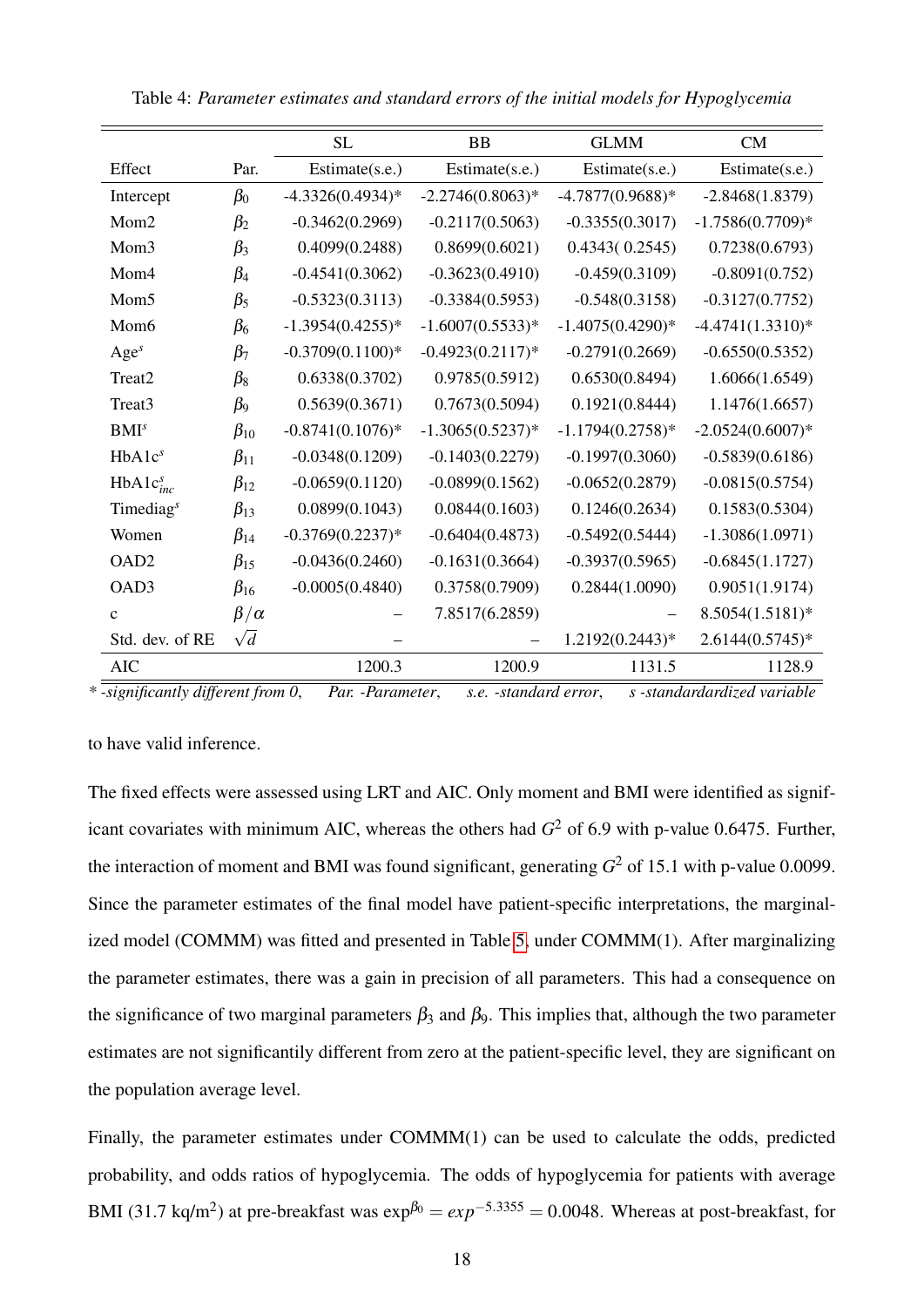|                        |                                | CM                                | COMMM(1)                                         | COMMM(2)                            |                         |                |
|------------------------|--------------------------------|-----------------------------------|--------------------------------------------------|-------------------------------------|-------------------------|----------------|
| Effect                 | Par.                           | Estimate(s.e.)                    | Estimate(s.e.)                                   | Effect                              | <b>OR</b>               | 95% CI [L : U] |
| Intercept              | $\beta_0$                      | $-3.751(0.975)*$                  | $-5.3355(0.4739)*$                               | Mom1                                | 1.00                    | Reference      |
| Mom <sub>2</sub>       | $\beta_2$                      | $-0.7485(1.1063)$                 | 0.2519(0.5500)                                   | Mom <sub>2</sub>                    | 1.29                    | [0.43:3.88]    |
| Mom <sub>3</sub>       | $\beta_3$                      | 1.5221(0.9208)                    | $1.2065(0.4680)*$                                | Mom <sub>3</sub>                    | 3.34                    | [1.31:8.55]    |
| Mom4                   | $\beta_4$                      | 0.2049(0.9703)                    | 0.4507(0.5205)                                   | Mom4                                | 1.57                    | [0.55:4.46]    |
| Mom <sub>5</sub>       | $\beta_5$                      | 0.6212(0.9306)                    | 0.5763(0.5022)                                   | Mom <sub>5</sub>                    | 1.78                    | [0.65:4.88]    |
| Mom <sub>6</sub>       | $\beta_6$                      | $-2.8448(1.6629)$                 | $-0.4935(0.6529)$                                | Mom <sub>6</sub>                    | 0.61                    | [1.84: 2.26]   |
| BMI <sup>s</sup>       | $\beta_7$                      | $-3.7156(1.0137)^*$               | $-1.9224(0.3240)*$                               | BMI <sup>s</sup> *Mom1              | 0.15                    | [0.08:0.28]    |
| BMI <sup>s</sup> *Mom2 | $\beta_8$                      | 1.6981(1.0232)                    | 0.7482(0.4119)                                   | BMI <sup>s</sup> *Mom2              | 0.31                    | [0.07:1.35]    |
| BMI <sup>s</sup> *Mom3 | $\beta_9$                      | 1.2029(0.9282)                    | $0.7982(0.3299)*$                                | BMI <sup>s</sup> *Mom3              | 0.32                    | [0.09:1.21]    |
| BMI <sup>s</sup> *Mom4 | $\beta_{10}$                   | 2.1358(0.9672)*                   | $0.9641(0.3995)*$                                | BMI <sup>s</sup> *Mom4              | 0.38                    | [0.09:1.64]    |
| BMI <sup>s</sup> *Mom5 | $\beta_{11}$                   | $2.3021(0.9462)*$                 | $1.2232(0.4112)*$                                | BMI <sup>s</sup> *Mom5              | 0.50                    | [0.11: 2.17]   |
| BMI <sup>s</sup> *Mom6 | $\beta_{12}$                   | 2.4719(1.4432)                    | 1.0602(0.5754)                                   | BMI <sup>s</sup> *Mom6              | 0.42                    | [0.07:2.57]    |
| $\mathbf{C}$           | $\beta/\alpha$                 | 8.1449(1.4252)*                   | 2.2308(0.5998)*                                  | $\overline{\phantom{0}}$            |                         |                |
| Std. dev. of RE        | $\sqrt{d}$<br>$\Delta \vec{r}$ | 2.8468(0.6969)*<br>$\cdot$ $\sim$ | $0.469(0.0826)*$<br>$\sqrt{ }$<br>$\cdot$ $\sim$ | $1 \quad 1 \quad 1$<br>$\mathbf{r}$ | $\cdot$ $\cdot$ $\cdot$ |                |

Table 5: *Parameter estimates and standard errors of the final models for Hypoglycemia.*

*\* -significantly different from 0, s -standardardized variable*

the same patients, it was  $\exp^{\beta_0+\beta_2} = \exp^{-5.3355+0.2519} = 0.0062$ . Further, it was observed that for the same patients, the risk of hypoglycemia is significantly higher before lunch  $(log(odds) = \beta_3 =$ 1.2065), compared to that of pre-breakfast. Figure 8 shows the predicted probability of hypoglycemia over moments for patients with average BMI. It was observed that a higher risk was obtained before lunch.

The odds ratios were calculted and presented in Table 5 under COMMM(2). For an increase in standardard deviation of BMI (an increase in 3.9863 kg/m<sup>2</sup>) at pre-breakfast, the odds of hypoglycemia is lower by 85%  $(\exp^{\beta_7} = \exp^{-1.9224} = 0.15)$ . Whereas before dinner, for the same increase in BMI, the odds of hypoglycemia is lower by 50%  $(\exp^{\beta_7+\beta_{11}} = \exp^{-1.9224+1.2232} = 0.50)$ . Figure 9 presents the predicted probability of hypoglycemia by moment and BMI (unstandardized). It was observed that for patients with BMI less than about 30 kg/m<sup>2</sup>, the risk of hypoglycemia was higher at pre-breakfast and pre-lunch, whereas for patients with BMI above 30 kg/m<sup>2</sup>, the risk was almost zero for all moments. Further, it was observed that for all moments there is a decreasing trend over BMI.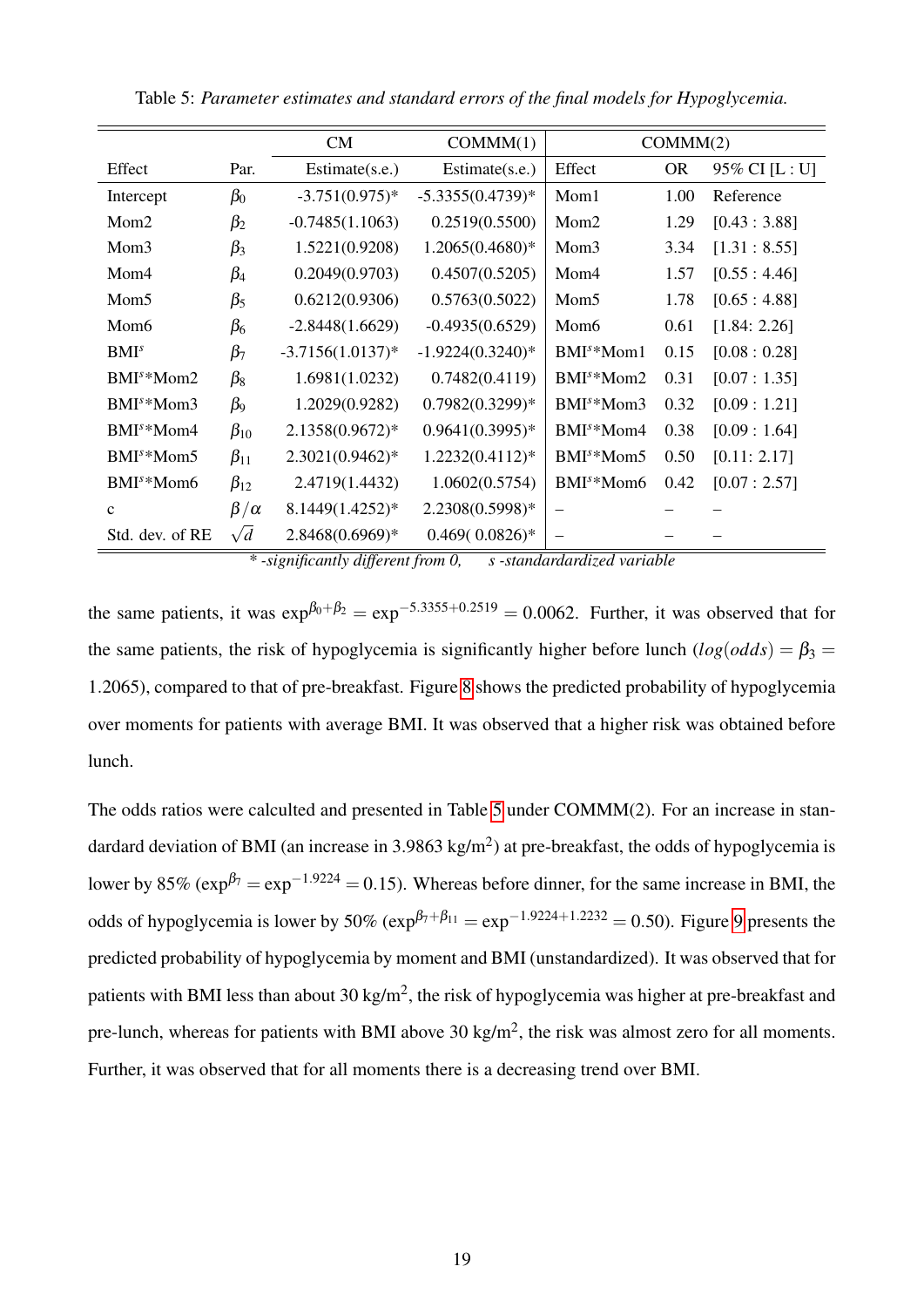

Figure 8: *Predicted probability of Hypoglycemia* Figure 9: *Predicted probability of Hypoglycemia by Moment for patients with average BMI*

*by Moment and Body mass index*

#### 4.2 Modeling Hyperglycemia

In a similar fashion to that of hypoglycemia, a model was developed for hyperglycemia. Table 6 presents the parameter estimates and standard errors for the four models (SL, BB, GLMM, and CM). BB and GLMM had higher standard errors and lower AIC compared to SL. Further, CM had the higher standard errors and lower AIC among the four models. Furthermore, it was found that the overdispersion component (in BB) and normal random effects (in GLMM), each alone, was significant. In addition, when both random effects were taken into account at the same time (in CM), they were both significant. These indicate that, although each random component alone improved the model, when both were taken into account at the same time, the model further improved. Hence, the combined model was used for variable selection.

The covariates moment, HbA1c and *HbA*1*cinc* were found statistically significant with minimum AIC, whereas the other covariates were not significant, generating  $G^2 = 9.0$  with p-value = 0.3423. Further, the pairwise interaction of moment with both HbA1c and *HbA*1*cinc*, were found significant with  $G^2$  = 56.3 and p-value  $<$  0.0001. The parameter estimates in the CM have patient-specific interpretations. Hence, to have population average ones, the COMMM model were fitted for further inference, and presented in Table 7 under COMMM(1). The parameter estimates have higher precision in the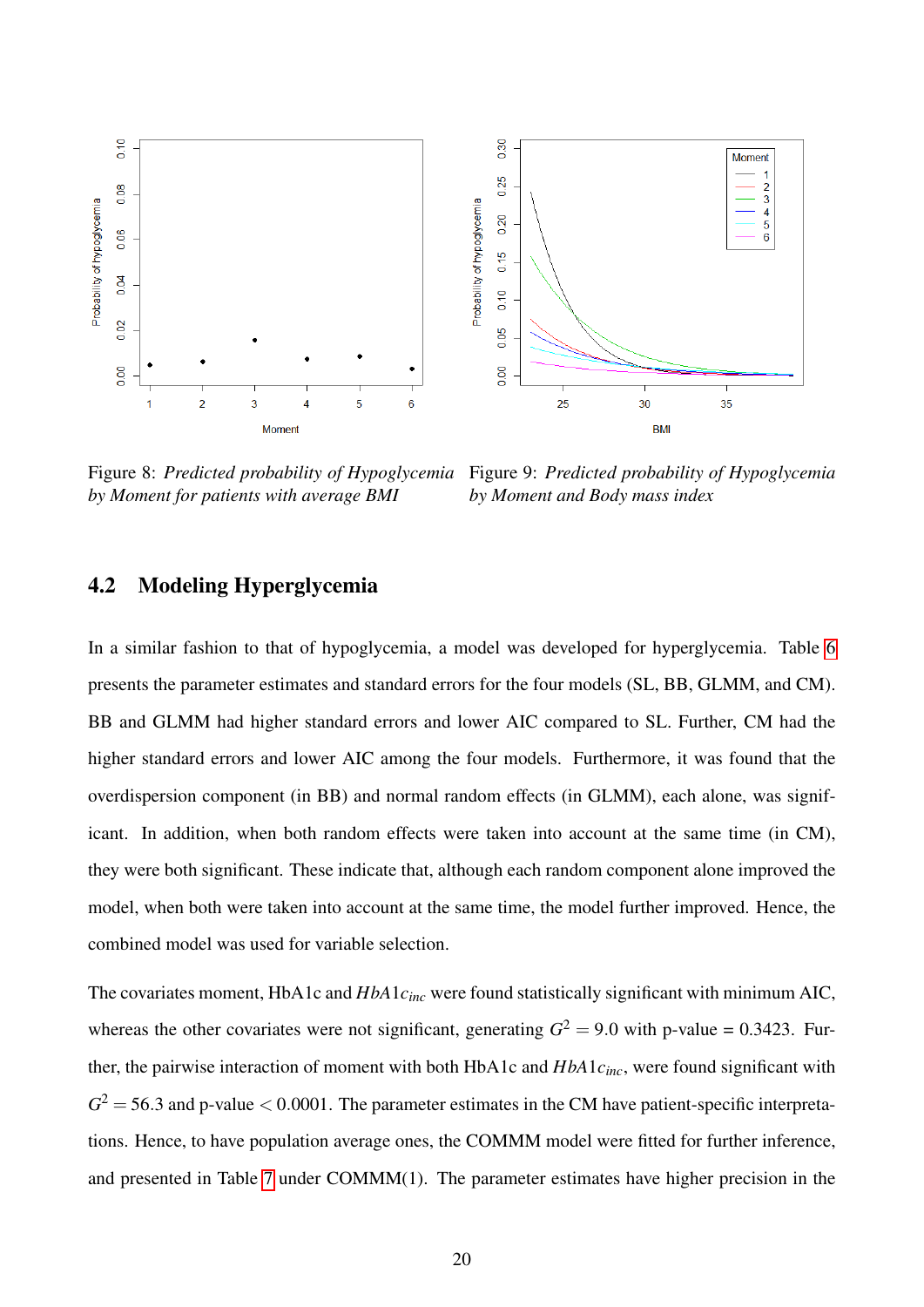|                       |                | <b>SL</b>           | <b>BB</b>          | <b>GLMM</b>         | CM                 |  |
|-----------------------|----------------|---------------------|--------------------|---------------------|--------------------|--|
| Effect                | Par.           | Estimate(s.e.)      | Estimate(s.e.)     | Estimate(s.e.)      | Estimate(s.e.)     |  |
| Intercept             | $\beta_0$      | $0.4742(0.1198)*$   | 1.9652(0.2830)*    | 0.5445(0.5911)      | 0.7334(0.6910)     |  |
| Mom2                  | $\beta_2$      | $-0.8101(0.0917)$ * | $-1.5692(0.1681)*$ | $-0.9611(0.0997)$ * | $-1.0725(0.1171)*$ |  |
| Mom <sub>3</sub>      | $\beta_3$      | $-0.0244(0.0891)$   | 0.01697(0.1710)    | $-0.0270(0.0973)$   | 0.0101(0.1093)     |  |
| Mom4                  | $\beta_4$      | $-0.5747(0.0906)*$  | $-1.2305(0.1698)*$ | $-0.6723(0.0986)*$  | $-0.7380(0.1112)*$ |  |
| Mom <sub>5</sub>      | $\beta_5$      | $0.3571(0.0901)*$   | $0.4035(0.1722)*$  | $0.4286(0.0988)*$   | $0.4634(0.1106)*$  |  |
| Mom <sub>6</sub>      | $\beta_6$      | $-0.0062(0.0899)$   | $-0.3966(0.1660)*$ | $-0.0135(0.0981)$   | $-0.0159(0.1088)$  |  |
| Age <sup>s</sup>      | $\beta_7$      | $0.1536(0.0302)*$   | $0.3898(0.0664)*$  | 0.1123(0.1671)      | 0.1234(0.1926)     |  |
| Treat2                | $\beta_8$      | $0.4533(0.0973)*$   | 0.1266(0.1778)     | 0.5108(0.5359)      | 0.7063(0.6359)     |  |
| Treat3                | $\beta_9$      | $-0.1264(0.0987)$   | $-0.6881(0.1841)*$ | $-0.1365(0.5361)$   | $-0.0510(0.6234)$  |  |
| BMI <sup>s</sup>      | $\beta_{10}$   | 0.0449(0.0289)      | $-0.2708(0.0750)*$ | 0.0724(0.1605)      | 0.1287(0.1868)     |  |
| HbA1c <sup>s</sup>    | $\beta_{11}$   | $0.8221(0.0366)*$   | 2.4980(0.1249)*    | $0.9164(0.1815)*$   | $1.0116(0.2121)*$  |  |
| $HbA1c_{inc}^s$       | $\beta_{12}$   | $0.4084(0.0344)*$   | $0.9039(0.0858)*$  | $0.4088(0.1809)*$   | $0.4265(0.2109)*$  |  |
| Timediag <sup>s</sup> | $\beta_{13}$   | 0.0460(0.0307)      | 0.1456(0.0817)     | 0.0954(0.1757)      | 0.0709(0.2022)     |  |
| Women                 | $\beta_{14}$   | $-0.2298(0.0604)*$  | $0.3294(0.1108)*$  | $-0.3164(0.3303)$   | $-0.4217(0.3837)$  |  |
| OAD <sub>2</sub>      | $\beta_{15}$   | $-0.6073(0.0644)*$  | $-0.2664(0.1210)*$ | $-0.7280(0.3624)$ * | $-0.7853(0.4178)$  |  |
| OAD3                  | $\beta_{16}$   | $-0.2737(0.1124)$ * | $-0.5442(0.2131)*$ | $-0.3399(0.6295)$   | $-0.2582(0.7408)$  |  |
| $\mathbf{C}$          | $\beta/\alpha$ |                     | $0.3441(0.0232)*$  |                     | $0.0556(0.02036)*$ |  |
| Std. dev. of RE       | $\sqrt{d}$     |                     |                    | $1.0427(0.1121)$ *  | $1.1975(0.1467)*$  |  |
| <b>AIC</b>            |                | 8416.7              | 8135.1             | 7490.2              | 7485.7             |  |

Table 6: *Parameter estimates and standard errors of the initial models for Hyperglycemia.*

*\* -significantly different from 0*, *s -standardardized variable*

COMMM model compared to CM. One would expect that the parameter estimate and precision for the variance component *d* to have similar results on both CM and COMMM, because *d* appears on both case in the conditional part of the model. However, the connector function (3.16) exhibits a non-linear relationship between the variance component D and the fixed effect parameter ζ *<sup>m</sup>*. Hence, the parameter estimate and standard error for  $\sqrt{d}$  is a way lower in COMMM compared to CM.

Finally, the odds, predicted probability, and odds-ratios can be calculated using the parameter estimates under COMMM(1). The odds of hyperglycemia pre-breakfast, for patients with average HbA1c level (7.66) and an average *HbA*1*c*<sub>inc</sub> (-0.09), was  $\exp^{\beta_0} = \exp^{0.1122} = 1.1187$ . Further, the odds of hyperglycemia pre-dinner, for the same patients, was  $\exp^{\beta_0+\beta_5} = \exp^{0.1122+0.3894} = 1.6514$ . As shown in Figure 10, for the same patients, the predicted probability of hyperglycemia was higher before dinner.

The odds ratios for each parameters were calculated, and results are given in COMMM(2) of Table 7. For a standard deviation increase in HbA1c level (an increase in 1.39) pre-breakfast, the odds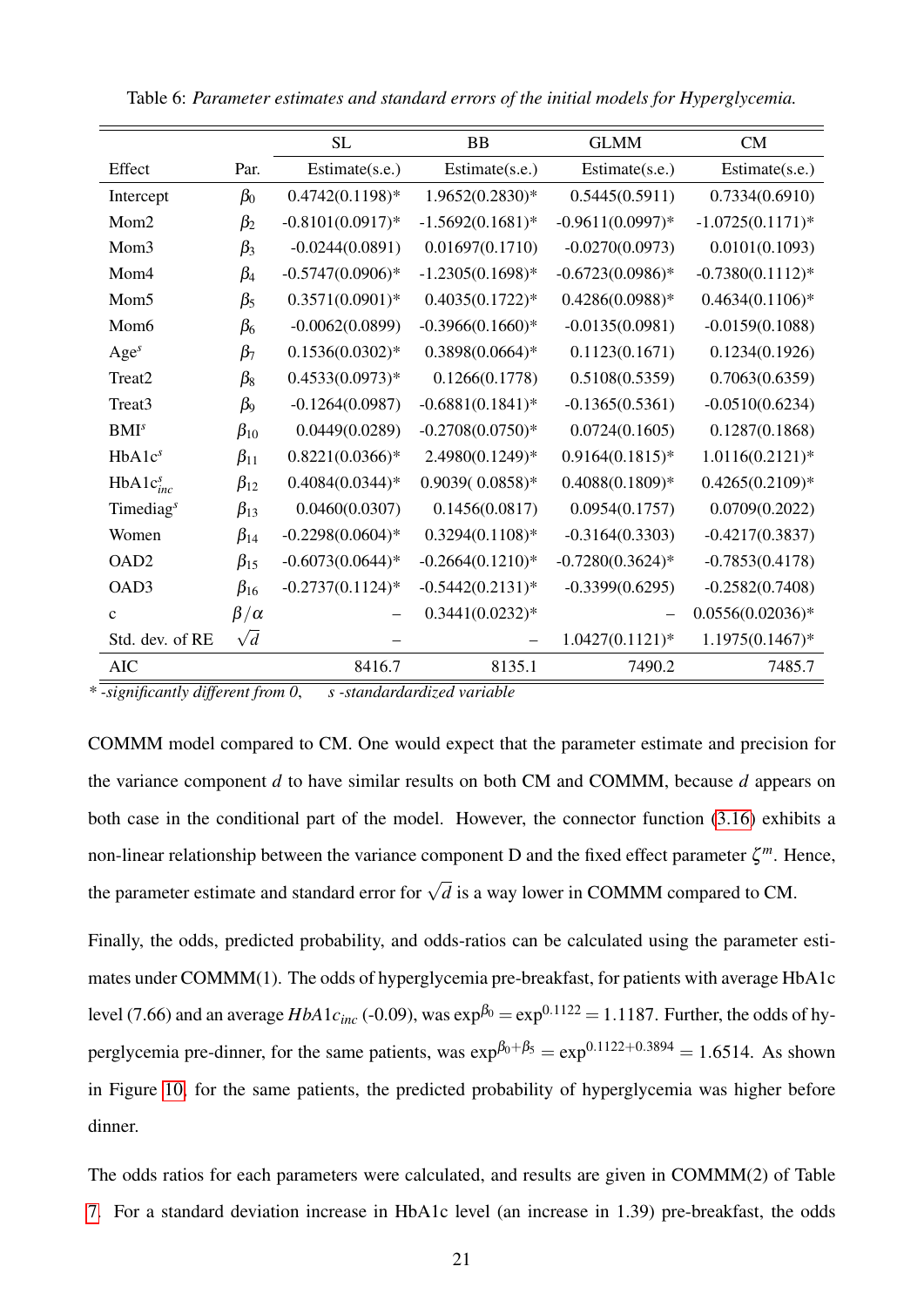|                          |                | CM                  | COMMM(1)           | COMMM(2)               |           |             |
|--------------------------|----------------|---------------------|--------------------|------------------------|-----------|-------------|
| Effect                   | Par.           | Estimate(s.e.)      | Estimate(s.e.)     | Effect                 | <b>OR</b> | 95% CI      |
| Intercept                | $\beta_0$      | 0.2362(0.2102)      | 0.1122(0.1606)     | Mom1                   | 1.00      | Reference   |
| Mom <sub>2</sub>         | $\beta_2$      | $-1.0823(0.1144)$ * | $-0.9276(0.0941)*$ | Mom2                   | 0.39      | [0.33:0.48] |
| Mom <sub>3</sub>         | $\beta_3$      | $-0.0176(0.1053)$   | $-0.0195(0.0883)$  | Mom <sub>3</sub>       | 0.98      | [0.82:1.17] |
| Mom4                     | $\beta_4$      | $-0.7411(0.1091)$ * | $-0.6356(0.0911)*$ | Mom4                   | 0.53      | [0.44:0.64] |
| Mom <sub>5</sub>         | $\beta_5$      | $0.4770(0.1115)*$   | $0.3894(0.0897)*$  | Mom <sub>5</sub>       | 1.48      | [1.23:1.77] |
| Mom <sub>6</sub>         | $\beta_6$      | 0.0057(0.1094)      | $-0.0035(0.0910)$  | Mom <sub>6</sub>       | 0.99      | [0.83:1.20] |
| HbA1c <sup>s</sup>       | $\beta_7$      | $0.8892(0.2178)*$   | $0.6953(0.1694)*$  | HbA1c <sup>s</sup> *M1 | 2.00      | [1.43:2.82] |
| HbA1c <sup>s</sup> *Mom2 | $\beta_8$      | $0.3470(0.1253)*$   | $0.3177(0.1011)*$  | $HbA1cs*M2$            | 2.75      | [1.60:4.74] |
| HbA1c <sup>s</sup> *Mom3 | $\beta_9$      | $-0.1173(0.1169)$   | $-0.0857(0.0945)$  | $HbA1cs*M3$            | 1.84      | [1.08:3.13] |
| HbA1c <sup>s</sup> *Mom4 | $\beta_{10}$   | $0.3149(0.1253)*$   | $0.2622(0.0988)*$  | HbA1c <sup>s</sup> *M4 | 1.54      | [1.52:4.46] |
| HbA1c <sup>s</sup> *Mom5 | $\beta_{11}$   | 0.1793(0.1219)      | 0.1427(0.0960)     | $HbA1cs*M5$            | 2.31      | [1.36:3.94] |
| HbA1c <sup>s</sup> *Mom6 | $\beta_{12}$   | $0.4239(0.1243)*$   | $0.3661(0.0987)*$  | HbA1c <sup>s</sup> *M6 | 2.89      | [1.69:4.95] |
| $HbA1c_{inc}^s$          | $\beta_{13}$   | $0.5794(0.2139)*$   | $0.4318(0.1724)*$  | $HbA1c_{inc}^s*M1$     | 1.54      | [1.09:2.18] |
| $HbA1c_{inc}^s*Mom2$     | $\beta_{14}$   | $-0.1554(0.1177)$   | $-0.1042(0.0974)$  | $HbA1c_{inc}^s*M2$     | 1.39      | [0.81:2.38] |
| $HbA1c_{inc}^s*Mom3$     | $\beta_{15}$   | $-0.4215(0.1099)*$  | $-0.3452(0.0912)*$ | $HbA1c_{inc}^s*M3$     | 1.09      | [0.64:1.85] |
| $HbA1c_{inc}^s*Mom4$     | $\beta_{16}$   | $-0.3016(0.1138)$ * | $-0.2278(0.0944)*$ | $HbA1c_{inc}^s*M4$     | 1.23      | [0.72:2.09] |
| $HbA1c_{inc}^s*Mom5$     | $\beta_{17}$   | $-0.0148(0.1153)$   | $-0.0133(0.0946)$  | $HbA1c_{inc}^s*M5$     | 1.52      | [0.89:2.60] |
| $HbA1c_{inc}^s*Mom6$     | $\beta_{18}$   | $-0.0238(0.1157)$   | $-0.0096(0.0959)$  | $HbA1c_{inc}^s*M6$     | 1.53      | [0.89:2.61] |
| $\mathbf{c}$             | $\beta/\alpha$ | $0.0470(0.0205)*$   | $0.0535(0.0207)*$  |                        |           |             |
| Std. dev. of RE          | $\sqrt{d}$     | 1.2988(0.1570)*     | $0.4492(0.0496)*$  |                        |           |             |

Table 7: *Parameter estimates and standard errors of the final models for Hyperglycemia.*

*\* -significantly different from 0*, *M1 -Mom1*, *s -standardardized variable*

of hyperglycemia was higher by  $\exp^{\beta_7} = 2.00$  (100%). Whereas for the same increase in HbA1c level before dinner, the odds of hyperglycemia was higher by  $\exp^{\beta_7+\beta_{11}} = 2.31$  (131%). Further, for a standard deviation increase in HbA1c*inc* (an increase in 0.46) pre-breakfast, the odds of hyperglycemia was higher by  $\exp^{\beta_{13}} = 1.54$  (54%). Similar increase in odds of hyperglycemia was obtained for the same increase in HbA1c<sub>inc</sub> before dinner,  $\exp^{\beta_{13}+\beta_{17}} = 1.52$  (52%). Figure 11 shows the predicted probability of hyperglycemia by moment and HbA1c level (unstandardized). It was observed that, for patients with HbA1c level less than about 10, the risk of hyperglycemia was higher before dinner. However, for patients with HbA1c level greater than 10, the risk of hyperglycemia was higher on both before and after dinner. As shown in Figure 12, for patients who had HbA1c*inc* (unstandardized) less than about -0.65, the risk of hyperglycemia was higher before lunch, whereas for patients who had an HbA1c*inc* greater than -0.65, the risk was higher before dinner.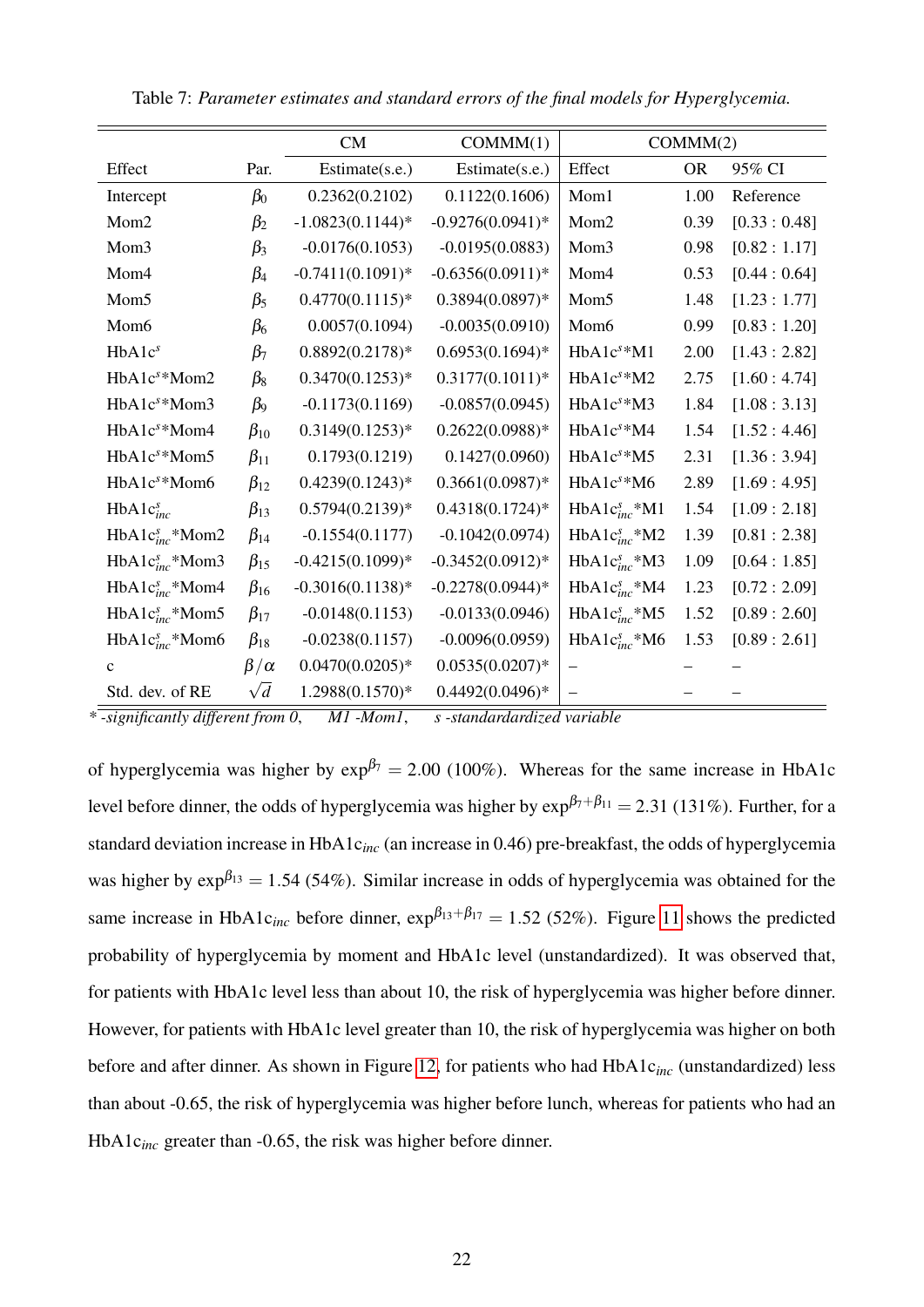

Figure 10: *Predicted probability of Hyperglycemia by Moment for patients with average HbA1c level and HbA*1*cinc*



Figure 11: *Predicted probability of Hyperglycemia by Moment and HbA1c level*

Predicted probability of Hyper*glycemia by Moment and HbA*1*cinc*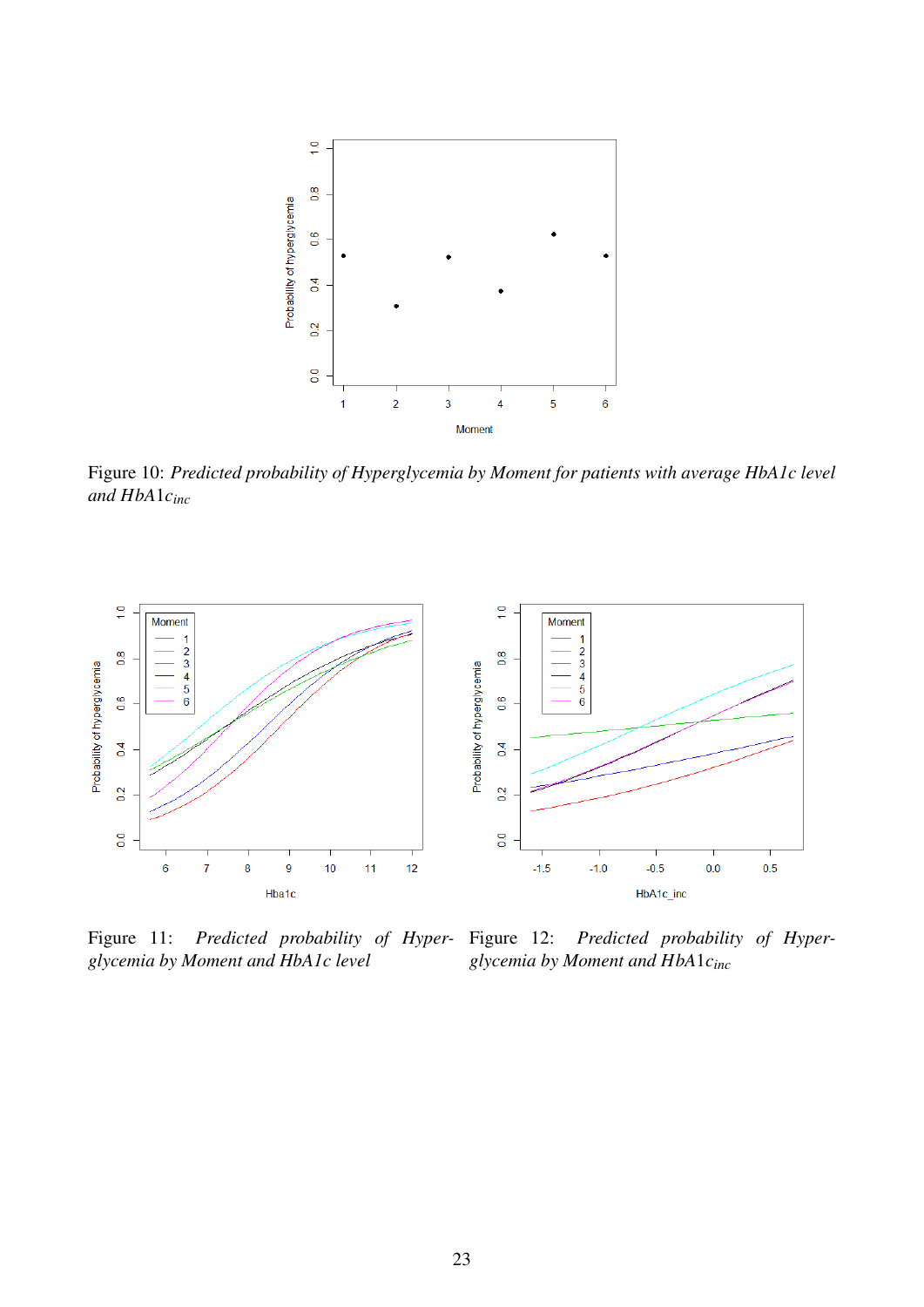# 5 Discussion, Conclusion, and Recommendation

Hypoglycemia and hyperglycemia are serious health problems for diabetic patients. Hence, it is important to monitor blood glucose of the patients to attain it in acceptible range (normal glucose level). SMBG provides real time information that helps patients to manage their diabete, whereas cost influence its use. Thus in this paper, it was important to identify the optimal frequency and timing to monitor the blood glucose level of the patients. Further, it was important to assess various clinical factors which are associated with hypoglycemia or hyperglycemia, to avoid the risks as much as possible.

GLMM is a powerful tool to deal with binary responses which have repeated measurements. This model fits the full likelihood of the data. Although binary data do not violate mean variance relationship, due to introduction of correlation in the data, overdispersion occurs. Hence, the importance of BB model arises. To deal with both overdispersion as well as correlation, a model which combines a beta random effects and a normal random effects was used in the sprit of Molenberghs *et al.* [9]. In the consequence, four different models (SL, BB, GLMM, and CM) were fitted for each response, to compare and have a better model for an appropriate inference. CM did a better job for both hypoglycemia and hyperglycemia. Since overdispersion can come from only correlated outcomes for binary data, it is difficult to identify the effect of overdispersion with reasonable precision from that of normal random effects  $[10]$ . Finally, since CM has patient-specific interpretation, to have population averaged ones, COMMM was fitted. This model had higher precision for the parameter estimates, for both hypoglycemia and hyperglycemia.

For hypoglycemia, exploration was done first for each covariate included in the study. As shown in Figure 3, it was observed that pre-lunch measurements had higher risk, post-dinner had lower risk, and the rest had medium risk. This observation was assured, checking it formally using COMMM model presented in Figure 8. Futher, from the exploration done by BMI in Figure 5, it was observed that as BMI increases the risk of hypoglycemia decreases. In addition, the risk of moment on hypoglycemia seems to depend on BMI, where for patients with low BMI, a higher risk were observed before breakfast and before lunch. Whereas for patients with high BMI, the risk of hypoglycemia was almost zero for all moments. Again, this observation was investigated by the model and presented in Figure 9. For patients with BMI less than about 30 kg/m<sup>2</sup>, the higher risk was obtained before breakfast and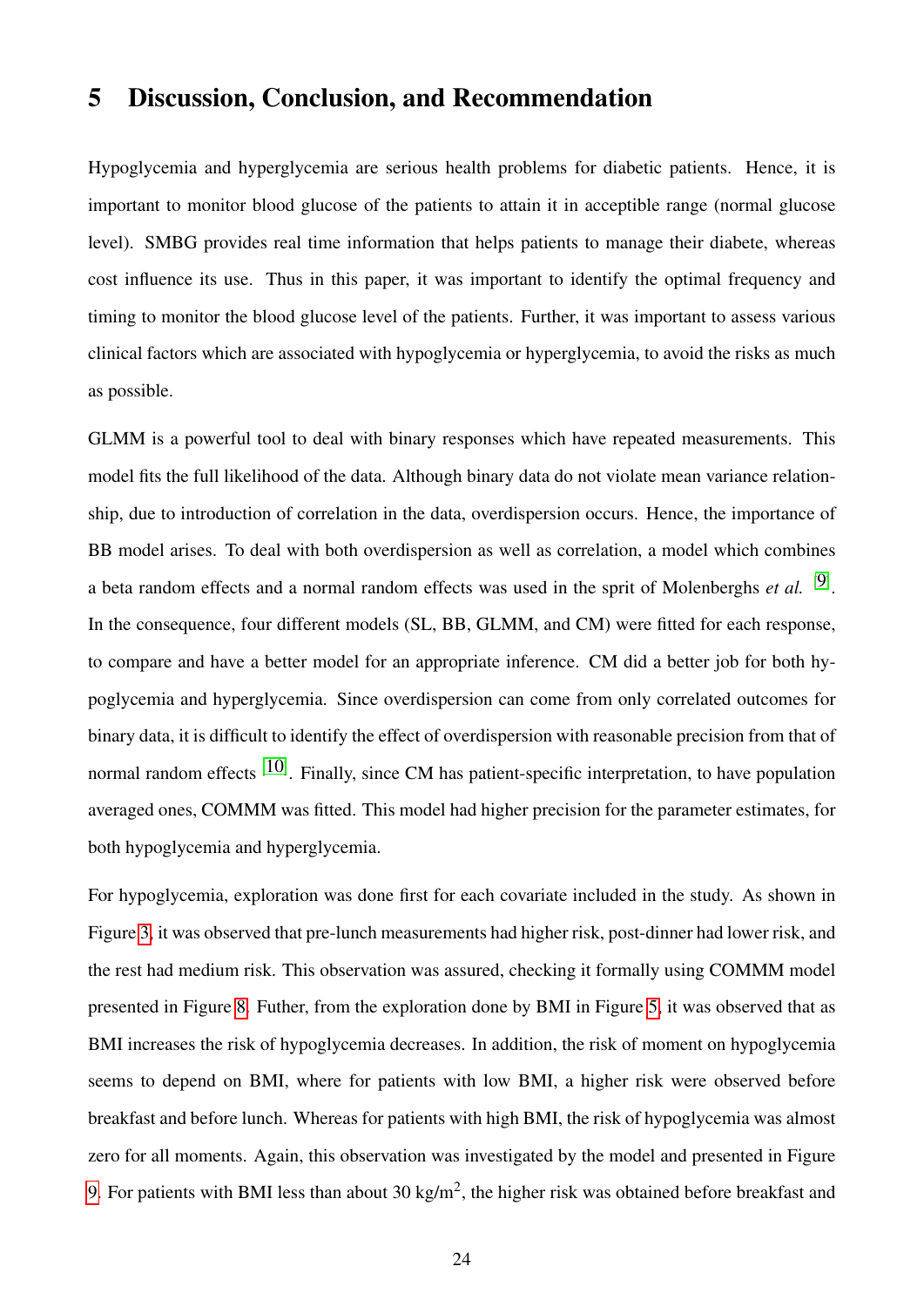before lunch. Whereas with BMI greater than 30 kg/m<sup>2</sup>, all moments had almost no risk. Similar result was obtained by Hoffman *et al.* <sup>[5]</sup>, who reported that prebreakfast/prelunch measurements captured the largest proportion of the hypoglycemic readings. In addition, as BMI increases the risk of hypoglycemia decrease for all moments (Figure 9). This result was also in line with the one obtained by Ross *et al.* <sup>[11]</sup>, who reported that a reduced risk of hypoglycemia was for patients with  $BMI > 25 \text{ kg/m}^2$ . Other covariates age, sex, time from diagnosis, insulin, HbA1c, HbA1c<sub>inc</sub>, and oral antidiabetic drugs were found to be insignificant in determining the risk of hypoglycemia.

Similarly, the exploration done for hyperglycemia showed that the highest risk was seen before dinner, then medium risk for pre-breakfast, pre-lunch, and post-dinner (Figure 4). This view was confirmed by the model, showing that the higher risk was obtained before dinner (Figure 10). This result consides with the one obtained by Hoffman *et al.* <sup>[5]</sup>, who reported that the predinner/bedtime measurements captured the largest proportion of hyperglycemic readings. The exploration in Figure 6 shows that, as HbA1c level at baseline increases, the risk of hyperglycemia increases. It also shows that this might depend on the moment by which the measurement was taken. This was investigated by the model and presented in Figure 11, showing that the risk increases as HbA1c level at baseline increase. This was supported by "Mayo clinic"  $[17]$ , stating that patients with high blood concentration of glucose have from 2 to 3 times more HbA1c level than normal individuals. Furthermore, for patients who had HbA1c level less than about 10, the risk was higher at pre-dinner, whereas for those who had greater than 10 HbA1c level, the risk was higher at both pre-dinner and post-dinner. Figure 7 explored that, more frequent hyperglycemic episodes were present for patients with high value of HbA1c*inc*, and this relationship depends on the moments. This was investigated using the model and presented in Figure 12. As was expected from the exploration, higher risk of hyperglycemia was obtained for an increase in HbA1c*inc*. Pre-lunch measurements had highest risk for patients with HbA1c*inc* less than about -0.65, and pre-dinner measurements had highest risk for patients with HbA1c*inc* greater than -0.65. Other covariates age, sex, time from diagnosis, body mass index, insulin, and oral antidiabetic drugs were found to be insignificant in determining the risk of hyperglycemia.

In conclusion, generally speaking, the risk of hypoglycemia was higher before breakfast and before lunch. However, as was discussed above, it depends on BMI of the patients. Whereas for hyperglycemia, the risk was higher before dinner. This also depends on HbA1c level at baseline or on HbA1c increment from baseline to the end of study (HbA1c*inc*). Further, there was a decreasing risk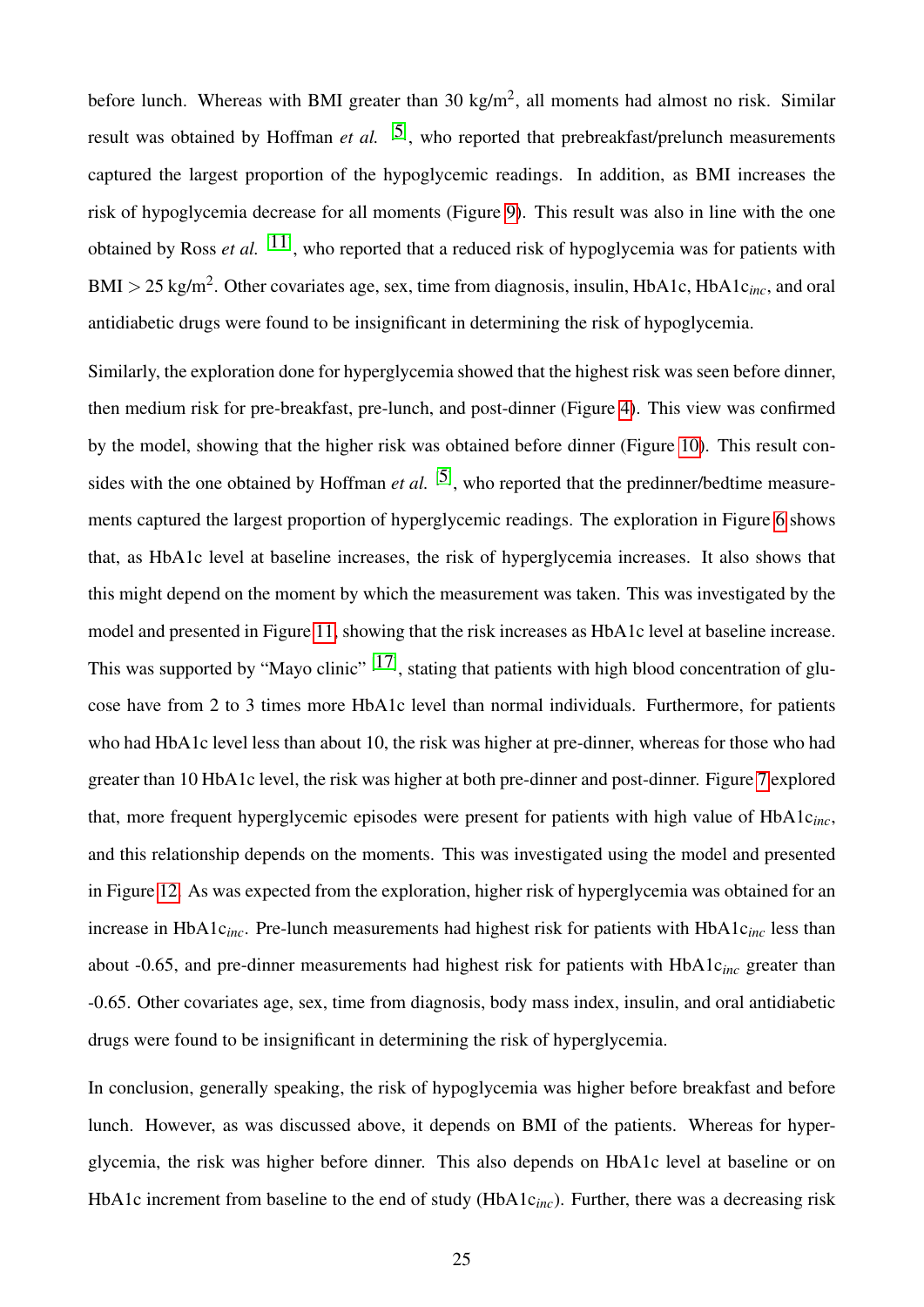of hypoglycemia for an increase in BMI. Whereas for hyperglycemia, there was an increasing risk for an increase in HbA1c or an increase in HbA1c*inc*.

In this paper, the interest was to investigate the risk of hypoglycemia and hyperglycemia, in general. Hence, it was not investigated whether patients with hypoglycemic or hyperglycemic readings were symptomatic. For both cases, hypoglycemia and hyperglycemia, measurements taken within a patient were found to be correlated. This was taken into account by including a patient-specific intercept in the model. However, in this study there was no day indicator in the dataset, at which patients had taken the measurements. For future studies, recording day indicator is important to take into account the correlation of observations within a patient in consecutive days. Further, this study was done under the assumption of MAR. However, MAR might not be sufficient and it is important to do some sort of sensitivity analysis. But, again since the day at which measurements taken was not recorded in the dataset, it was difficult to have the pattern of missingness and do the sensitivity. Furthermore, the treatments (insulin and OAD) were not randomized over the patients due to ethical reason. This will influence to selection bias. Hence, in this study causal interpretation of the treatment will be lost.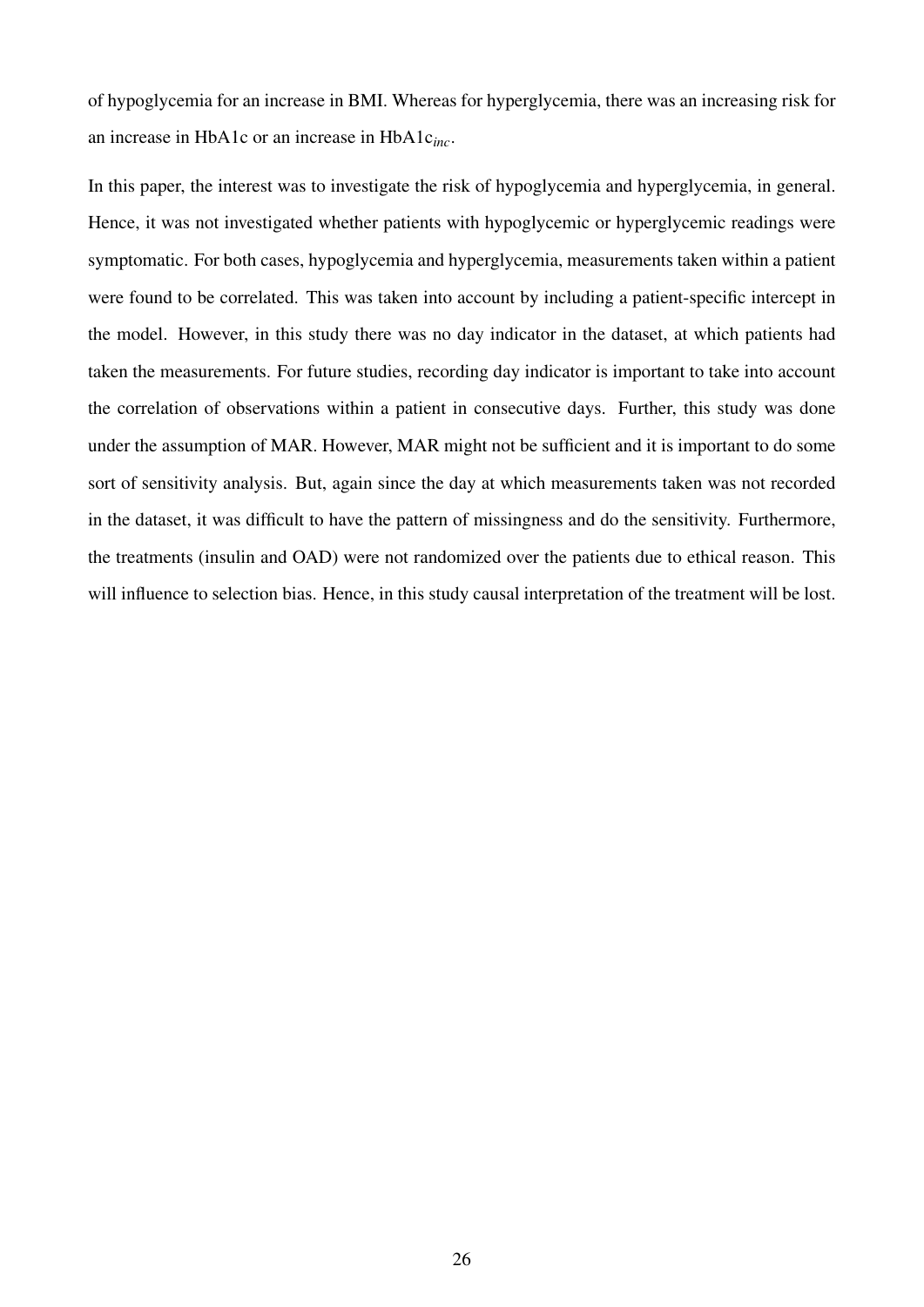# **References**

- [1] Agresti, A. (2002) *Categorical Data Analysis (2nd ed.).* New York: John Wiley & Sons.
- [2] Aregay, M. (2013) *Flexible Statistical Modeling Approaches For Hierarchical and Overdispersed Data (Doctoral dissertation).* KU Leuven, Doctoral School in Biomedical Sciences. (ISBN. D/2013/09/27)
- [3] Bergenstal, R., Ahmann, A., Bailey, T., Beck R.W., Bissen, J., Buckingham, B., Deeb, L., Dolin, R.H., Garg, S.K., Goland, R., Hirsch, I.B., Klonoff, D.C., Kruger, D.F., Matfin, G., Mazze, R.S., Olson, B.A., Parkin, C., Peters, A., Powers, M.A., Rodriguez, H., Southerland, P., Strock, E.S., Tamborlane, W., and Wesley, D.M. (2013) Recommendations for Standardizing Glucose Reporting and Analysis to Optimize Clinical Decision Making in Diabetes: The Ambulatory Glucose Profile (AGP). *Diabetes thechnology and therapeutics,* 15(3), 198-211.
- [4] Griswold, M.E. and Zeger, S.L. (2004) On marginalized multilevel models and their computation. *Johns Hopkins University, Department of Biostatistics, Working Paper 99.*
- [5] Hoffman, R.M., Shah, J.H., Wendel, C.S., Duckworth, W.C., Adam, K.D., Bokhari, S.U., Dalton, C., and Murata, G.H. (2002) Evaluating once- and twice-daily self-monitored blood glucose testing strategies for stable insulin-treated patients with type 2 diabetes : the diabetes outcomes in veterans study. *Diabetes care,* 25*(10),* 1744-1748.
- [6] Iddi, S. (2013) *Flexible Hierarchical and Marginalized Models for Non-Gaussian Data: Application to Life Science Studies (Doctoral dissertation).* KU Leuven, Doctoral School of Biomedical Sciences. (ISBN. D/2013/09/27)
- [7] Lopez, G.J.M., Couselo, P.M., Rodriguez, G.M., Sampedro, G.F., Santos, M.J.M., Rodriguez, J., ´ Segade, S., and Casanueva, F.F. (2014) Optimal Time for Capillary Blood Glucose Monitoring in Patients with Type 2 Diabetes Treated with Insulin: A Cross-Sectional Observation Study. *Journal of Diabetes Metabolic Disorders and Control,* 1(2), 00010.
- [8] Molenberghs, G. and Verbeke, G. (2005) *Models for Discrete Longitudinal Data*. Springer Verlag New York, Inc.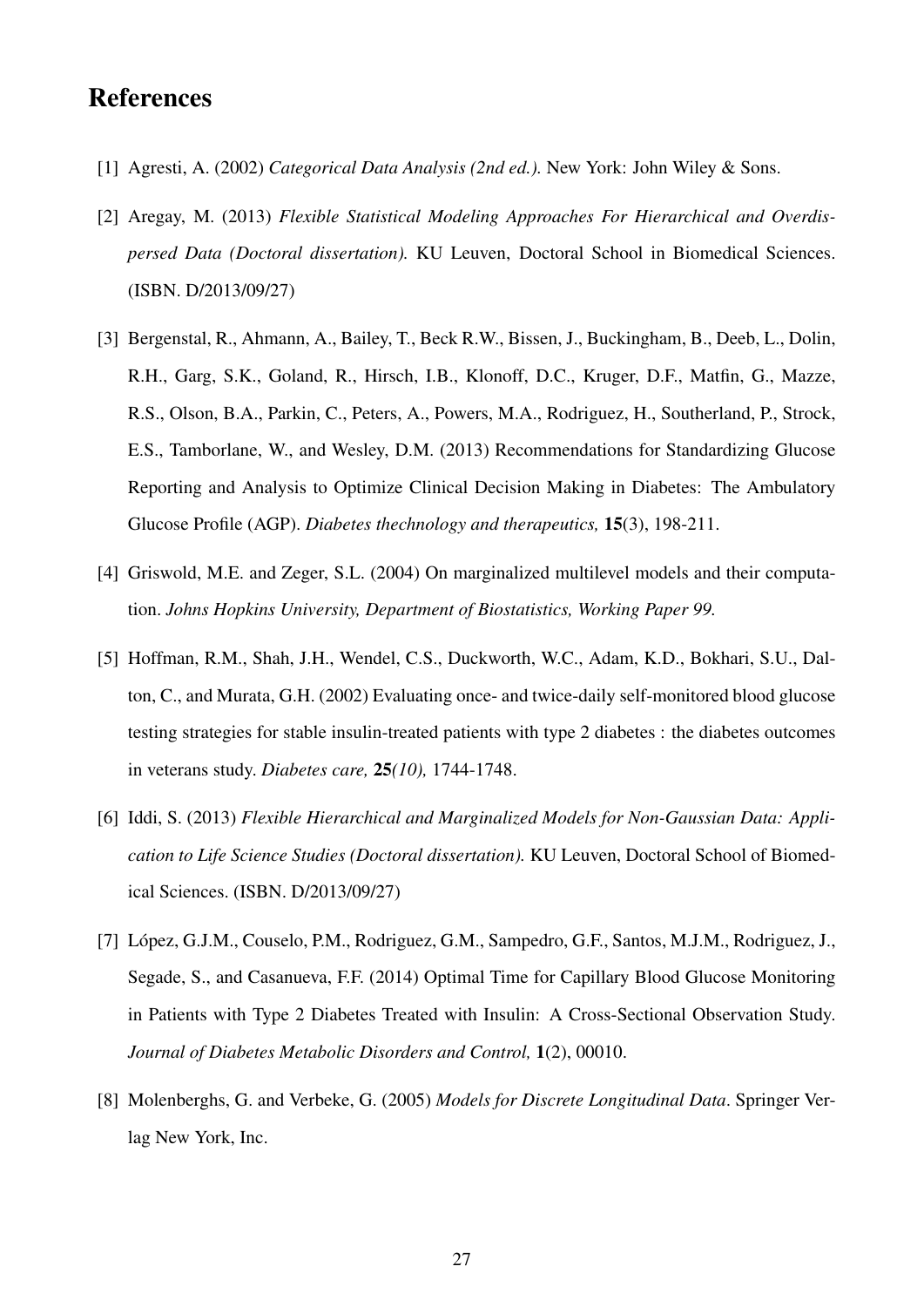- [9] Molenberghs, G., Verbeke, G., Demétrio, C.G.B., and Vieira, A. (2010) A Family of Generalized Linear Models for Repeated Measures With Normal and Conjugate Random Effects. *Statistical Science,* 25(3), 325-347.
- [10] Molenberghs, G., Verbeke, G., Iddi, S., and Demétrio, C.G.B. (2012) A Combined Beta and Normal Random-effects Model for Repeated, Overdispersed Binary and Binomial Data. *Journal of Multivariate Analysis,* 111, 94-109
- [11] Ross, S., Dzida, G., Kaiser, M., Ligthelm, R., Meneghini, L., Nazeri, A., Orozco-Beltran, D., Pan, C., and Svendsen, A.L. (2014) Safety of once-daily insulin detemir in patients with type 2 diabetes treated with oral hypoglycemic agents in routine clinical practice. *Journal of Diabetes,* 6(3), 243–250.
- [12] Seufert, J., Brath, H., Pscherer, S., Borck, A., Bramlage, P., and Siegmund, T. (2014) Composite Efficacy Parameters and Predictors of Hypoglycemia in Basal-Plus Insulin Therapy - A Combined Analysis of 713 Type 2 Diabetic Patients. *Diabetes Obesity and Metabolism,* 16(3), 248-254.
- [13] Wild, S., BCHIR, M., Roglic, G., Green, A., Sicree, R., and King, H. (2004) Global Prevalence of Diabetes Estimates for the year 2000 and projections for 2030. *Diabetes Care,* 27, 1047-1053
- [14] American Diabetes Association. (2013) Standards of medical care in diabetes–2013. *Diabetes Care,* 36(1), S11-S66.
- [15] American Diabetes Association. (2004) Hyperglycemic Crises in Diabetes. *Diabetes Care,* 27(1), S94-S102.
- [16] Diabetes Health Center. (2014) *Hyperglycemia and Diabetes.* Retrieved August 7, 2014, from http://www.webmd.com/diabetes/diabetes-hyperglycemia
- [17] Mayo Clinic. (2014) *Hemoglobin A1c, Blood.* Retrieved August 7, 2014, from http://www.mayomedicallaboratories.com/test-catalog/Clinical+and+Interpretive/82080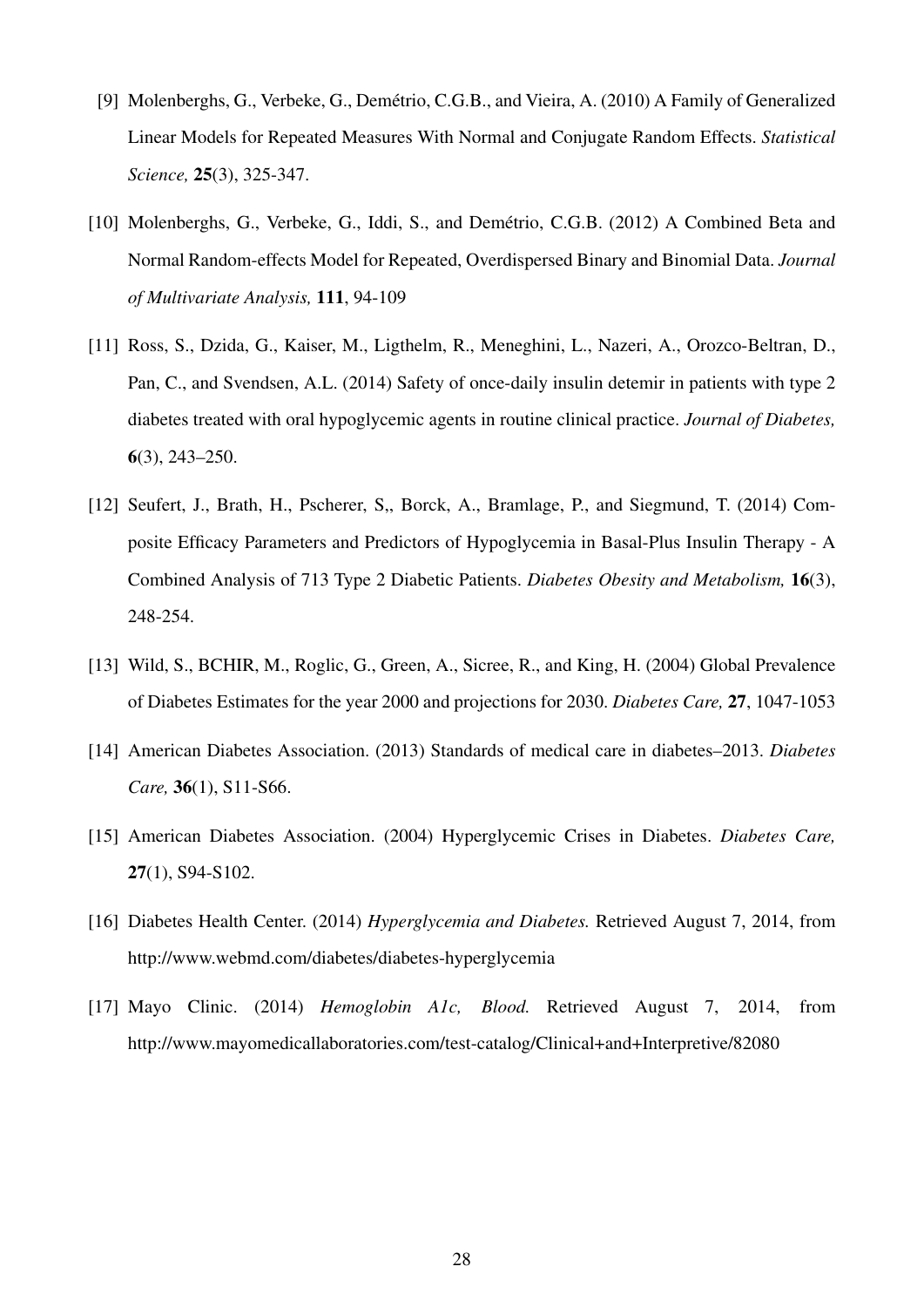# Appendix

# A Figures



Figure A1: *The distribution for the number of measurements taken per patient*

Figure A2: *Distribution of HbA1c at baseline*



Figure A3: *Distribution of Body mass index* Figure A4: *Distribution of Age* 

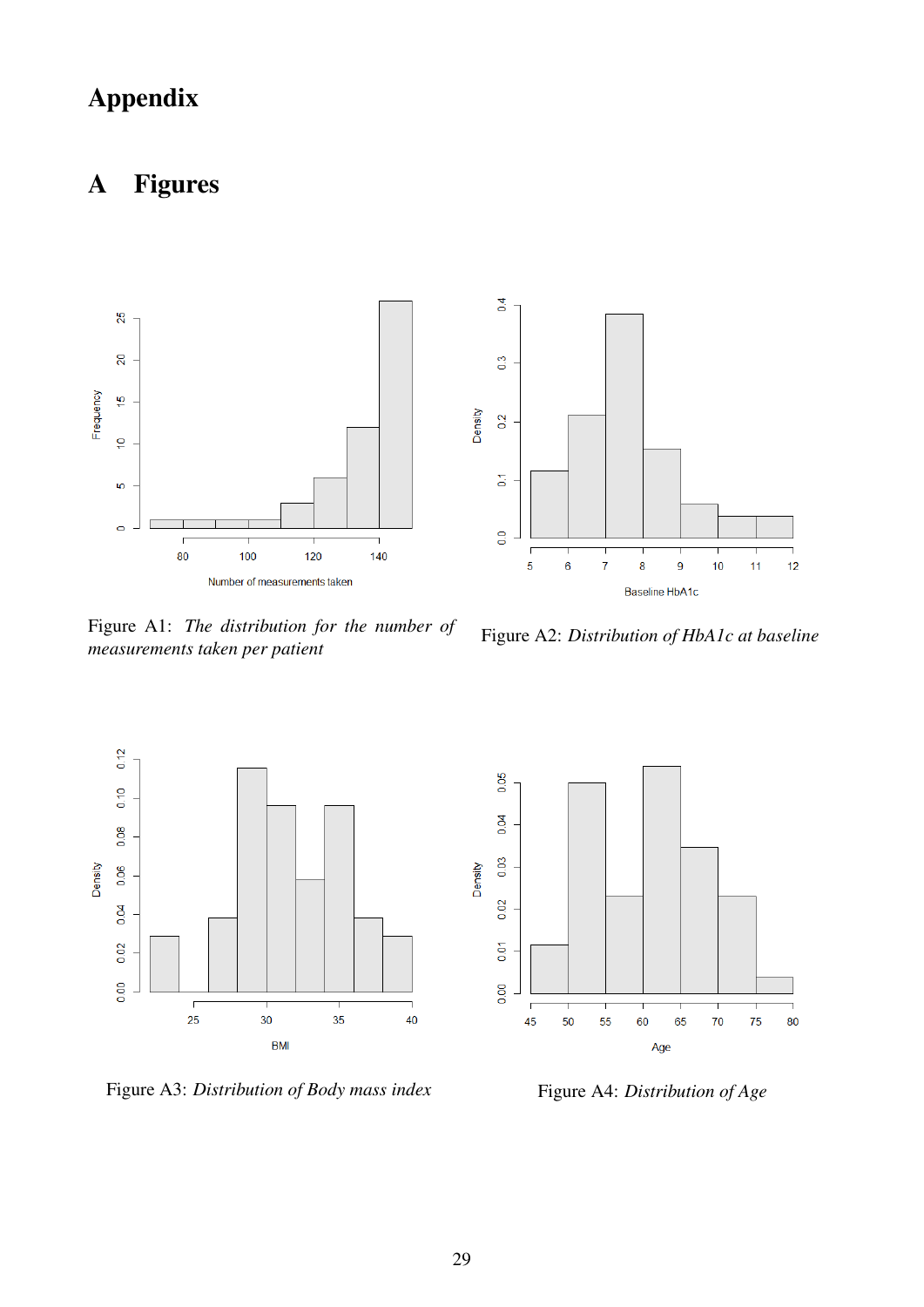

Figure A5: *Distribution of HbA*1*c*<sub>*inc*</sub> Figure A6: *Distribution of Time from diagnosis* 



Figure A7: *Proportion of Hypoglycemia by Sex*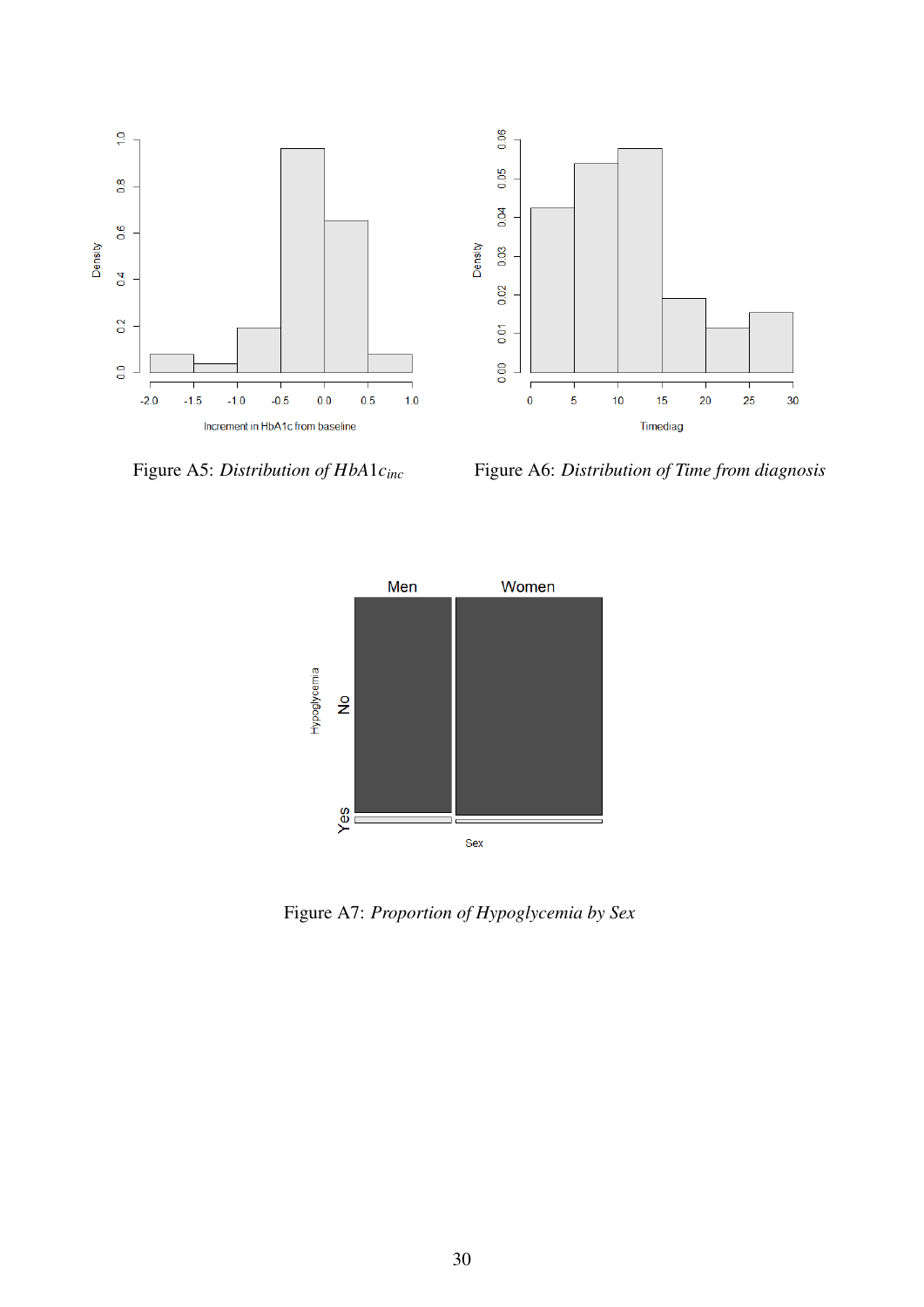

Figure A8: *Proportion of Hypoglycemia by Oral* Figure A9: *Proportion of Hypoglycemia by Inantidiabetic drugs sulin*



Figure A10: *Proportion of Hypoglycemia by Age* Figure A11: *Proportion of Hypoglycemia by Timediag*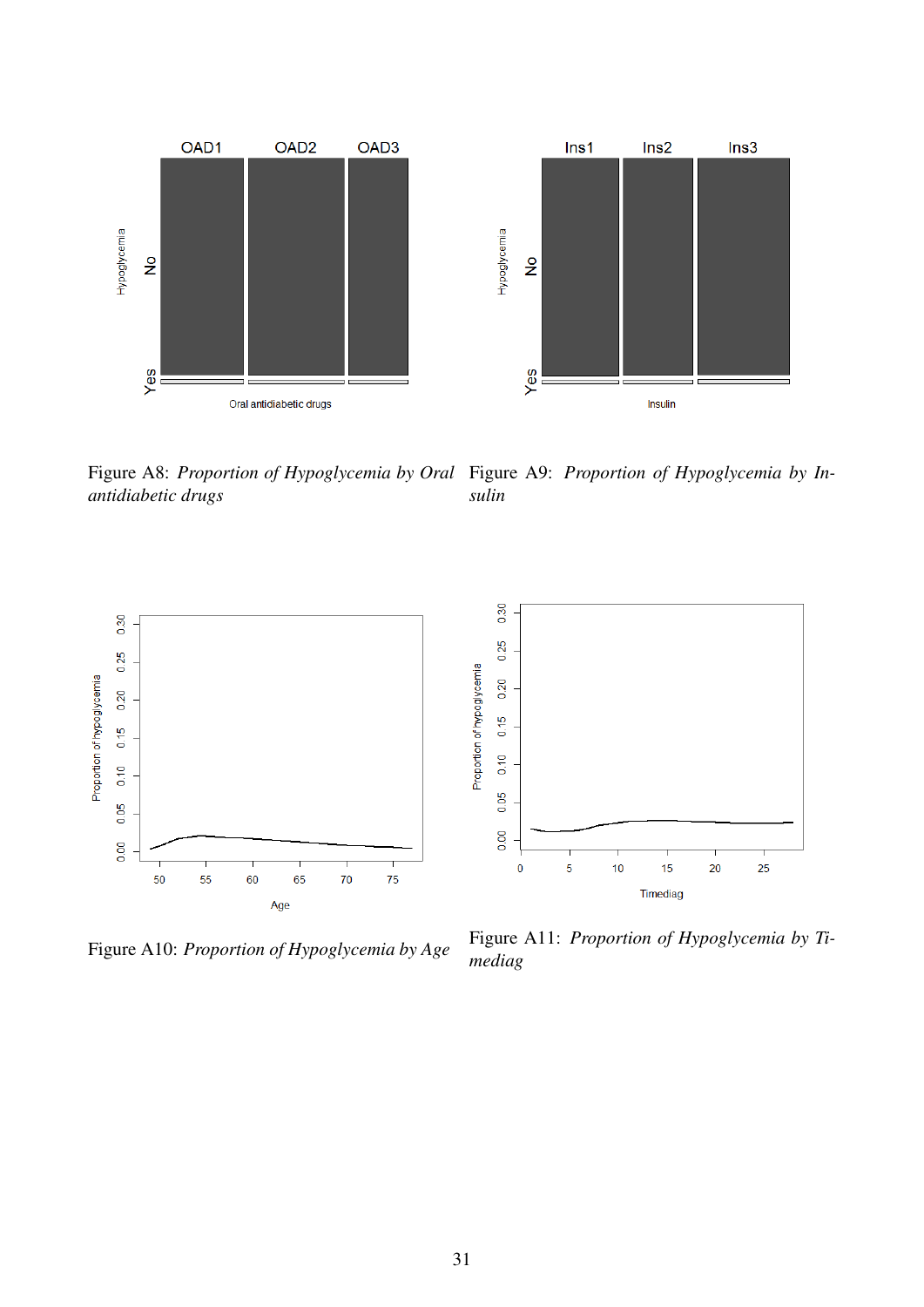

Figure A12: *Proportion of Hypoglycemia by* Figure A13: *Proportion of Hypoglycemia by HbA1c level HbA1cinc*



Figure A14: *Proportion of Hyperglycemia by Age* Figure A15: *Proportion of Hyperglycemia by Ti-*

*mediag*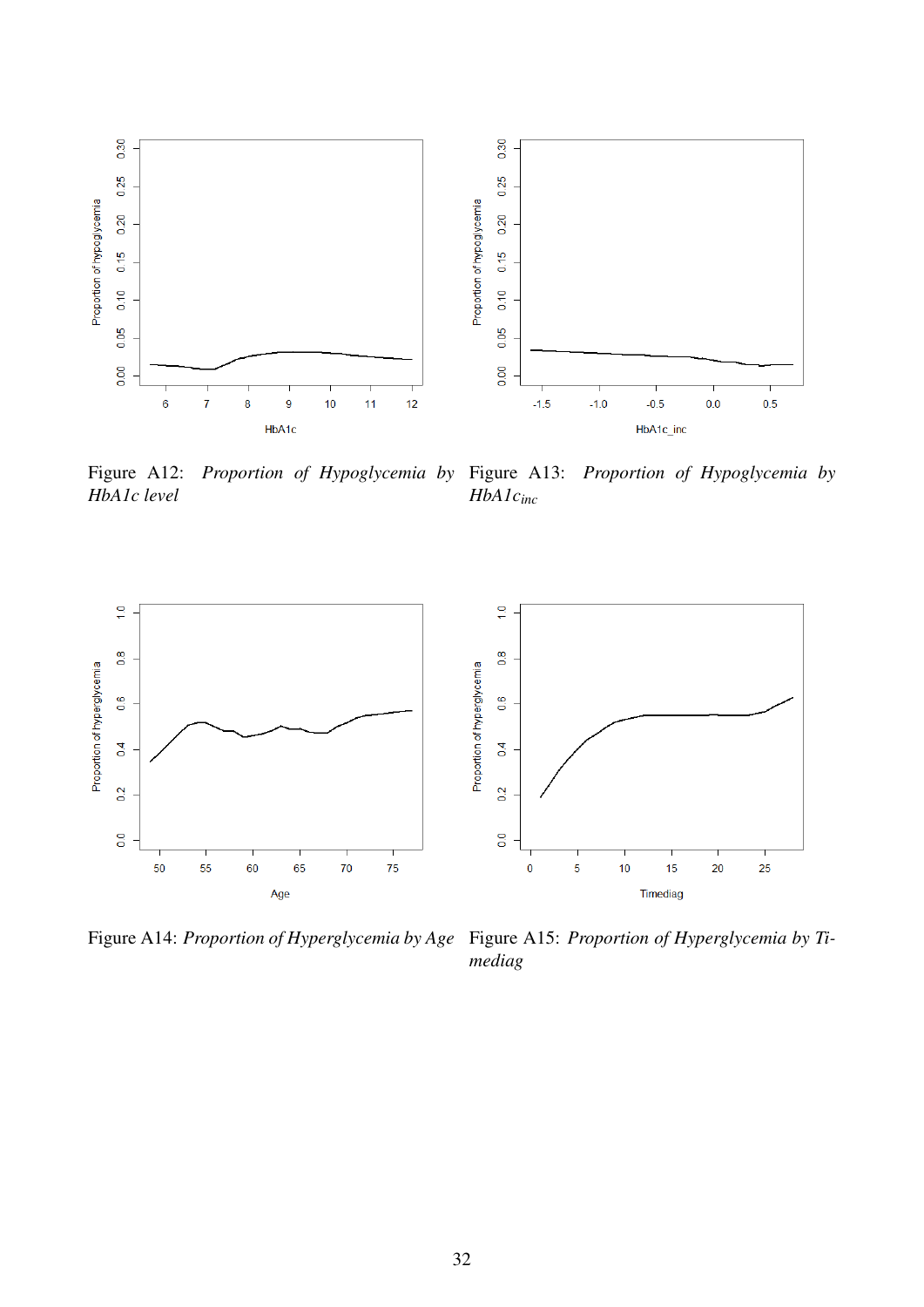

Figure A16: *Proportion of Hyperglycemia by* Figure A17: *Proportion of Hyperglycemia by Sex Body mass index*



Figure A18: *Proportion of Hyperglycemia by In-*Figure A19: *Proportion of Hyperglycemia by sulin Oral antidiabetic drugs*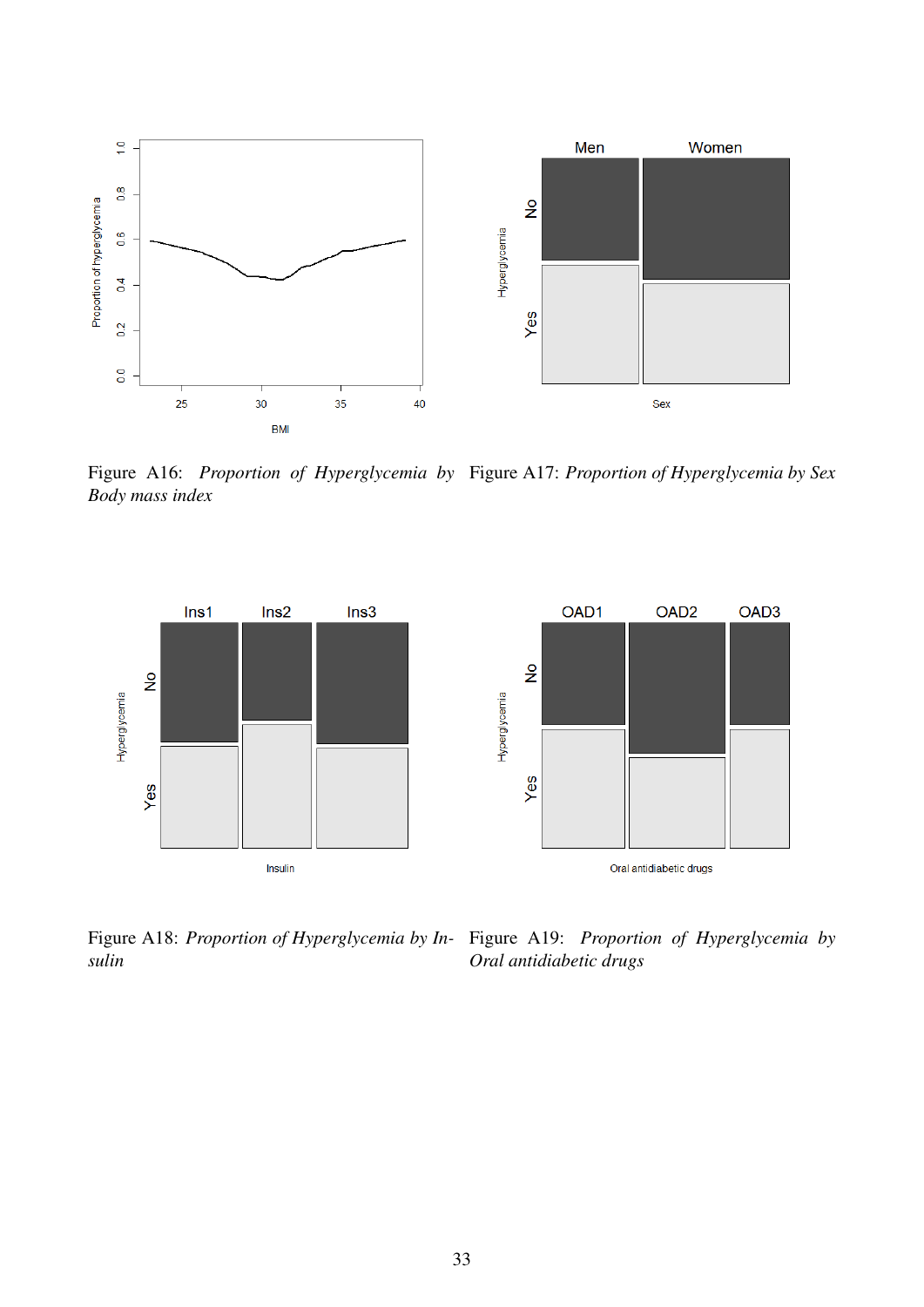# B Tables

| Day |   | Pre-breakfast   Post-breakfast   Pre-lunch   Post-lunch   Pre-dinner   Post-dinner |   |   |   |   |
|-----|---|------------------------------------------------------------------------------------|---|---|---|---|
|     |   | X                                                                                  |   |   |   |   |
|     |   |                                                                                    | X | X |   |   |
|     |   |                                                                                    |   |   | X | X |
|     | X | X                                                                                  | X | X | X |   |
|     | X | X                                                                                  |   |   |   |   |
| 6   |   |                                                                                    | X | X |   |   |
|     |   |                                                                                    |   |   |   |   |

Table A1: *Schedule to perform capillary blood glucose*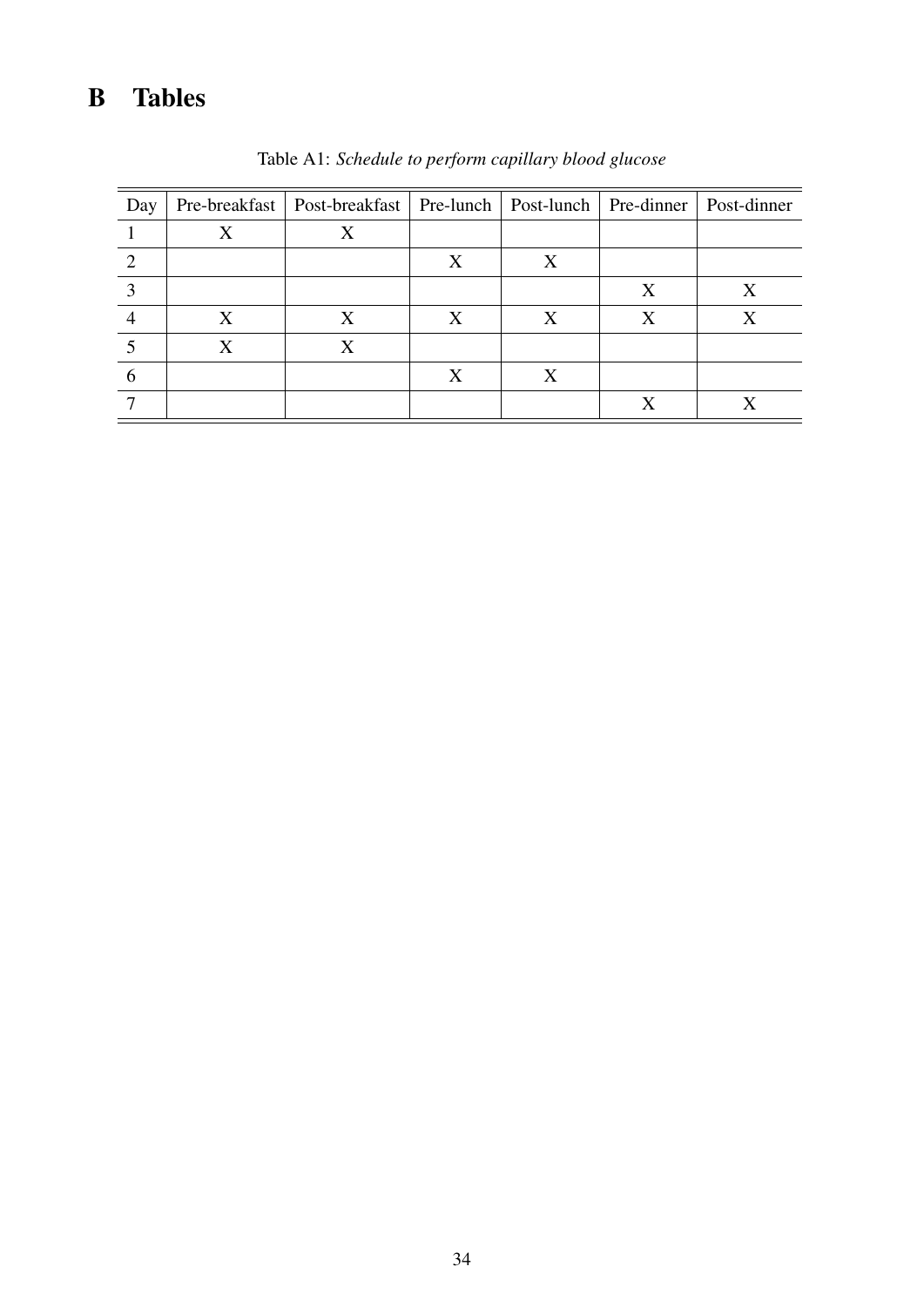## C Generalized Linear Models

It is a unifying framework for exponential families  $[9]$ . A random variable follows this family if it's density is of the form:

$$
f(y) \equiv f(y|\eta, \phi) = exp{\lbrace \phi^{-1}[y\eta - \psi(\eta)] + c(y, \phi) \rbrace},
$$
 (C.1)

for a specific set of unknown parameters  $\eta$  and  $\phi$  often called natural (accomodating a function of covariates,  $\mathbf{x}'\zeta$ ) and scale parameters, respectively, and for known functions  $\psi(.)$  and  $c(.,.)$ . The first two moments are given by  $[8]$ ,

$$
E(Y) = \mu = g(\eta) = \psi'(\eta), \tag{C.2}
$$

$$
Var(Y) = \sigma^2 = \phi \psi''(\eta) = \phi \psi''[\psi'^{-1}(\mu)] = \phi \nu(\mu),
$$
\n(C.3)

where g is a function that links  $\mu$  and  $\eta$ ,  $\psi'$ .) and  $\psi''$ .) are the first and second derivatives, respectively, and  $v(.)$  is the variance function.

For binary outcomes, the natural link function is logit(.) or  $\eta = log[\pi/(1-\pi)]$ , and  $v(\mu) = \pi(1-\pi)$ , and  $\phi = 1$ , with success probability  $\mu = \pi$ . Whereas for normal case, the mean-variance relationship is absent since  $v(\mu) = 1$  and:

$$
\hat{\phi} = \hat{\sigma}^2 = \frac{1}{N - p} \sum_{i} (y_i - x_i \hat{\beta})^2
$$
\n(C.4)

This shows that the variability in binary data might not be explained properly or it is overly restrictive , since it is deterministic function of the mean, unless the observations are identically and independentily distributed. Hence, a simple approach is to use  $\phi$  as a correction term by deviating it from 1. The two stage approach, is another, assuming  $Y_i | \pi_i \sim Bernoulli(\pi_i)$  and further  $\pi_i$  is a random variable with  $E(\pi_i) = \mu_i$  and  $Var(\pi_i) = \sigma_i^2$ . But, the later approach can be done if hierarchies are present in the data. This can be observed by the mean and variance of  $Y_i$ , which can be calculated using iterated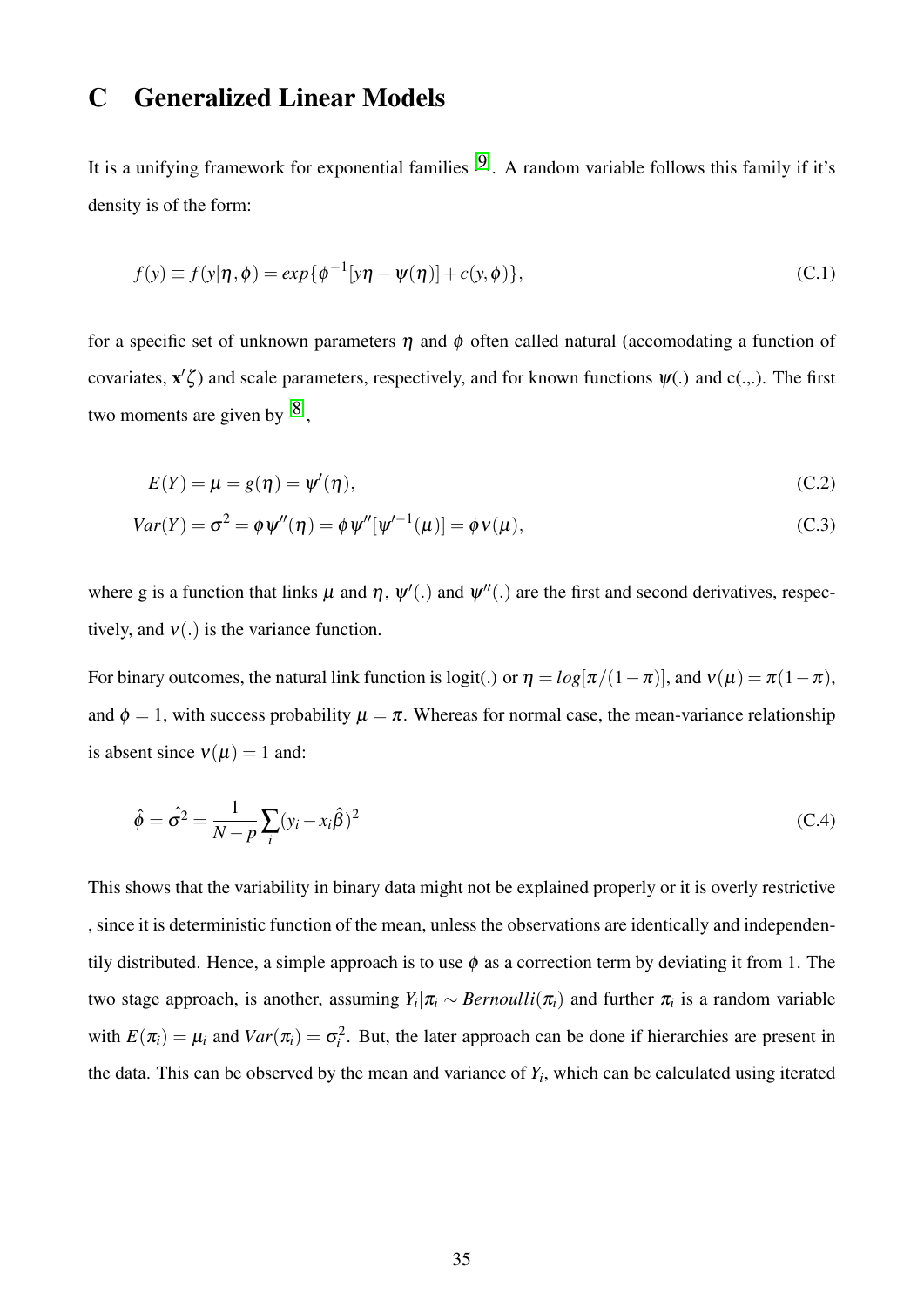expectation,

$$
E(Y_i) = E[E(Y_i|\pi_i)] = E(\pi_i) = \mu_i,
$$
  
\n
$$
Var(Y_i) = E[Var(Y_i|\pi_i)] + Var[E(Y_i|\pi_i)]
$$
  
\n
$$
= E[\pi_i(1 - \pi_i)] + Var(\pi_i)
$$
  
\n
$$
= E(\pi_i) - E(\pi_i^2) + E(\pi_i^2) - E(\pi_i)^2
$$
  
\n
$$
= \pi_i(1 - \pi_i),
$$
\n(C.5)

indicating that purely Bernoulli data do not capture overdispersion.

We may assume  $\pi$ <sub>*i*</sub> to have a full distribution, the commonly used one is beta distribution, which is a conjugate. The hierarchical and random-effects densities are said to be conjugate if and only if they can be written in the generic form  $[9]$ ,

$$
f(y|\theta) = exp{\lbrace \phi^{-1}[yh(\theta) - g(\theta)] + c(y, \phi) \rbrace},
$$
\n(C.6)

$$
f(\theta) = exp{\gamma[\psi h(\theta) - g(\theta)] + c^*(\gamma, \psi)},
$$
\n(C.7)

where  $g(\theta)$  and  $h(\theta)$  are functions,  $\phi$ ,  $\gamma$ , and  $\psi$  are parameters,  $c(y, \phi)$  and  $c^*(\gamma, \psi)$  are normalizing constants. Then, upon constructing the joint distribution and integrating over the random effects, the marginal model resulting from (C.6) and (C.7) equals,

$$
f(y) = exp\left\{c(y, \phi) + c^*(\gamma, \psi) - c^*\left(\phi^{-1} + \gamma, \frac{\phi^{-1}y + \gamma\psi}{\phi^{-1} + \gamma}\right)\right\}
$$
(C.8)

Further, one of commonly used model for repated measures is GLMM, which captures correlation between repeated measurements and to some extent overdispersion. An alternative to the Bernoulli model with logit link is the probit model, *i.e.*  $\eta = \Phi^{-1}(\pi)$ , where  $\Phi$  is the standard normal cumulative distribution function. This link has an appealing feature in the overdispersed and/or repeated contexts. Although probit model do not satisfy strong conjugacy, it has a nice analytical expression  $[9]$ . Strong conjugacy refers to conjugacy conditional upon the normally distributed random effect *b<sup>i</sup>* , where the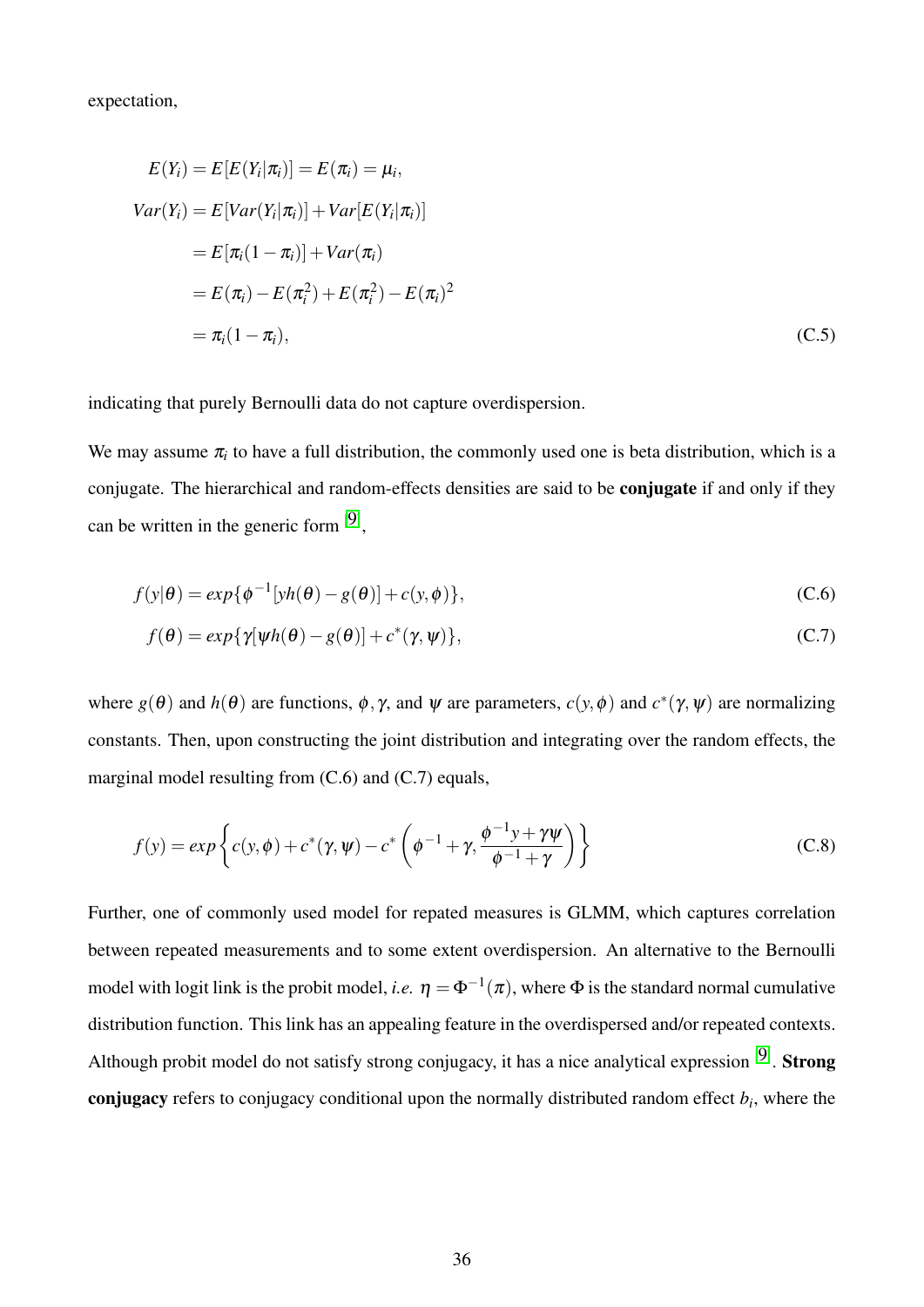hierarchical and random-effects densities will have generic forms  $[9]$ ,

$$
f(y|\kappa\theta) = exp{\lbrace \phi^{-1}[yh(\kappa\theta) - g(\kappa\theta)] + c(y, \phi) \rbrace},
$$
\n(C.9)

generalizing (C.6), and retain (C.7). Upon applying the transformation theorem to (C.7) leads to

$$
f(\theta|\gamma,\psi)=\kappa.f(\kappa\theta|\tilde{\gamma},\tilde{\phi}).
$$

Next, requesting the parametric form  $(C.7)$ :

$$
f(\kappa \theta) = exp{\gamma^* [\psi^* h(\kappa \theta) - g(\kappa \theta)]} + c^{**}(\gamma^*, \psi^*)},
$$
\n(C.10)

where the parameters  $\gamma^*$  and  $\psi^*$  follow  $\tilde{\gamma}$  and  $\tilde{\psi}$  upon absorption of  $\kappa$ , and  $c^{**}(.,.)$  is the corresponding normalizing function. Then, the marginal model, in analogy with (C.8), equals:

$$
f(y|\kappa) = exp\left\{c(y,\phi) + c^{**}(\gamma^*,\psi^*) + c^{**}\left(\phi^{-1} + \gamma^*,\frac{\phi^{-1}y + \gamma^*\psi^*}{\phi^{-1} + \gamma^*}\right)\right\}.
$$
 (C.11)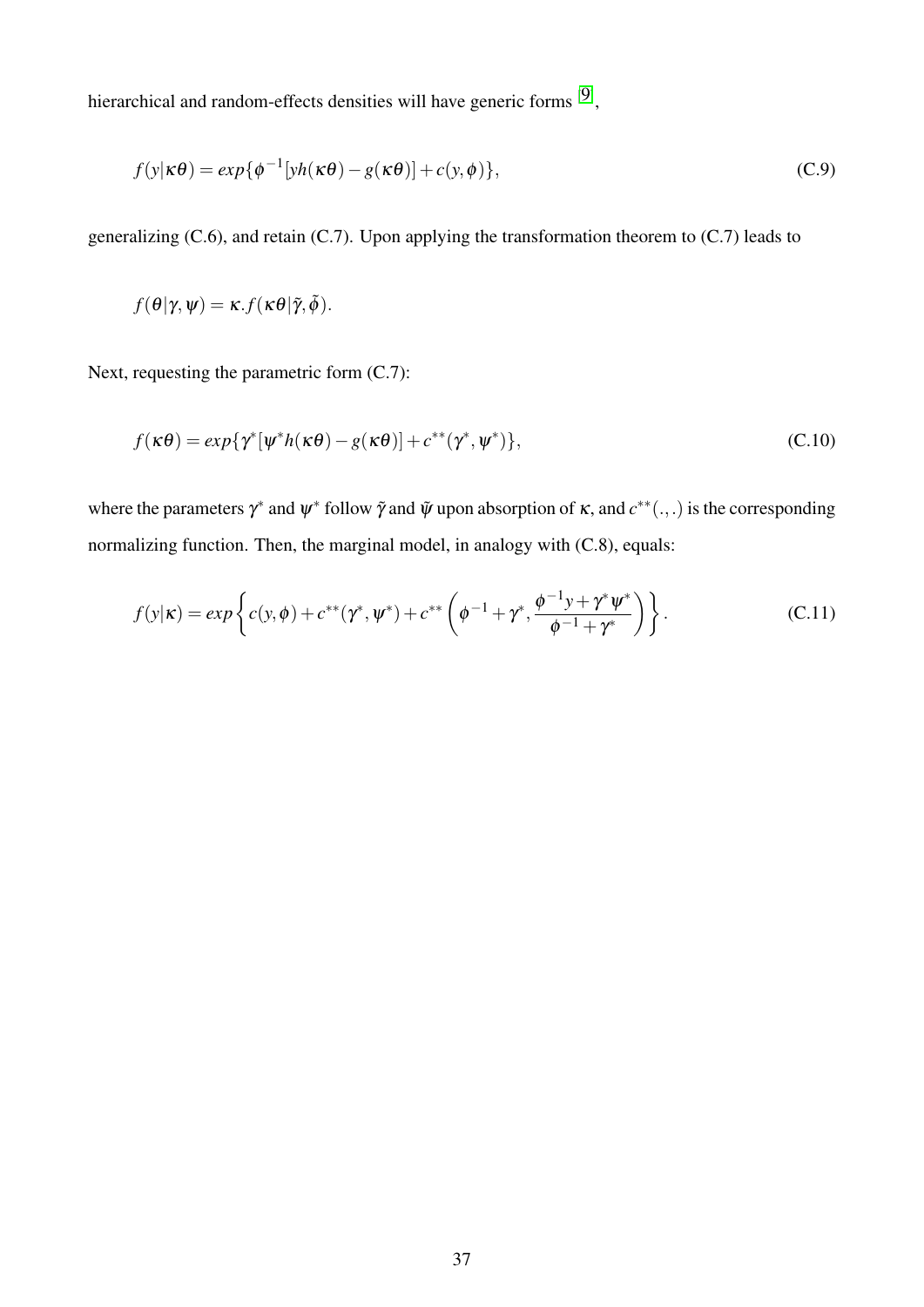# D SAS Code

The following code is for hypoglycemia.

#### D.1 SL

```
proc genmod data=t.fs descending;
title 'Logistic-Bernoulli GLM';
class mom(ref='1') tto(ref='1') ado(ref='0');
model hipo = mom sage tto sbmi sa1c sinc std sexo ado / dist=binomial ; run;
```
#### D.2 GLMM

proc glimmix data=t.fs method=quad(qmax=10); class id mom(ref='1') tto(ref='1') ado(ref='0') ; model hipo(event='1')= mom sage tto sbmi salc sinc std sexo ado / dist=binary solution; random intercept /subject=id type=un; run;

#### D.3 BB

```
proc nlmixed data=t.fs qpoints=10;
title 'Beta-binomial';
parms Beta_0=0 Beta_2=0 Beta_3=0 Beta_4=0 Beta_5=0 Beta_6=0 Beta_7=0
Beta 9=-0 Beta 10=0 Beta 11=0 Beta 12=0 Beta 13=0 Beta 14=0 Beta 15=0 Beta 16=0 Beta 17=0 ;
eta=Beta_0 + Beta_2*(mom=2) + Beta_3*(mom=3) + Beta_4*(mom=4) + Beta_5*(mom=5) + Beta_6*(mom=6) + \frac{1}{2}Beta_7*sage + Beta_9*(tto=2)+ Beta_10*(tto=3) +Beta_11*sbmi+ Beta_12*sa1c+ Beta_13*sinc +
Beta_14*std + Beta_15*sexo +Beta_16*(ado=1) + Beta_17*(ado=2) ;
expeta = exp(eta);
11 = -log(1+const) + hipo * eta - hipo * log(1+expect) + (1-hipo) * log((1-expetz/(1+expect)) + const);model hipo ~ general(ll);
run;
```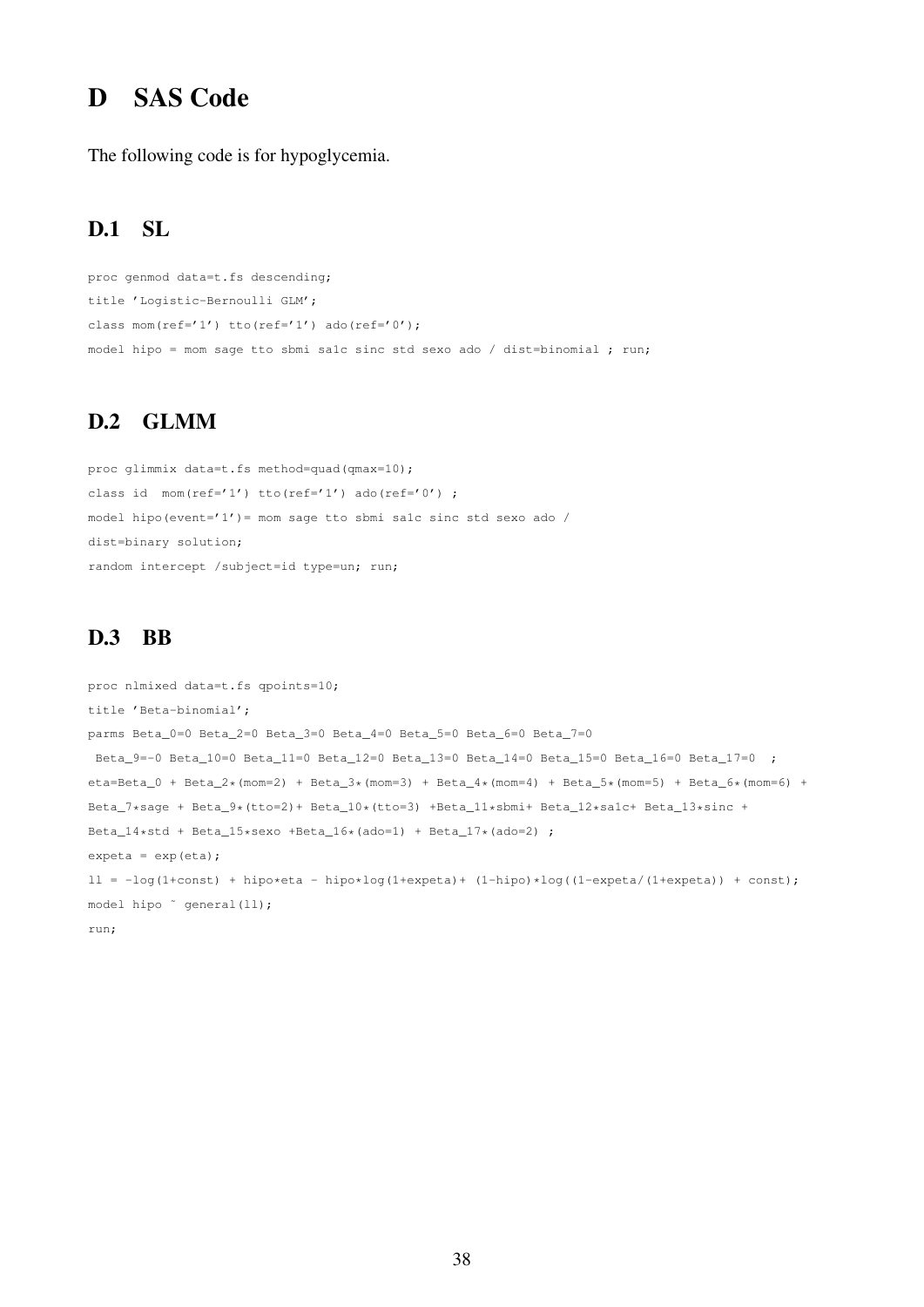#### D.4 CM

```
*** glmm as initial;
proc nlmixed data=t.fs qpoints=10 ;
title 'CM';
parms Beta_0=-4.7877 Beta_2=-0.3355 Beta_3=0.4343 Beta_4=-0.4590 Beta_5=-0.5480 Beta_6=-1.4075
Beta_7=-0.2791 Beta_9=0.6530 Beta_10=0.1921 Beta_11=-1.1794 Beta_12=-0.1997 Beta_13=-0.06521
 Beta_14=0.1246 Beta_15=-0.5492 Beta_16=-0.3937 Beta_17=0.2844 const=7.8517 sigma=1.2191;
eta=Beta_0 +b+ Beta_2*(mom=2) + Beta_3*(mom=3) + Beta_4*(mom=4) + Beta_5*(mom=5) +
Beta_6*(mom=6) + Beta_7*sage + Beta_9*(tto=2)+ Beta_10*(tto=3) +Beta_11*sbmi+ Beta_12*sa1c+
Beta_13*sinc + Beta_14*std + Beta_15*sexo +Beta_16*(ado=1) + Beta_17*(ado=2) ;
expeta = exp(eta);ll = -log(1+const) + hipo*eta - hipo*log(1+expeta)+ (1-hipo)*log((1-expeta/(1+expeta)) + const);
model hipo \degree general(ll);
random b \degree normal(0, sigma*sigma) subject = id;
run;
```
#### D.5 COMMM

```
proc nlmixed data=t.fs qpoints=10 tech=newrap;*Final model;
title'Commm';
bounds const>0;
parms Beta_0=-5.8591 Beta_2=0.6016 Beta_3=1.3408 Beta_4=0.5525 Beta_5=0.6726 Beta_6=-0.2843
Beta_11=-2.1852 Beta_18=0.9677 Beta_19=0.9263 Beta_20=1.0704 Beta_21=1.4258 Beta_22=1.2406
const=1.5 sigma=1.6872;
eta=Beta_0+b + Beta_2*(mom=2) + Beta_3*(mom=3) + Beta_4*(mom=4) + Beta_5*(mom=5) +
Beta_6* (mom=6) + Beta_11*sbmi + (Beta_18* (mom=2) + Beta_19* (mom=3) + Beta_20* (mom=4) +Beta_21*(mom=5)+ Beta_22*(mom=6))*sbmi;
pi_m=1/(1+exp(-eta));
delta = sqrt(1+(sigma*sigma)) * probit((1+const)*pi_m);
eta_c = delta + b;pi_c = probnorm(eta_c);
ll =-\log(1+\text{const})+\text{hipo}*\text{log}(pi_c)+(1-\text{hipo})*\log((1-pi_c)+\text{const});model hipo ˜general(ll);
RANDOM b ~NORMAL(0,sigma*sigma) SUBJECT=id; run;
```